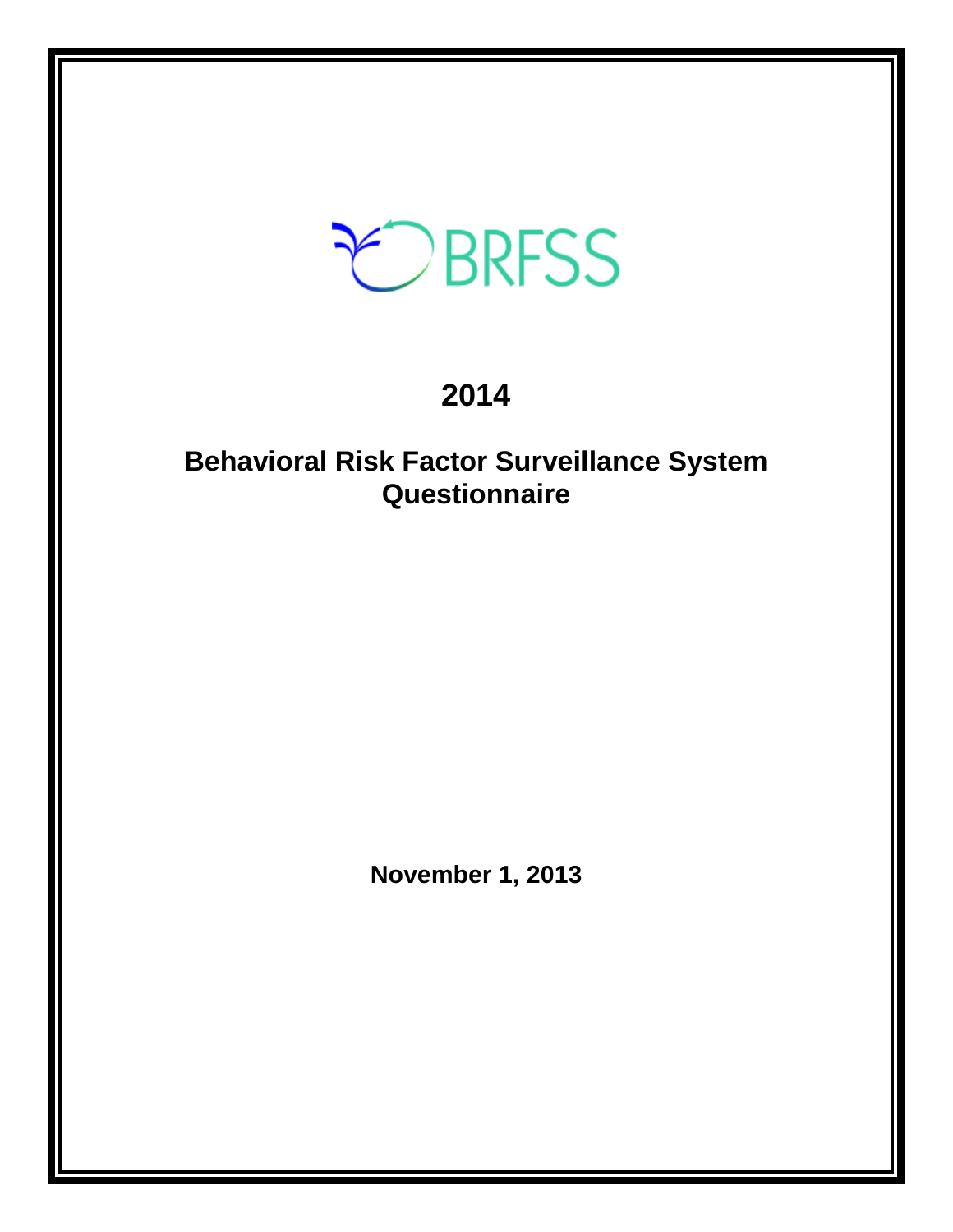

# **Behavioral Risk Factor Surveillance System** 2014 Questionnaire

# <span id="page-1-0"></span>**Table of Contents**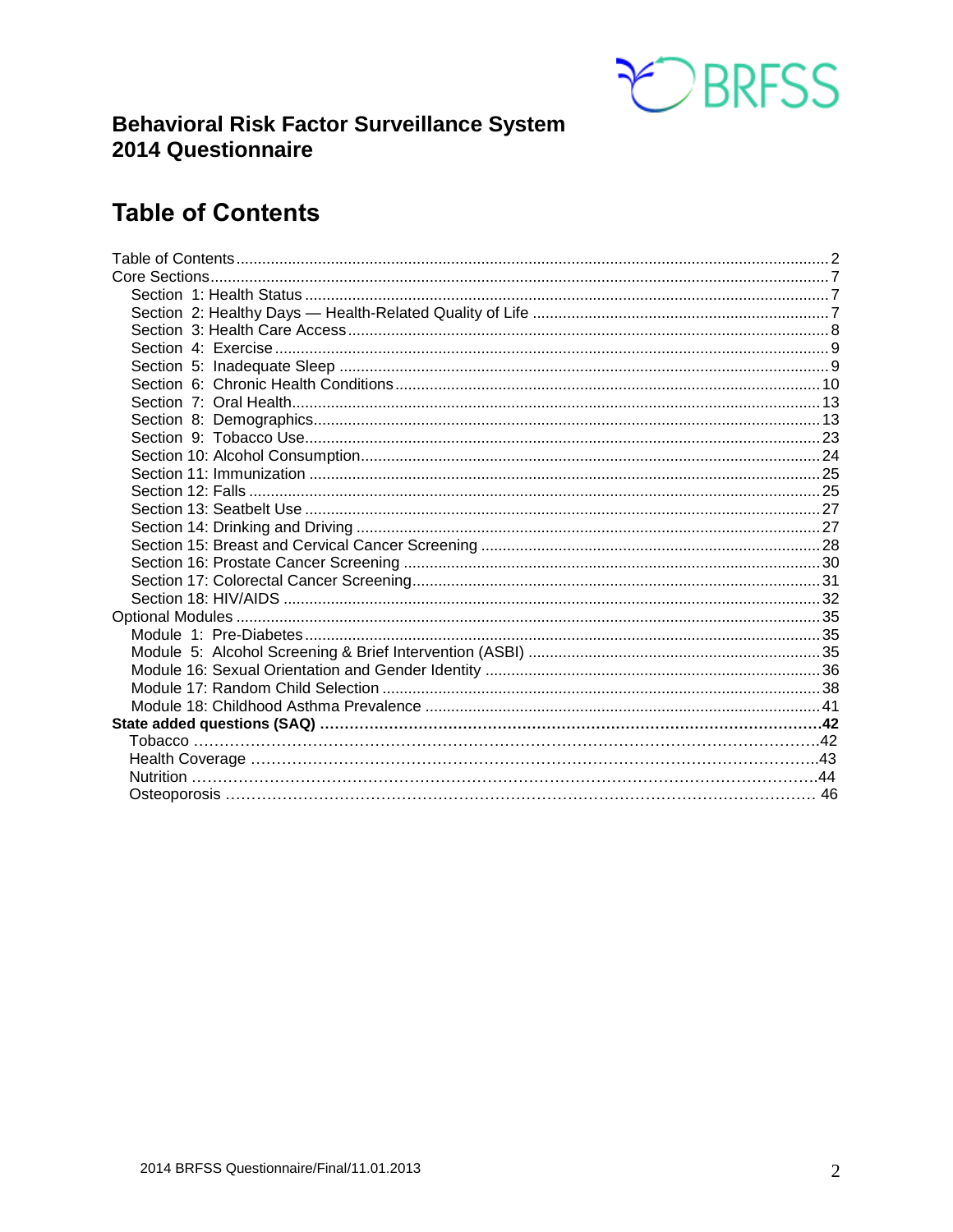

# **Interviewer's Script**

HELLO, I am calling for the **(health department) .** My name is **(name) .** We are gathering information about the health of **(state)** residents. This project is conducted by the health department with assistance from the Centers for Disease Control and Prevention. Your telephone number has been chosen randomly, and I would like to ask some questions about health and health practices.

#### Is this **(phone number)** ?

**If "No"** 

Thank you very much, but I seem to have dialed the wrong number. It's possible that your number may be called at a later time. **STOP**

#### **Is this a private residence?**

**READ ONLY IF NECESSARY: "By private residence, we mean someplace like a house or apartment."**

> **Yes [Go to state of residence] No [Go to college housing]**

**No, business phone only**

#### **If "No, business phone only".**

**Thank you very much but we are only interviewing persons on residential phones lines at this time.**

**STOP**

#### **College Housing**

**Do you live in college housing?** 

**READ ONLY IF NECESSARY: "By college housing we mean dormitory, graduate student or visiting faculty housing, or other housing arrangement provided by a college or university."**

> **Yes [Go to state of residence] No**

**If "No",**

**Thank you very much, but we are only interviewing persons who live in a private residence or college housing at this time. STOP**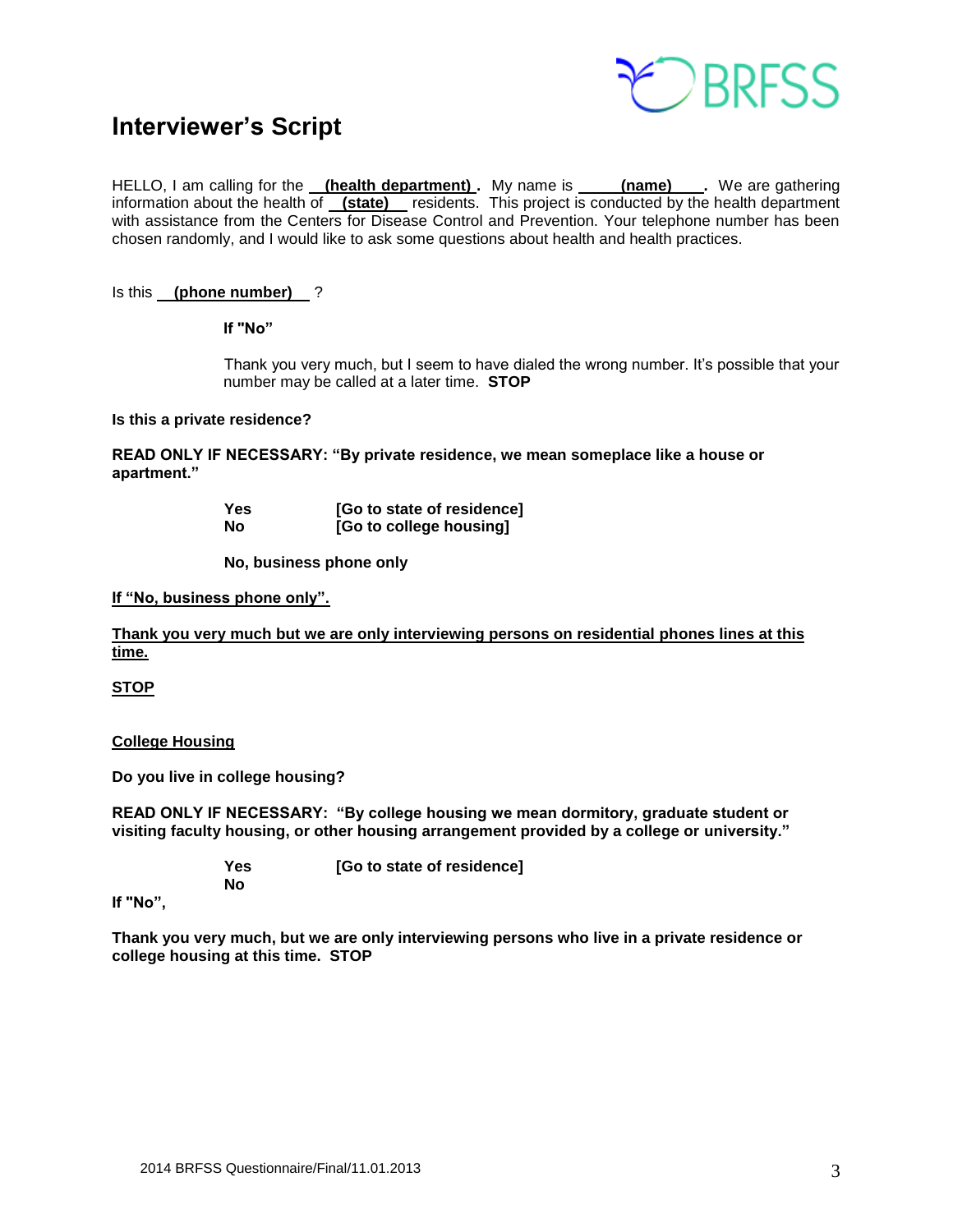

**State of Residence**

**Do you reside in \_\_\_\_(state)\_\_\_\_?** 

**No**

**Yes [Go to Cellular Phone]**

### **If "No"**

Thank you very much, but we are only interviewing persons who live in the state of at this **time**. **STOP**

#### **Cellular Phone**

Is this a cellular telephone?

**Interviewer Note: Telephone service over the internet counts as landline service (includes Vonage, Magic Jack and other home-based phone services).**

**Read only if necessary: "By cellular (or cell) telephone we mean a telephone that is mobile and usable outside of your neighborhood."** 

#### **If "Yes"**

Thank you very much, but we are only interviewing by land line telephones and for private residences or college housing. **STOP**

**No**

### **CATI NOTE: IF (College Housing = Yes) continue; otherwise go to Adult Random Selection Adult**

Are you 18 years of age or older?

| Yes, respondent is male   | [Go to Page 6] |
|---------------------------|----------------|
| Yes, respondent is female | [Go to Page 6] |
| Nο                        |                |

**If "No",**

Thank you very much, but we are only interviewing persons aged 18 or older at this time. **STOP** 

### **Adult Random Selection**

I need to randomly select one adult who lives in your household to be interviewed. How many members of your household, including yourself, are 18 years of age or older?

Number of adults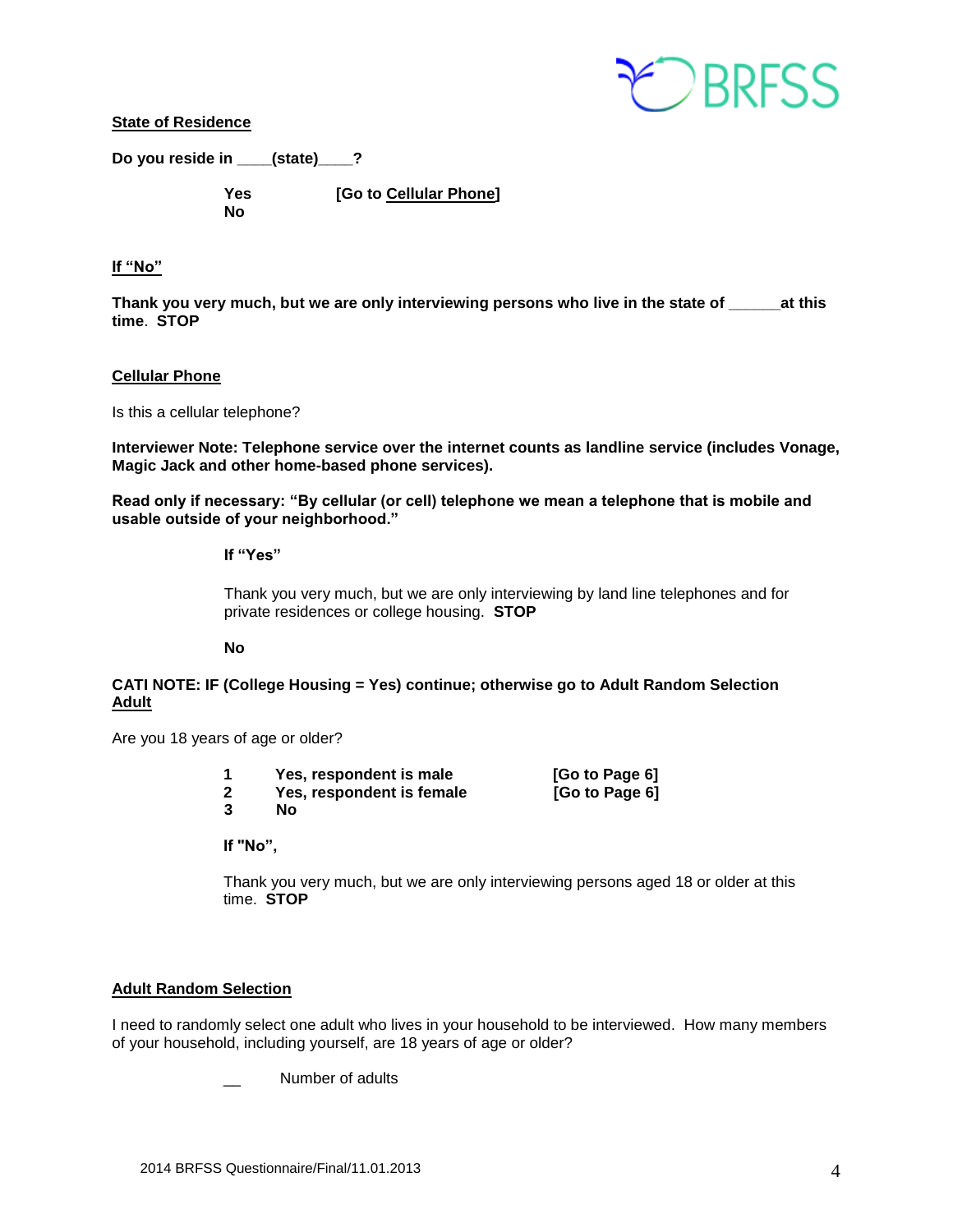

**If "1,"**  Are you the adult?

**If "yes,"** 

Then you are the person I need to speak with. Enter 1 man or 1 woman below (Ask gender if necessary). **Go to page 6.**

**If "no,"** 

Is the adult a man or a woman? Enter 1 man or 1 woman below. May I speak with [fill **in (him/her) from previous question]**? **Go to "correct respondent" on the next page.**

How many of these adults are men and how many are women?

Number of men

\_\_ Number of women

The person in your household that I need to speak with is \_\_\_\_\_\_\_\_\_\_\_\_\_\_.

**If "you," go to page 6**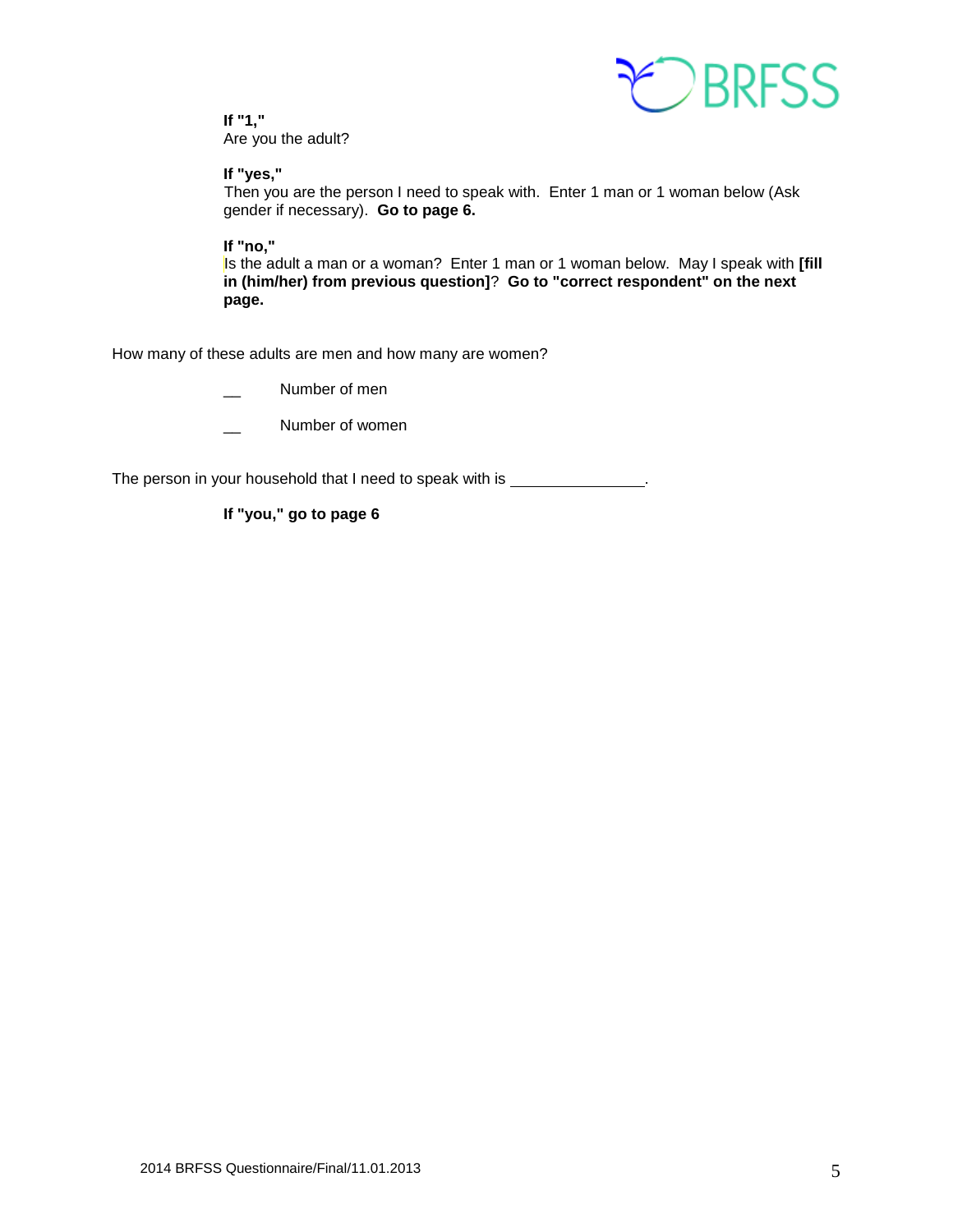

#### **To the correct respondent:**

HELLO, I am calling for the **(health department)** . My name is **(name)** . We are gathering information about the health of **(state)** residents. This project is conducted by the health department with assistance from the Centers for Disease Control and Prevention. Your telephone number has been chosen randomly, and I would like to ask some questions about health and health practices.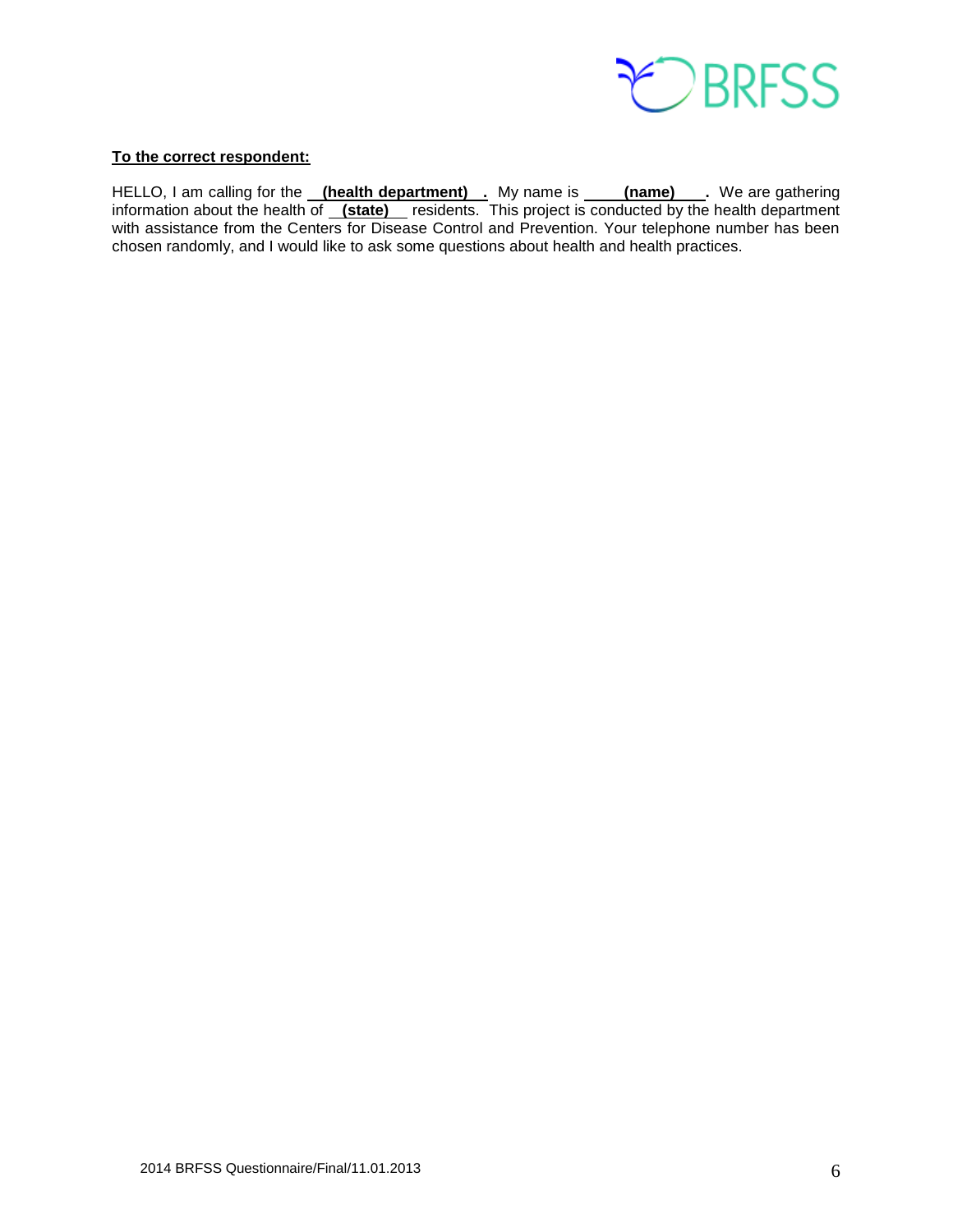

# <span id="page-6-0"></span>**Core Sections**

I will not ask for your last name, address, or other personal information that can identify you. You do not have to answer any question you do not want to, and you can end the interview at any time. Any information you give me will be confidential. If you have any questions about the survey, please call **(give appropriate state telephone number)**.

# <span id="page-6-1"></span>Section 1: Health Status

**1.1** Would you say that in general your health is —?

(80)

#### **Please read:**

- 1 Excellent<br>2 Very good
- Very good
- 3 Good
- **Fair**
- **Or**
- 5 Poor

### **Do not read:**

- 7 Don't know / Not sure<br>9 Refused
- **Refused**

# <span id="page-6-2"></span>Section 2: Healthy Days — Health-Related Quality of Life

**2.1** Now thinking about your physical health, which includes physical illness and injury, for how many days during the past 30 days was your physical health not good?

(81–82)

- $\frac{1}{8}$   $\frac{1}{8}$  Number of days
- 8 8 None<br>7 7 Don't
- 7 7 Don't know / Not sure<br>9 9 Refused
- **Refused**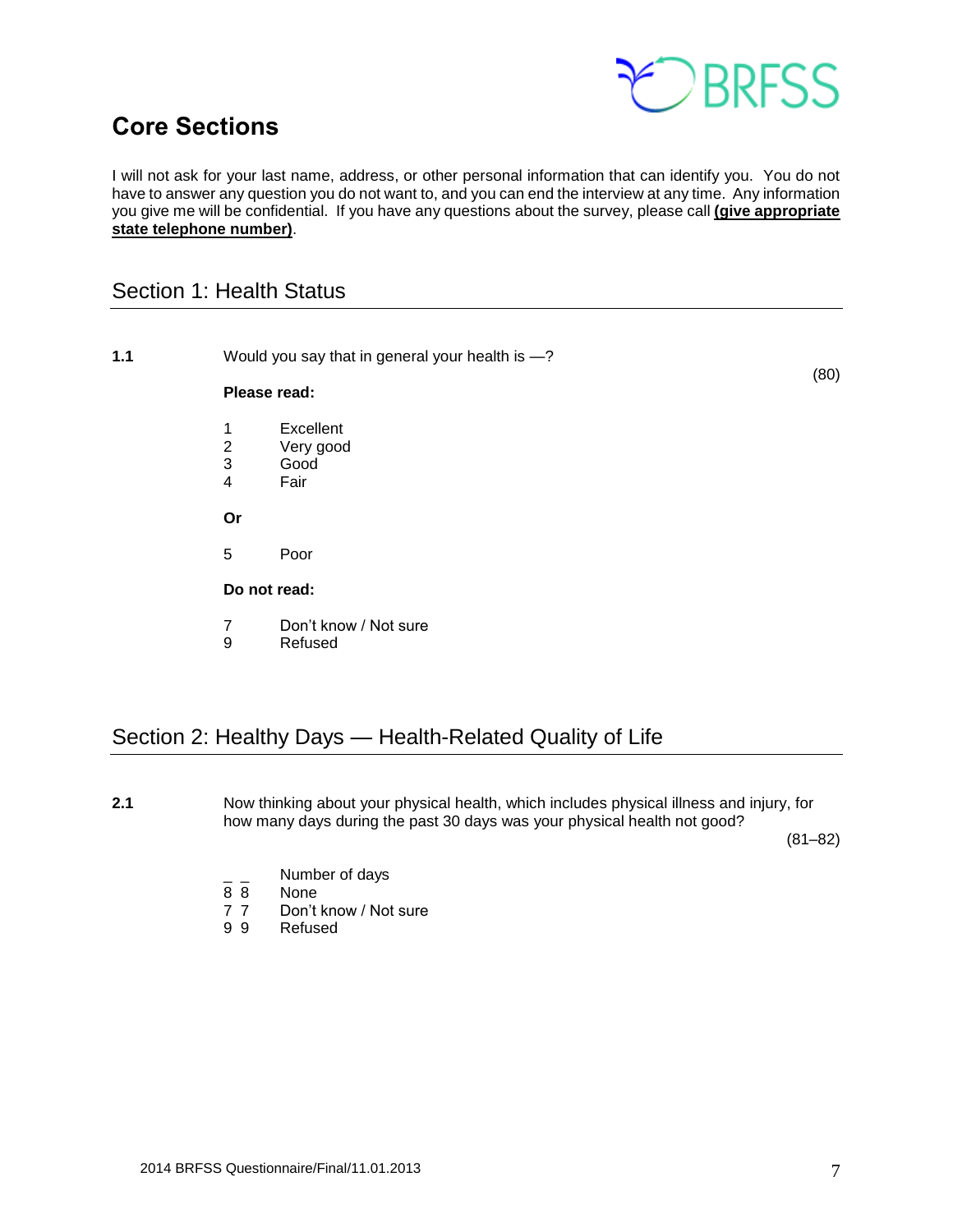

**2.2** Now thinking about your mental health, which includes stress, depression, and problems with emotions, for how many days during the past 30 days was your mental health not good?

(83–84)

- $\frac{1}{8}$   $\frac{1}{8}$  Number of days
	- 8 8 None **[If Q2.1 and Q2.2 = 88 (None), go to next section]**
- 
- 7 7 Don't know / Not sure 9 9 Refused
- 

**2.3** During the past 30 days, for about how many days did poor physical or mental health keep you from doing your usual activities, such as self-care, work, or recreation?

(85-86)

- Number of days
- 8 8 None<br>7 7 Don't
- 7 7 Don't know / Not sure<br>9 9 Refused
- **Refused**

# <span id="page-7-0"></span>Section 3: Health Care Access

| 3.1 |                                                   | Do you have any kind of health care coverage, including health insurance, prepaid plans<br>such as HMOs, government plans such as Medicare, or Indian Health Service? | (87) |
|-----|---------------------------------------------------|-----------------------------------------------------------------------------------------------------------------------------------------------------------------------|------|
|     | 1                                                 | [If PPHF state go to Module 4, Question 1, else continue]<br><b>Yes</b>                                                                                               |      |
|     | $\overline{c}$<br>$\overline{7}$<br>9             | No<br>Don't know / Not sure<br>Refused                                                                                                                                |      |
| 3.2 |                                                   | Do you have one person you think of as your personal doctor or health care provider?                                                                                  |      |
|     |                                                   | If "No," ask: "Is there more than one, or is there no person who you think of as<br>your personal doctor or health care provider?"                                    | (88) |
|     | 1<br>$\boldsymbol{2}$<br>3<br>$\overline{7}$<br>9 | Yes, only one<br>More than one<br>No.<br>Don't know / Not sure<br>Refused                                                                                             |      |
| 3.3 |                                                   | Was there a time in the past 12 months when you needed to see a doctor but could not<br>because of cost?                                                              |      |
|     |                                                   |                                                                                                                                                                       | (89) |

- 1 Yes
- 2 No
- 7 Don't know / Not sure<br>9 Refused
- **Refused**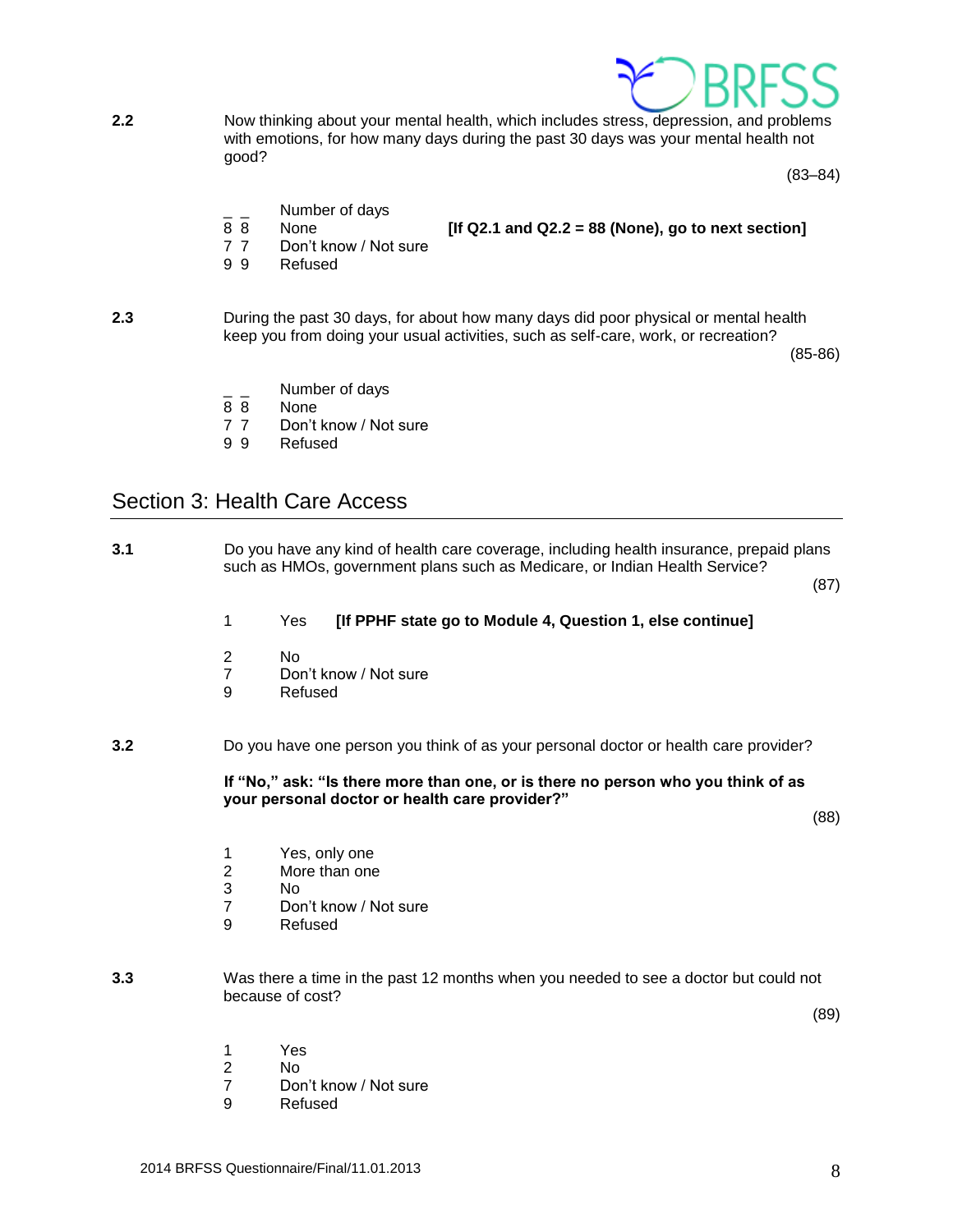

#### **CATI Note: If PPHF State go to Module 4, Question 3, else continue**

**3.4** About how long has it been since you last visited a doctor for a routine checkup? A routine checkup is a general physical exam, not an exam for a specific injury, illness, or condition.

(90)

- 1 Within the past year (anytime less than 12 months ago)<br>2 Within the past 2 years (1 year but less than 2 years ago
- 2 Within the past 2 years (1 year but less than 2 years ago)
- 3 Within the past 5 years (2 years but less than 5 years ago)
- 4 5 or more years ago
- 7 Don't know / Not sure
- 8 Never
- 9 Refused

#### **CATI Note: If PPHF State and Q3.1 = 1 go to Module 4, Question 4a or if PPHF State and Q3.1 = 2, 7, or 9 go to Module 4, Question 4b, or if not a PPHF State go to next section.**

## <span id="page-8-0"></span>Section 4: Exercise

**4.1** During the past month, other than your regular job, did you participate in any physical activities or exercises such as running, calisthenics, golf, gardening, or walking for exercise?

(91)

- 1 Yes
- N<sub>o</sub>
- 7 Don't know / Not sure
- 9 Refused

# <span id="page-8-1"></span>Section 5: Inadequate Sleep

I would like to ask you about your sleep pattern.

**5.1** On average, how many hours of sleep do you get in a 24-hour period?

**INTERVIEWER NOTE: Enter hours of sleep in whole numbers, rounding 30 minutes (1/2 hour) or more up to the next whole hour and dropping 29 or fewer minutes.** 

(92-93)

- Number of hours [01-24]
- 7 7 Don't know / Not sure
- 9 9 Refused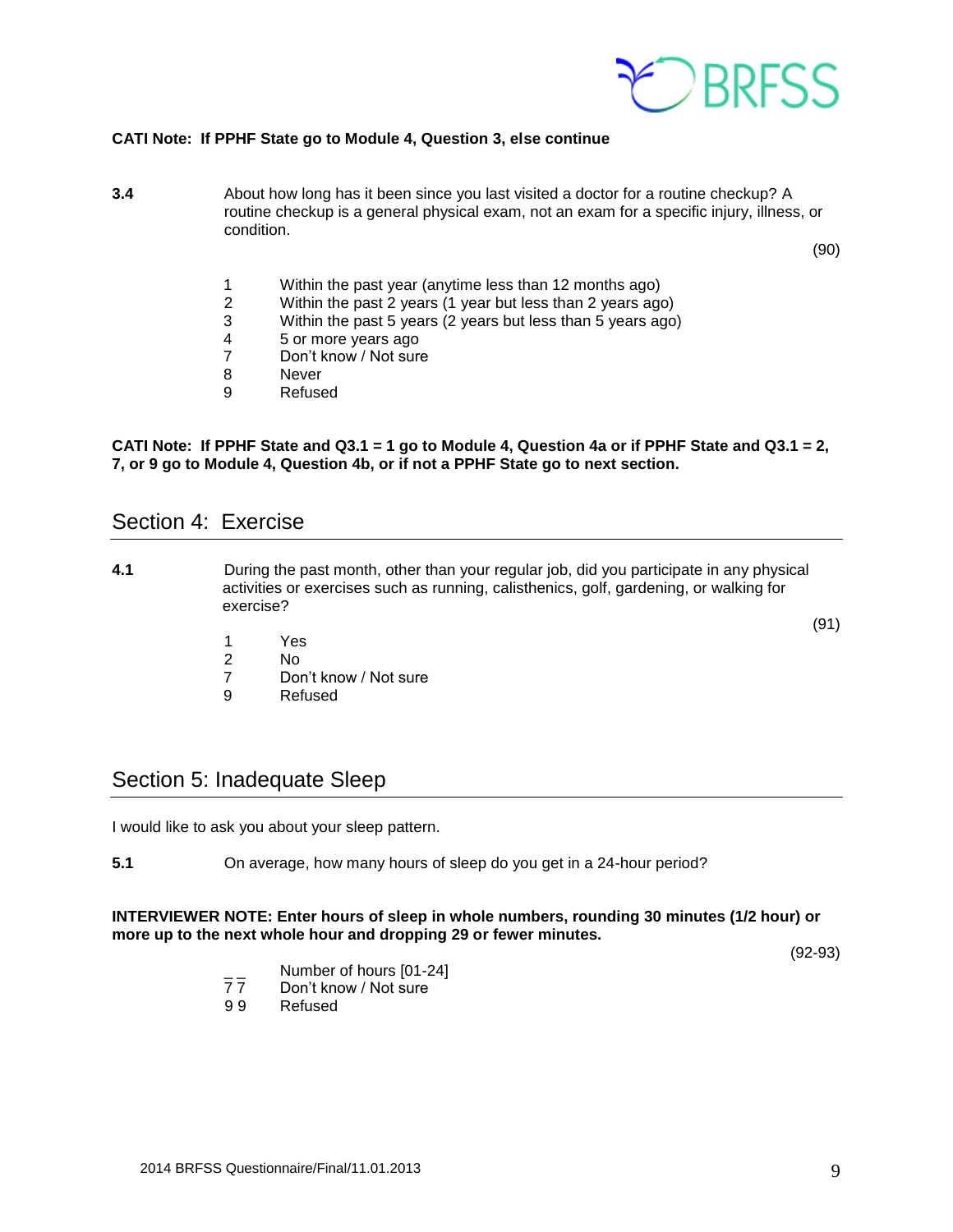

# <span id="page-9-0"></span>Section 6: Chronic Health Conditions

Now I would like to ask you some questions about general health conditions.

Has a doctor, nurse, or other health professional EVER told you that you had any of the following? For each, tell me "Yes," "No," or you're "Not sure."

| 6.1 |                                                                                                      | (Ever told) you that you had a heart attack also called a myocardial infarction? |      |
|-----|------------------------------------------------------------------------------------------------------|----------------------------------------------------------------------------------|------|
|     | Yes<br>1<br>$\boldsymbol{2}$<br><b>No</b><br>$\overline{7}$<br>Don't know / Not sure<br>9<br>Refused |                                                                                  | (94) |
| 6.2 | (Ever told) you had angina or coronary heart disease?                                                |                                                                                  | (95) |
|     | Yes<br>1                                                                                             |                                                                                  |      |
|     | $\overline{2}$<br>No<br>$\overline{7}$<br>Don't know / Not sure                                      |                                                                                  |      |
|     | 9<br>Refused                                                                                         |                                                                                  |      |
| 6.3 | (Ever told) you had a stroke?                                                                        |                                                                                  | (96) |
|     | Yes<br>1                                                                                             |                                                                                  |      |
|     | $\overline{2}$<br><b>No</b>                                                                          |                                                                                  |      |
|     | $\overline{7}$<br>Don't know / Not sure                                                              |                                                                                  |      |
|     | 9<br>Refused                                                                                         |                                                                                  |      |
| 6.4 | (Ever told) you had asthma?                                                                          |                                                                                  | (97) |
|     | Yes<br>$\mathbf{1}$                                                                                  |                                                                                  |      |
|     | $\overline{c}$<br><b>No</b>                                                                          | [Go to Q6.6]                                                                     |      |
|     | $\overline{7}$<br>Don't know / Not sure                                                              | [Go to Q6.6]                                                                     |      |
|     | 9<br>Refused                                                                                         | [Go to Q6.6]                                                                     |      |
| 6.5 | Do you still have asthma?                                                                            |                                                                                  |      |
|     |                                                                                                      |                                                                                  | (98) |
|     | Yes<br>1                                                                                             |                                                                                  |      |
|     | $\overline{2}$<br>No                                                                                 |                                                                                  |      |
|     | $\overline{7}$<br>Don't know / Not sure                                                              |                                                                                  |      |
|     | $\boldsymbol{9}$<br>Refused                                                                          |                                                                                  |      |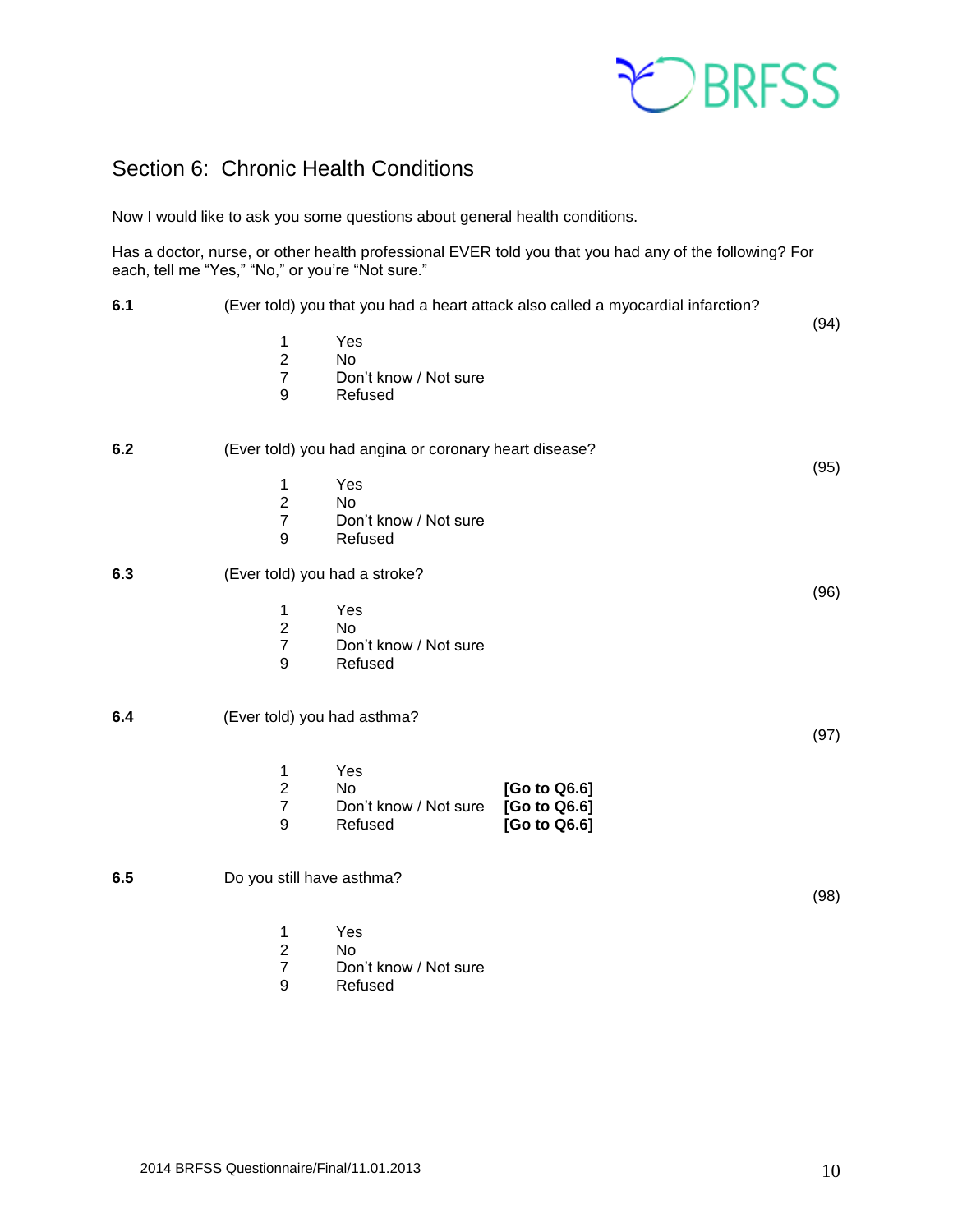

(99)

(100)

(102)

**6.6** (Ever told) you had skin cancer?

1 Yes

- 2 No
- 7 Don't know / Not sure
- 9 Refused

### **6.7** (Ever told) you had any other types of cancer?

- 1 Yes
- 2 No
- 7 Don't know / Not sure
- 9 Refused

#### **6.8** (Ever told) you have Chronic Obstructive Pulmonary Disease or COPD, emphysema or chronic bronchitis? (101)

- 1 Yes<br>2 No
- 2 No<br>7 Dor
- Don't know / Not sure
- 9 Refused

**6.9** (Ever told) you have some form of arthritis, rheumatoid arthritis, gout, lupus, or fibromyalgia?

1 Yes

- 2 No
- 7 Don't know / Not sure
- 9 Refused

**INTERVIEWER NOTE:** Arthritis diagnoses include:

- rheumatism, polymyalgia rheumatica
- osteoarthritis (not osteoporosis)
- **•** tendonitis, bursitis, bunion, tennis elbow
- carpal tunnel syndrome, tarsal tunnel syndrome
- joint infection, Reiter's syndrome
- ankylosing spondylitis; spondylosis
- rotator cuff syndrome
- connective tissue disease, scleroderma, polymyositis, Raynaud's syndrome
- vasculitis (giant cell arteritis, Henoch-Schonlein purpura, Wegener's granulomatosis,
- polyarteritis nodosa)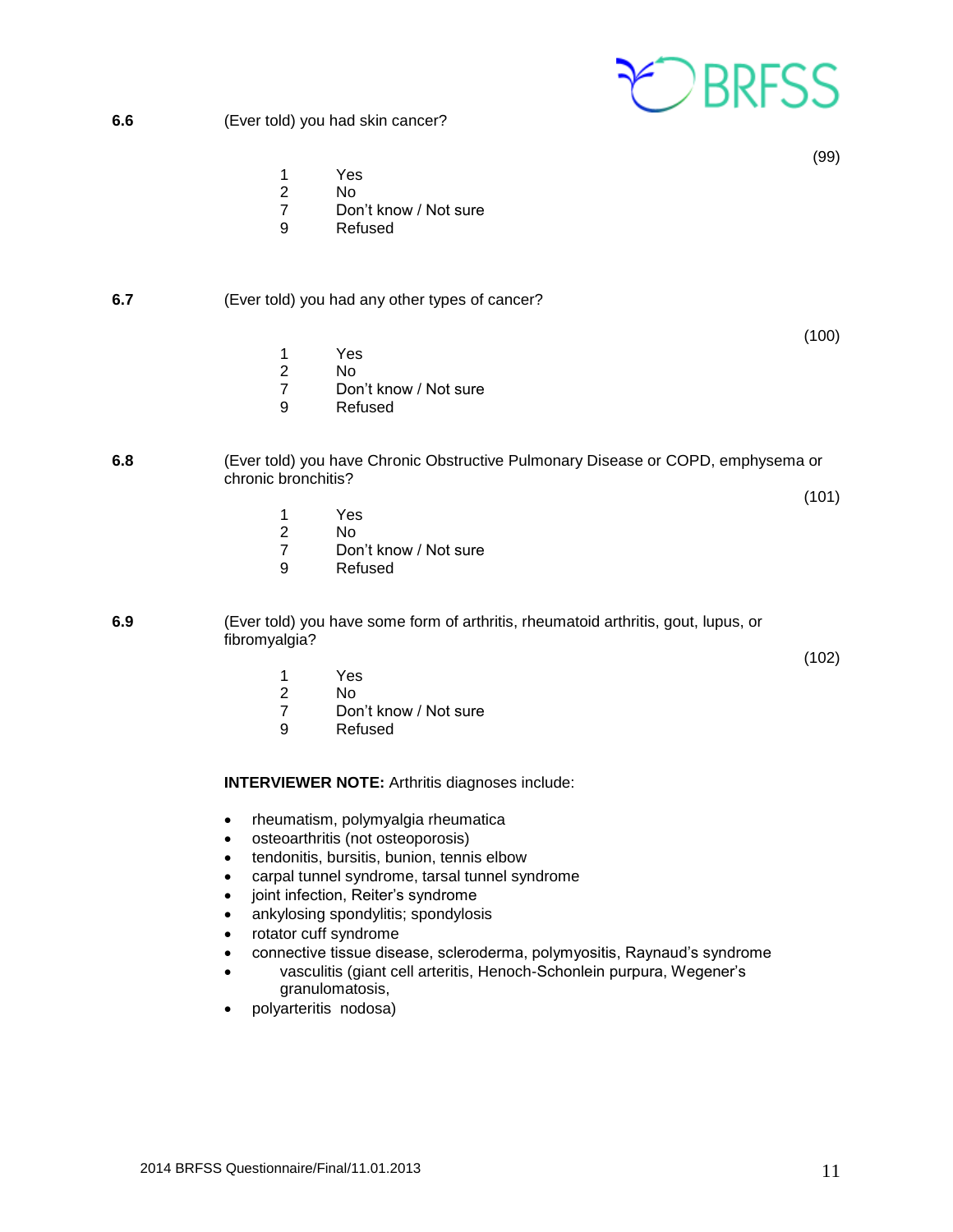

**6.10** (Ever told) you have a depressive disorder, including depression, major depression, dysthymia, or minor depression?

(103)

- 1 Yes
- 2 No
- 7 Don't know / Not sure
- 9 Refused
- **6.11** (Ever told) you have kidney disease? Do NOT include kidney stones, bladder infection or incontinence.

**INTERVIEWER NOTE:** Incontinence is not being able to control urine flow.

(104)

- 1 Yes
- 2 No
- 7 Don't know / Not sure
- 9 Refused

#### **6.12** (Ever told) you have diabetes? (105)

If "Yes" and respondent is female, ask: "Was this only when you were pregnant?"

If respondent says pre-diabetes or borderline diabetes, use response code 4.

- 1 Yes
- 2 Yes, but female told only during pregnancy
- 3 No
- 4 No, pre-diabetes or borderline diabetes
- 7 Don't know / Not sure
- 9 Refused

#### **CATI NOTE: If Q6.12 = 1 (Yes), go to next question. If any other response to Q6.12, go to Pre-Diabetes Optional Module (if used). Otherwise, go to next section.**

**6.13** How old were you when you were told you have diabetes?

(106-107)

- \_ \_ Code age in years **[97 = 97 and older]**
- Don't know / Not sure
- 9 9 Refused

#### **CATI NOTE: Go to Diabetes Optional Module (if used). Otherwise, go to next section.**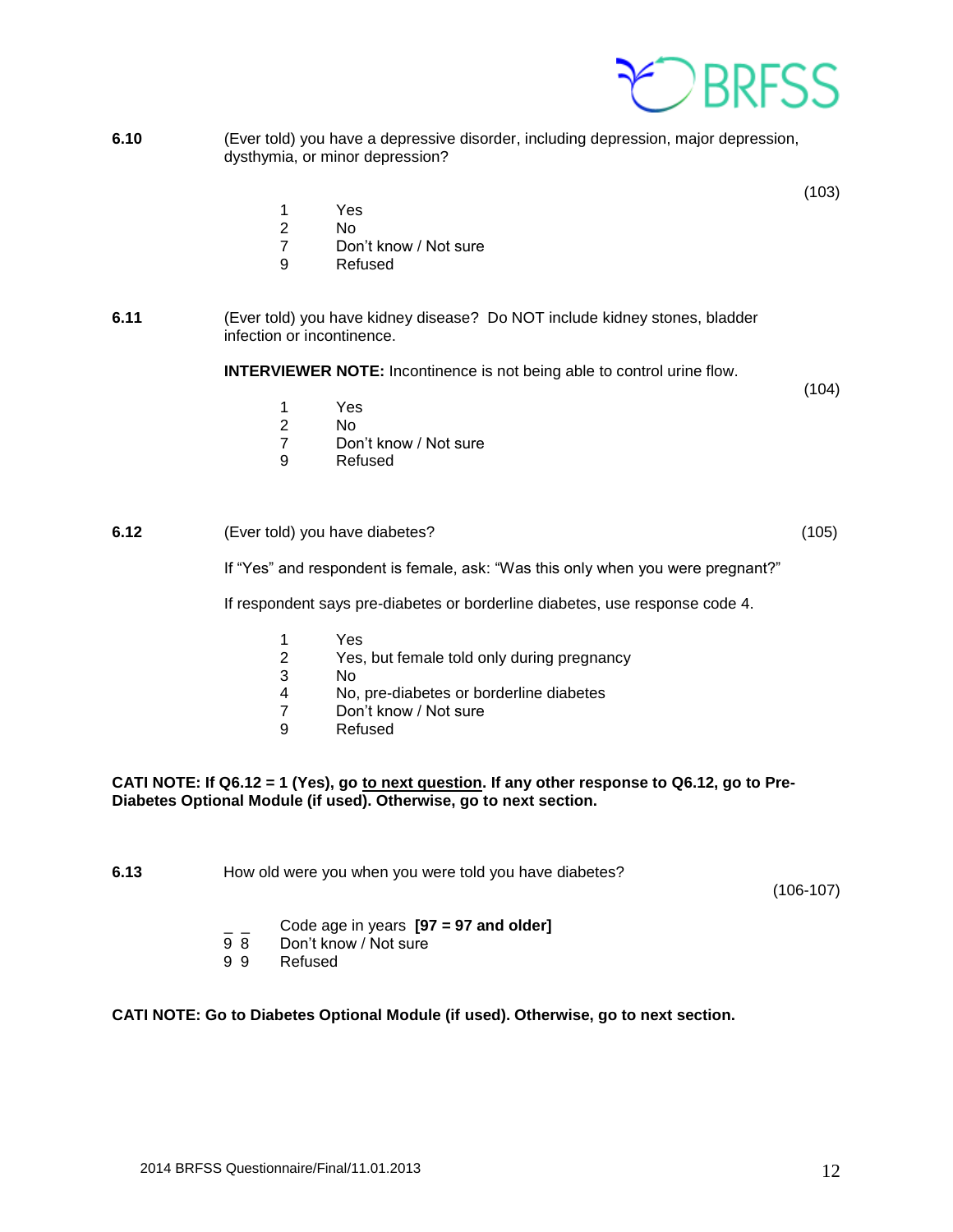

# <span id="page-12-0"></span>Section 7: Oral Health

**7.1** How long has it been since you last visited a dentist or a dental clinic for any reason? Include visits to dental specialists, such as orthodontists.

(108)

#### **Read only if necessary:**

- 1 Within the past year (anytime less than 12 months ago)
- 2 Within the past 2 years (1 year but less than 2 years ago)
- Within the past 5 years (2 years but less than 5 years ago)
- 4 5 or more years ago

#### **Do not read:**

- 7 Don't know / Not sure
- 8 Never
- 9 Refused
- **7.2** How many of your permanent teeth have been removed because of tooth decay or gum disease? Include teeth lost to infection, but do not include teeth lost for other reasons, such as injury or orthodontics.

#### **NOTE: If wisdom teeth are removed because of tooth decay or gum disease, they should be included in the count for lost teeth.**

(109)

- 1 1 to 5
- 2 6 or more but not all
- 3 All
- 8 None
- 7 Don't know / Not sure
- 9 Refused

# <span id="page-12-1"></span>Section 8: Demographics

**8.1** What is your age?

(110-111)

- $\frac{1}{2}$  Code age in years<br>0 7 Don't know / Not su
- 0 7 Don't know / Not sure<br>0 9 Refused
- **Refused**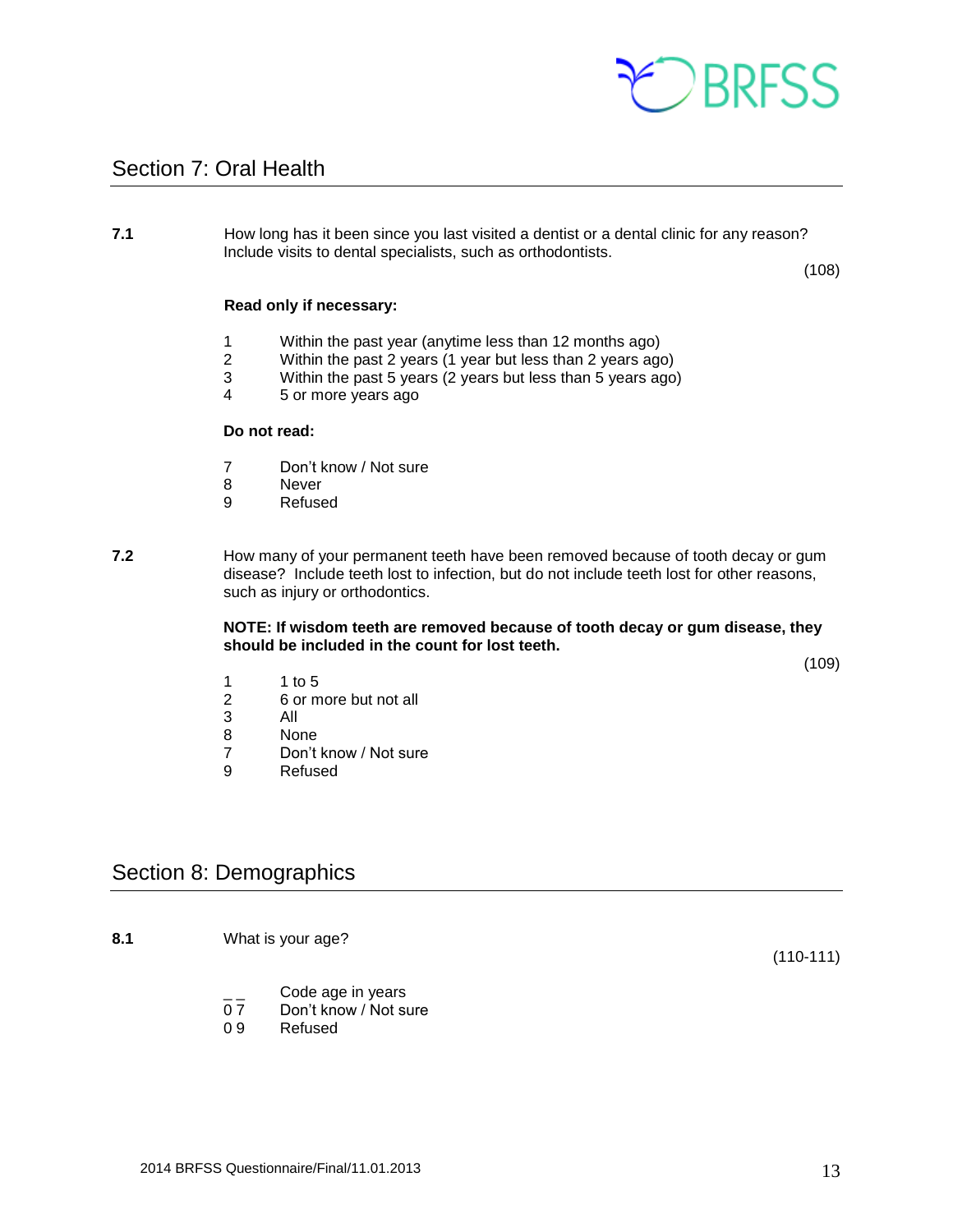

#### **If yes, ask: Are you…**

#### **Interviewer Note:** *One or more categories may be selected.*

- 1 Mexican, Mexican American, Chicano/a
- Puerto Rican
- 3 Cuban<br>4 Anothe
	- 4 Another Hispanic, Latino/a, or Spanish origin (Tina's note: record specific

#### answer)

#### **Do not read:**

- 5 No
- Don't know / Not sure
- 9 Refused

#### **8.3** Which one or more of the following would you say is your race?

(116-143)

#### **Interviewer Note: Select all that apply.**

**Interviewer Note: 40 (Asian) or 50 (Pacific Islander) is selected read and code subcategories underneath major heading.**

#### **Please read:**

- **10 White**
- **20 Black or African American**
- **30 American Indian or Alaska Native**
- **40 Asian**
	- 41 Asian Indian
	- 42 Chinese
	- 43 Filipino<br>44 Japanes
	- Japanese
	- 45 Korean
	- 46 Vietnamese
	- 47 Other Asian (Tina's note: record specific answer)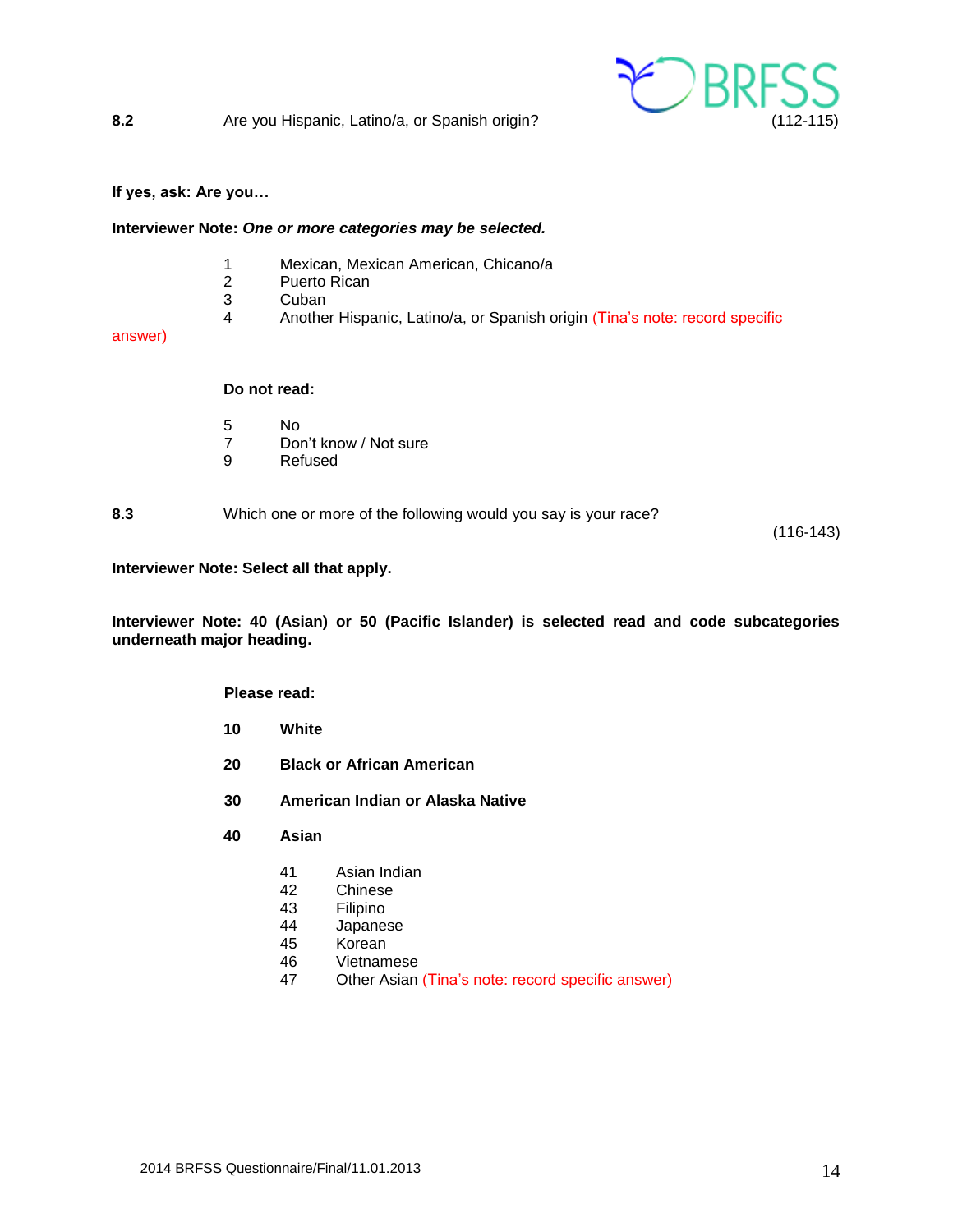

### **Pacific Islander**

- Native Hawaiian
- Guamanian or Chamorro
- Samoan
- Other Pacific Islander(Tina's note: record specific answer)

#### **Do not read:**

- Other(Tina's note: record specific answer)
- No additional choices
- Don't know / Not sure
- Refused

#### **CATI note: If more than one response to Q8.3; continue. Otherwise, go to Q8.5.**

**8.4** Which one of these groups would you say best represents your race?

#### **Interviewer Note: If 40 (Asian) or 50 (Pacific Islander) is selected read and code subcategory underneath major heading.**

(144-145)

- **White**
- **Black or African American**
- **American Indian or Alaska Native**
- **Asian**
	- Asian Indian
	- Chinese
	- Filipino
	- Japanese
	- Korean
	- Vietnamese
	- Other Asian(Tina's note: record specific answer)

### **Pacific Islander**

- Native Hawaiian
- Guamanian or Chamorro
- Samoan
- Other Pacific Islander(Tina's note: record specific answer)

### **Do not read:**

Other(Tina's note: record specific answer)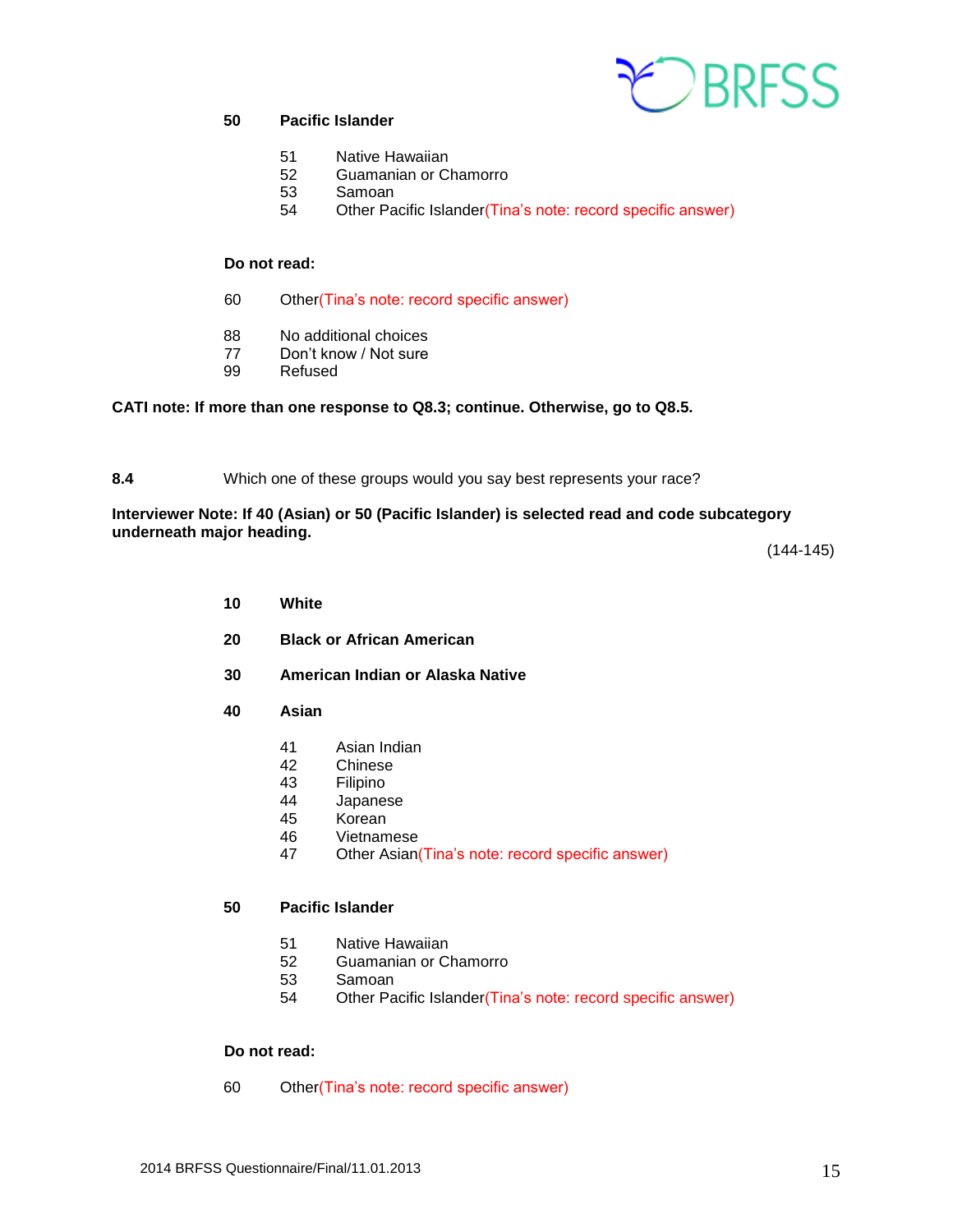

- 88 No additional choices
- 77 Don't know / Not sure
- 99 Refused

**8.5** Have you ever served on active duty in the United States Armed Forces, either in the regular military or in a National Guard or military reserve unit?

> **INTERVIEWER NOTE: Active duty does not include training for the Reserves or National Guard, but DOES include activation, for example, for the Persian Gulf War**. (146)

- 1 Yes
- 2 No

#### **Do not read:**

- 7 Don't know / Not sure
- 9 Refused

#### **8.6** Are you…?

#### **Please read:**

- 1 Married
- 2 Divorced
- 3 Widowed
- 4 Separated
- 5 Never married

#### **Or**

6 A member of an unmarried couple

#### **Do not read:**

9 Refused

| 8.7 | How many children less than 18 years of age live in your household? |                                       |             |
|-----|---------------------------------------------------------------------|---------------------------------------|-------------|
|     | 88<br>99                                                            | Number of children<br>None<br>Refused | $(148-149)$ |

## **8.8** What is the highest grade or year of school you completed?

#### (150)

(147)

#### **Read only if necessary:**

- 1 Never attended school or only attended kindergarten
- 2 Grades 1 through 8 (Elementary)<br>3 Grades 9 through 11 (Some high
- 3 Grades 9 through 11 (Some high school)
- Grade 12 or GED (High school graduate)
- 5 College 1 year to 3 years (Some college or technical school)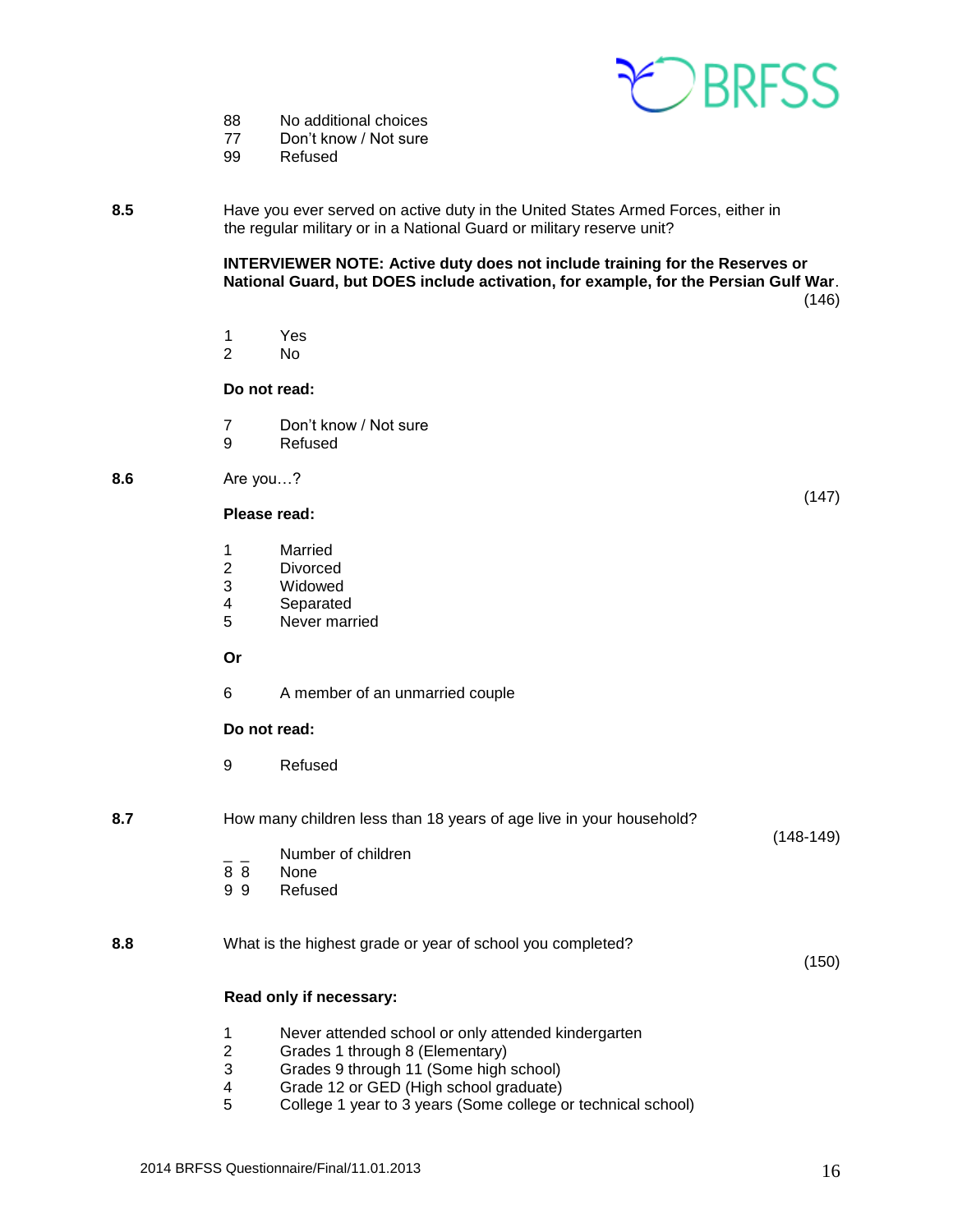

6 College 4 years or more (College graduate)

#### **Do not read:**

9 Refused

#### **8.9** Are you currently…?

#### **Please read:**

- 1 Employed for wages<br>2 Self-employed
- Self-employed
- 3 Out of work for 1 year or more<br>4 Out of work for less than 1 yea
- 4 Out of work for less than 1 year<br>5 A Homemaker
- 5 A Homemaker
- 6 A Student
- 7 Retired

#### **Or**

8 Unable to work

#### **Do not read:**

- 9 Refused
- **8.10** Is your annual household income from all sources—

(152-153)

(151)

### **If respondent refuses at ANY income level, code '99' (Refused)**

#### **Read only if necessary:**

- 0 4 Less than \$25,000 **If "no," ask 05; if "yes," ask 03** (\$20,000 to less than \$25,000)
- 0 3 Less than \$20,000 **If "no," code 04; if "yes," ask 02** (\$15,000 to less than \$20,000)
- 0 2 Less than \$15,000 **If "no," code 03; if "yes," ask 01** (\$10,000 to less than \$15,000)
- 0 1 Less than \$10,000 **If "no," code 02**
- 0 5 Less than \$35,000 **If "no," ask 06** (\$25,000 to less than \$35,000)
- 0 6 Less than \$50,000 **If "no," ask 07** (\$35,000 to less than \$50,000)
- 0 7 Less than \$75,000 **If "no," code 08** (\$50,000 to less than \$75,000)
- 0 8 \$75,000 or more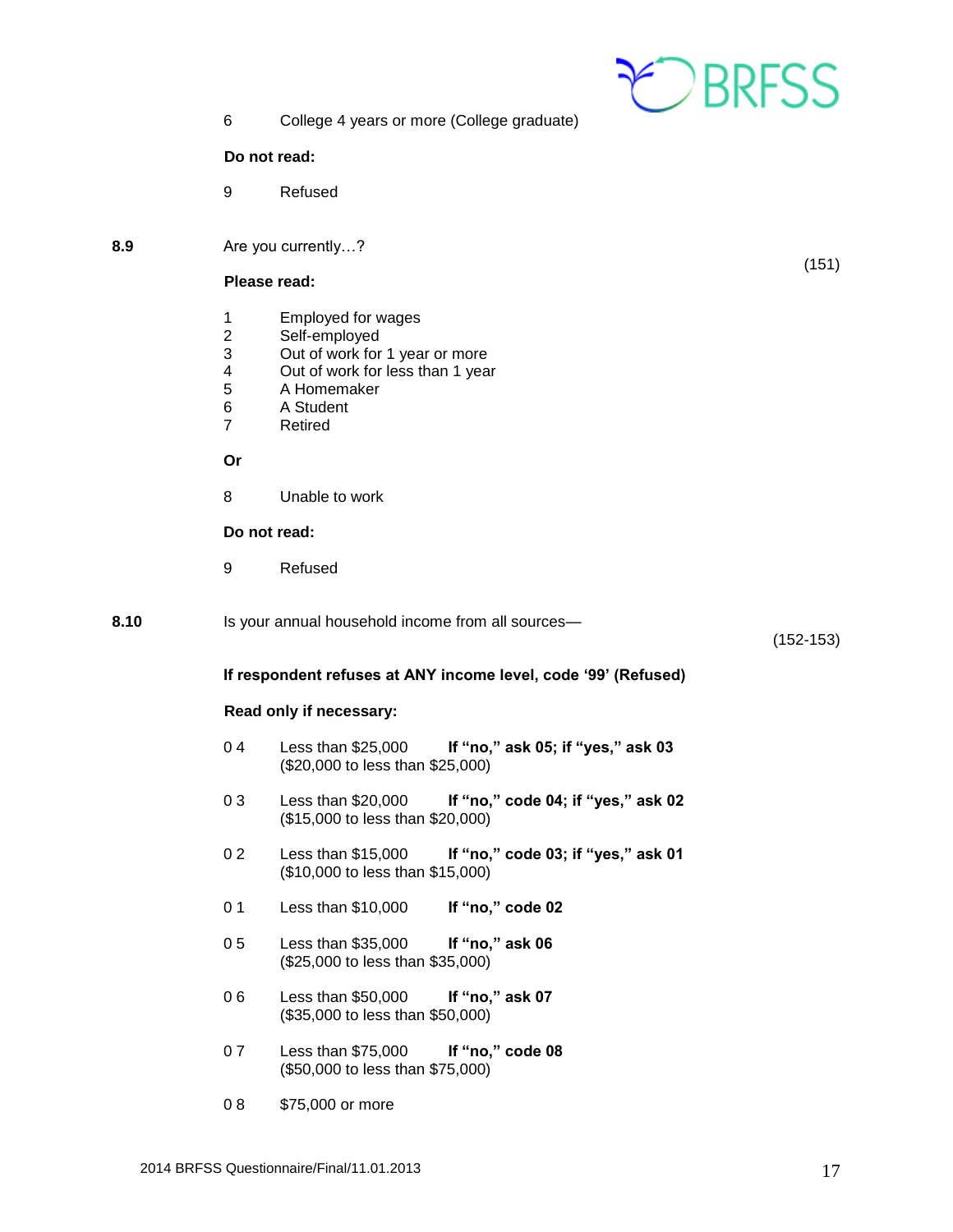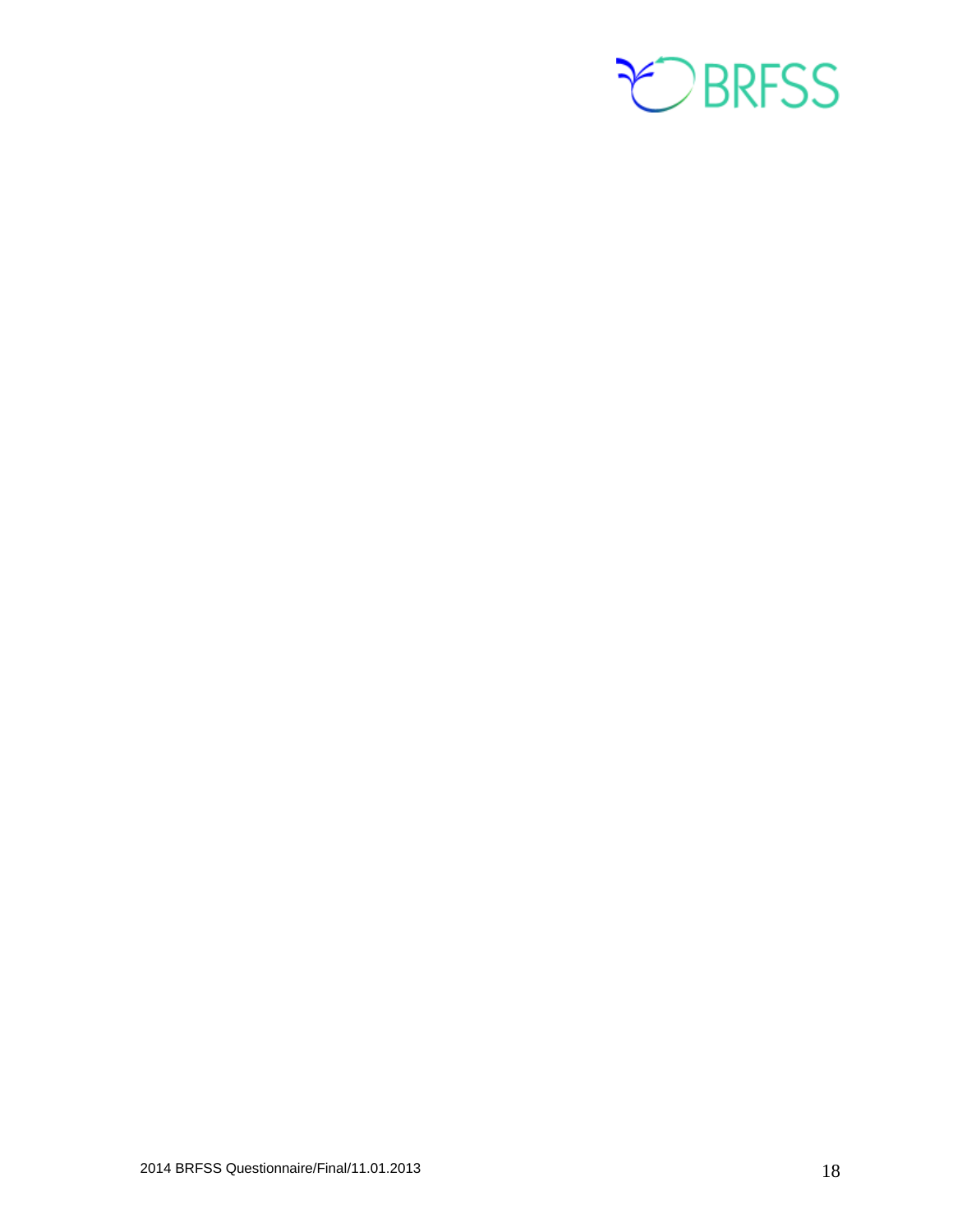

### **Do not read:**

9 9 Refused

| 8.11 |                                                                           | About how much do you weigh without shoes?<br>NOTE: If respondent answers in metrics, put "9" in column 154. | $(154-157)$   |
|------|---------------------------------------------------------------------------|--------------------------------------------------------------------------------------------------------------|---------------|
|      | <b>Round fractions up</b><br>(pounds/kilograms)<br>9999                   | Weight<br>7 7 7 7 Don't know / Not sure<br>Refused                                                           |               |
| 8.12 |                                                                           | About how tall are you without shoes?                                                                        | $(158-161)$   |
|      |                                                                           | NOTE: If respondent answers in metrics, put "9" in column 158.                                               |               |
|      | <b>Round fractions down</b>                                               |                                                                                                              |               |
|      | _ _ <b>/</b> _ _    Height<br>$(t t)$ inches/meters/centimeters)<br>99/99 | 77/77 Don't know / Not sure<br>Refused                                                                       |               |
| 8.13 | What county do you live in?                                               |                                                                                                              | $(162 - 164)$ |
|      | 999 Refused                                                               | - - ANSI County Code (formerly FIPS county code)<br>7 7 7 Don't know / Not sure                              |               |
| 8.14 |                                                                           | What is the ZIP Code where you live?                                                                         | $(165-169)$   |
|      | 77777<br>99999                                                            | <b>ZIP Code</b><br>Don't know / Not sure<br>Refused                                                          |               |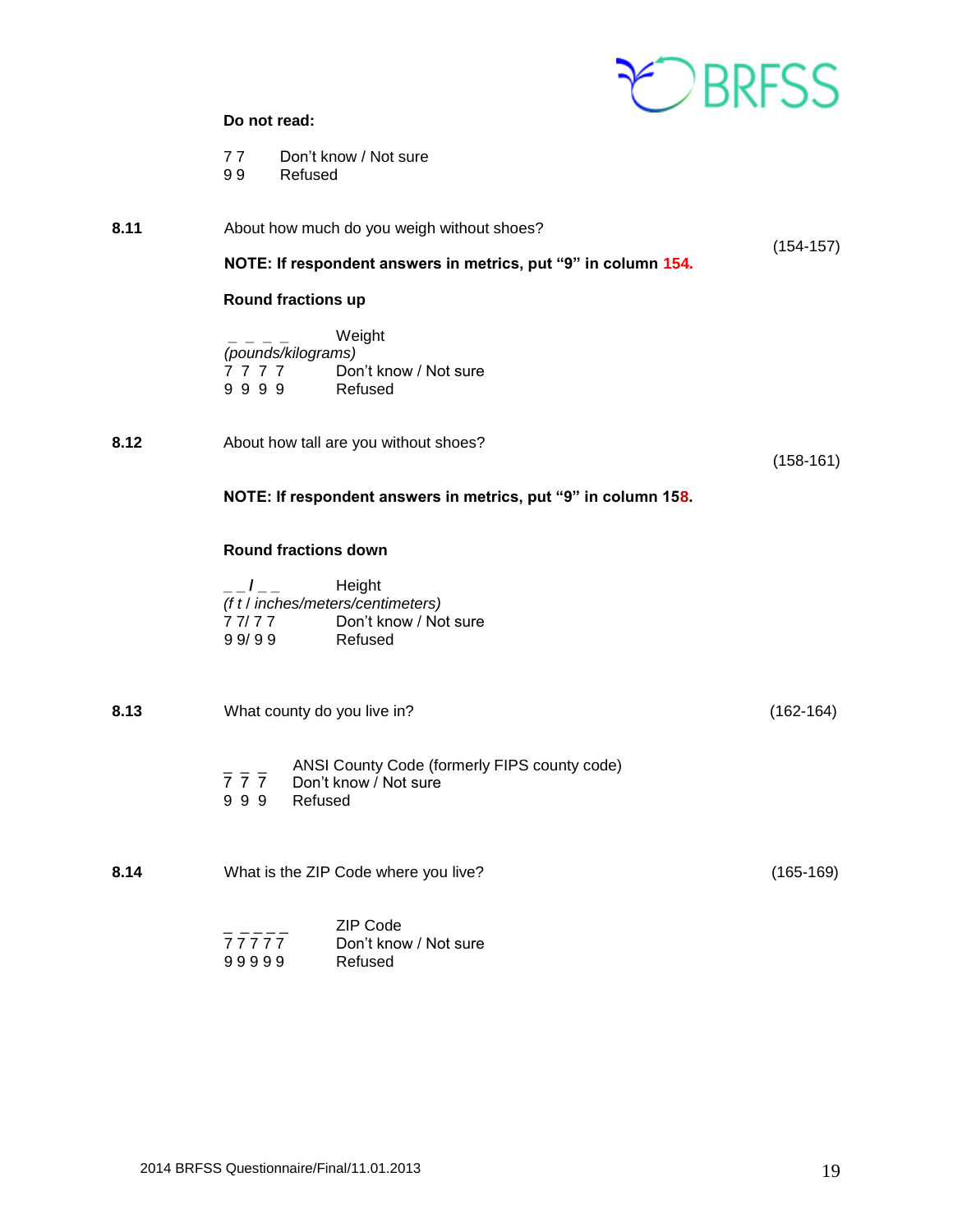

9 Refused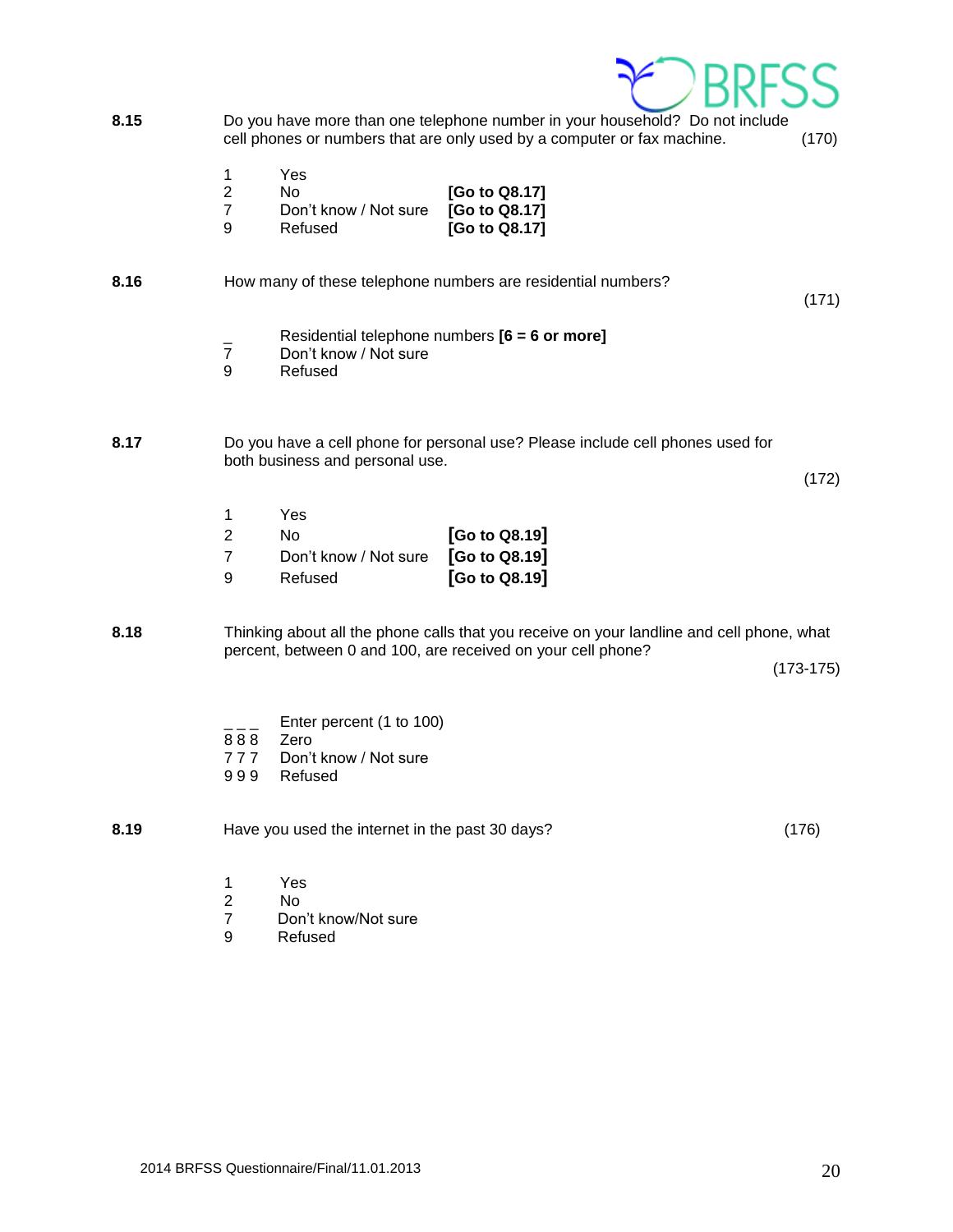

**8.20** Do you own or rent your home?

(177)

- 1 Own
- 2 Rent
- 3 Other arrangement
- 7 Don't know / Not sure
- 9 Refused

**INTERVIEWER NOTE: "Other arrangement" may include group home, staying with friends or family without paying rent.**

**NOTE: Home is defined as the place where you live most of the time/the majority of the year.** 

**INTERVIEWER NOTE: We ask this question in order to compare health indicators among people with different housing situations.**

- **8.21** Indicate sex of respondent. **Ask only if necessary.** (178) 1 Male **[Go to Q8.23]**
	- 2 Female **[If respondent is 45 years old or older, go to Q8.23]**
- **8.22** To your knowledge, are you now pregnant?

(179)

- 1 Yes
- 2 No
- 7 Don't know / Not sure
- 9 Refused

The following questions are about health problems or impairments you may have.

- **8.23** Are you limited in any way in any activities because of physical, mental, or emotional problems? (180)
	-
	- 1 Yes  $No$
	- 7 Don't know / Not Sure
	- 9 Refused

#### **8.24** Do you now have any health problem that requires you to use special equipment, such as a cane, a wheelchair, a special bed, or a special telephone?

#### **NOTE: Include occasional use or use in certain circumstances.**

- 1 Yes
- N<sub>o</sub>
- 7 Don't know / Not Sure
- 9 Refused

(181)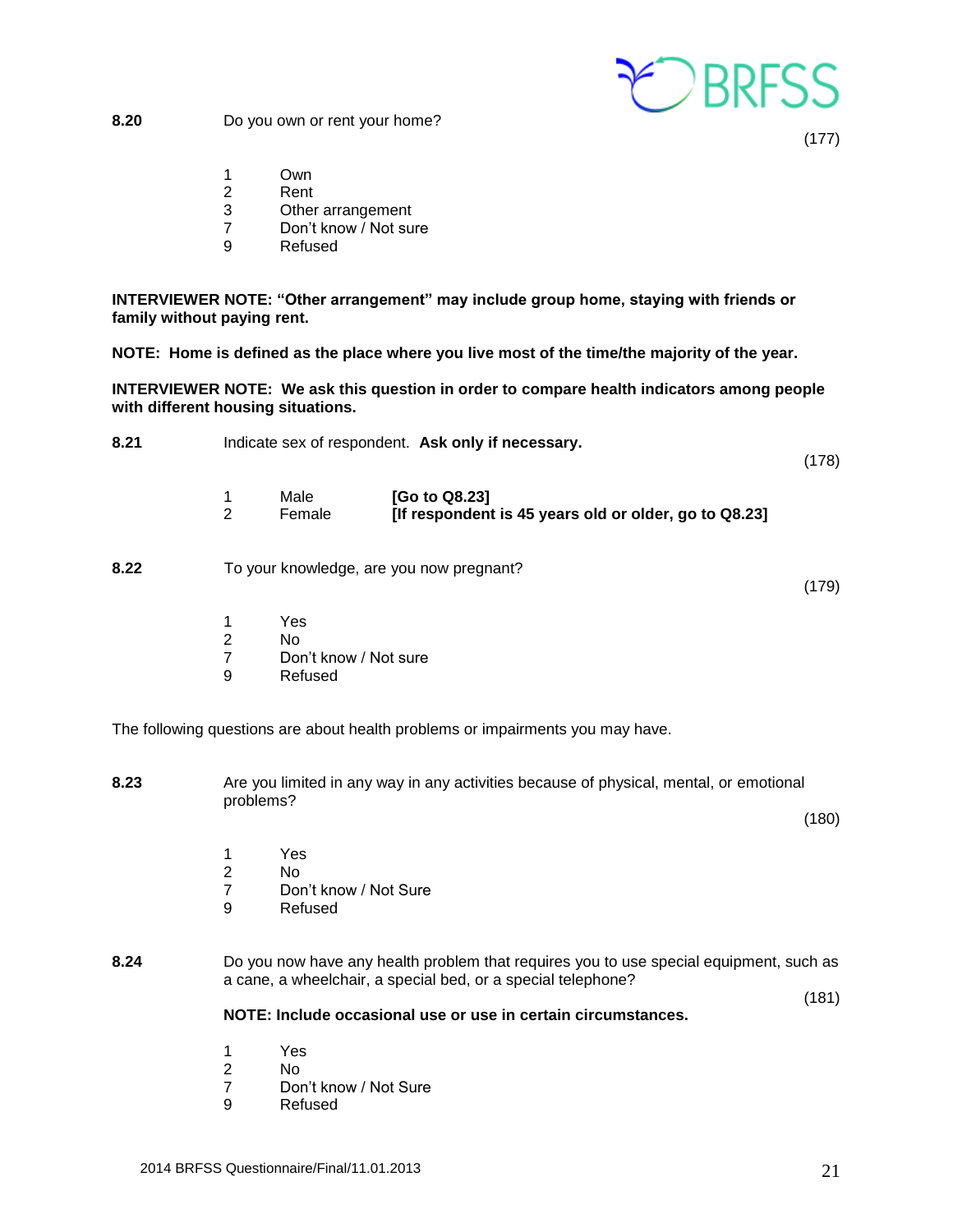

| 8.25 |                                                       | Are you blind or do you have serious difficulty seeing, even when wearing glasses? (182)                                                             |       |
|------|-------------------------------------------------------|------------------------------------------------------------------------------------------------------------------------------------------------------|-------|
|      | $\mathbf{1}$<br>$\overline{c}$<br>$\overline{7}$<br>9 | Yes<br><b>No</b><br>Don't know / Not Sure<br>Refused                                                                                                 |       |
| 8.26 |                                                       | Because of a physical, mental, or emotional condition, do you have serious difficulty<br>concentrating, remembering, or making decisions?            | (183) |
|      | 1<br>$\overline{2}$<br>$\overline{7}$<br>9            | Yes<br>No<br>Don't know / Not sure<br>Refused                                                                                                        |       |
| 8.27 |                                                       | Do you have serious difficulty walking or climbing stairs?                                                                                           | (184) |
|      | $\mathbf 1$<br>$\overline{c}$<br>$\overline{7}$<br>9  | Yes<br><b>No</b><br>Don't know / Not sure<br>Refused                                                                                                 |       |
| 8.28 |                                                       | Do you have difficulty dressing or bathing?                                                                                                          | (185) |
|      | $\mathbf{1}$<br>$\overline{2}$<br>$\overline{7}$<br>9 | Yes<br><b>No</b><br>Don't know / Not sure<br>Refused                                                                                                 |       |
| 8.29 |                                                       | Because of a physical, mental, or emotional condition, do you have difficulty doing<br>errands alone such as visiting a doctor's office or shopping? | (186) |
|      | 1                                                     | Yes                                                                                                                                                  |       |

- 2 No<br>7 Dor
- 7 Don't know / Not sure<br>9 Refused
- **Refused**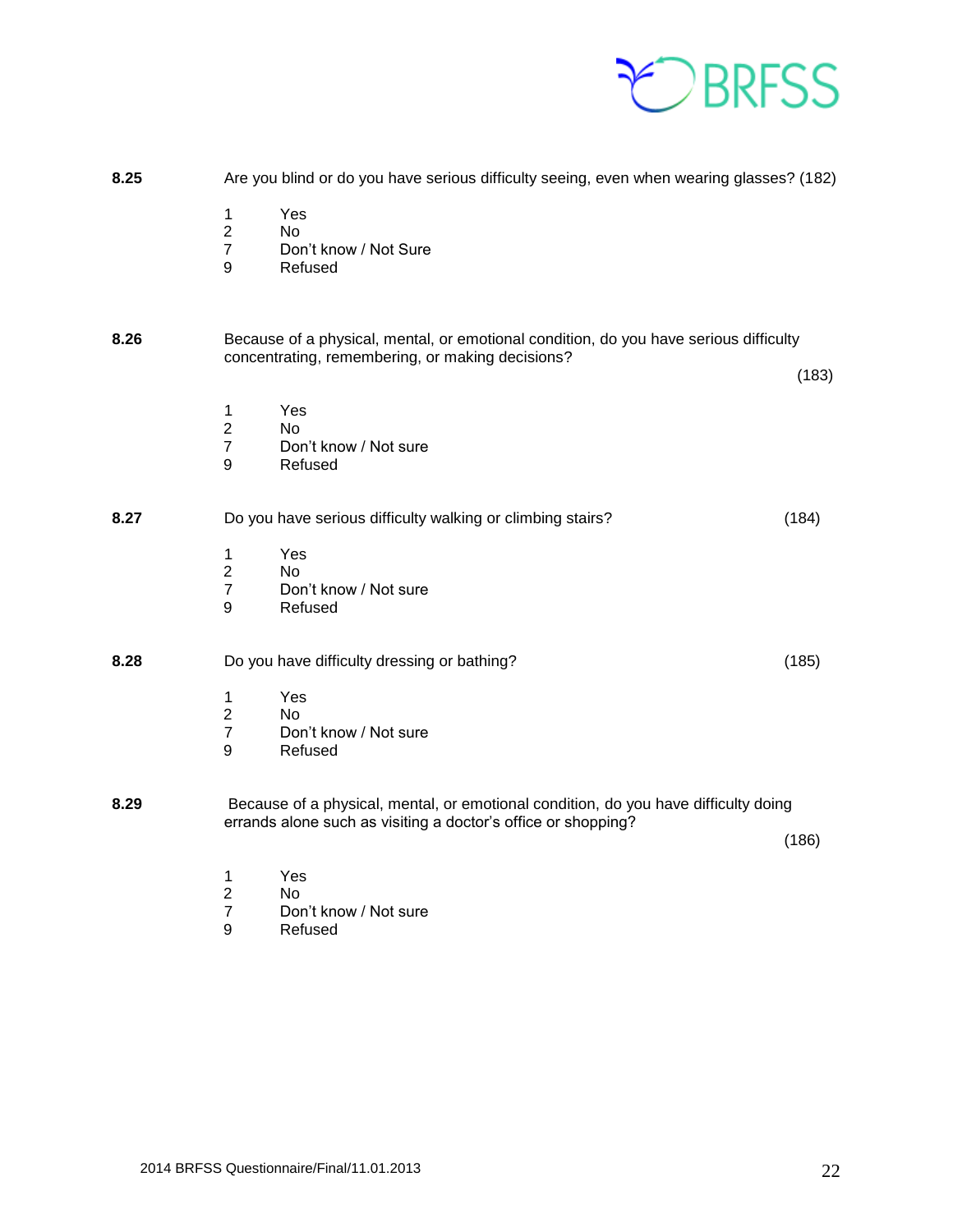

# <span id="page-22-0"></span>Section 9: Tobacco Use

**9.1** Have you smoked at least 100 cigarettes in your entire life?

#### **NOTE: 5 packs = 100 cigarettes**

|    | Yes                   |              |
|----|-----------------------|--------------|
| 2  | N٥                    | [Go to Q9.5] |
|    | Don't know / Not sure | [Go to Q9.5] |
| -9 | Refused               | [Go to Q9.5] |

**INTERVIEWER NOTE: "For cigarettes, do not include: electronic cigarettes (e-cigarettes, NJOY, Bluetip), herbal cigarettes, cigars, cigarillos, little cigars, pipes, bidis, kreteks, water pipes (hookahs), or marijuana."**

**9.2** Do you now smoke cigarettes every day, some days, or not at all?

(188)

(187)

| 1 | Every day             |                                       |
|---|-----------------------|---------------------------------------|
| 2 | Some days             |                                       |
| 3 | Not at all            | [G <sub>o</sub> to Q <sub>9.4</sub> ] |
| 7 | Don't know / Not sure | [Go to Q9.5]                          |
| 9 | Refused               | [Go to Q9.5]                          |
|   |                       |                                       |

**9.3** During the past 12 months, have you stopped smoking for one day or longer because you were trying to quit smoking?

(189)

|               | Yes                   | [Go to Q9.5] |
|---------------|-----------------------|--------------|
| $\mathcal{P}$ | Nο                    | [Go to Q9.5] |
|               | Don't know / Not sure | [Go to Q9.5] |
| -9            | Refused               | [Go to Q9.5] |

**9.4** How long has it been since you last smoked a cigarette, even one or two puffs?

(190-191)

- 0 1 Within the past month (less than 1 month ago)
- 0 2 Within the past 3 months (1 month but less than 3 months ago)<br>0 3 Within the past 6 months (3 months but less than 6 months ago)
- Within the past 6 months (3 months but less than 6 months ago)
- 0 4 Within the past year (6 months but less than 1 year ago)
- 0 5 Within the past 5 years (1 year but less than 5 years ago)
- 0 6 Within the past 10 years (5 years but less than 10 years ago)
- 0 7 10 years or more<br>7 7 Don't know / Not s
- 77 Don't know / Not sure<br>99 Refused
- **Refused**

**9.5** Do you currently use chewing tobacco, snuff, or snus every day, some days, or not at all?

**Snus (rhymes with 'goose')**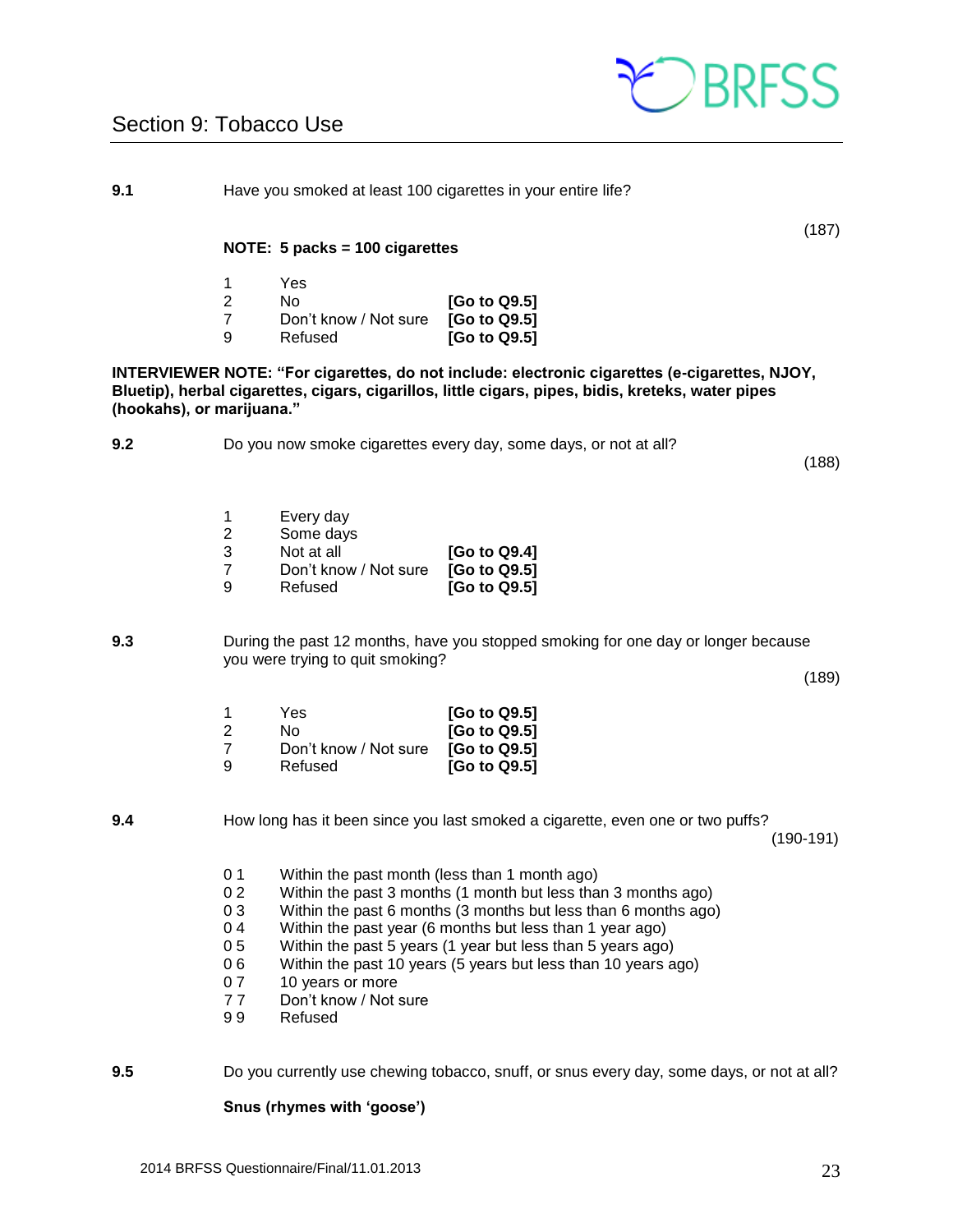

**NOTE: Snus (Swedish for snuff) is a moist smokeless tobacco, usually sold in small pouches that are placed under the lip against the gum.** (192)

- 1 Every day
- 2 Some days
- 3 Not at all

#### **Do not read:**

- 7 Don't know / Not sure
- 9 Refused

# <span id="page-23-0"></span>Section 10: Alcohol Consumption

**10.1** During the past 30 days, how many days per week or per month did you have at least one drink of any alcoholic beverage such as beer, wine, a malt beverage, or liquor? (193-195)

- $1_{--}$  Days per week
- $2 \quad \_$  Days in past 30 days
- 8 8 8 No drinks in past 30 days **[Go to next section]**
- 7 7 7 Don't know / Not sure **[Go to next section]**
- 

9 9 9 Refused **[Go to next section]**

**10.2** One drink is equivalent to a 12-ounce beer, a 5-ounce glass of wine, or a drink with one shot of liquor. During the past 30 days, on the days when you drank, about how many drinks did you drink on the average?

> **NOTE: A 40 ounce beer would count as 3 drinks, or a cocktail drink with 2 shots would count as 2 drinks.**

- Number of drinks
- 7 7 Don't know / Not sure
- 9 9 Refused

**10.3** Considering all types of alcoholic beverages, how many times during the past 30 days did you have **X [CATI X = 5 for men, X = 4 for women]** or more drinks on an occasion?

(198-199)

(196-197)

- Number of times
- 8 8 None
- 77 Don't know / Not sure
- 9 9 Refused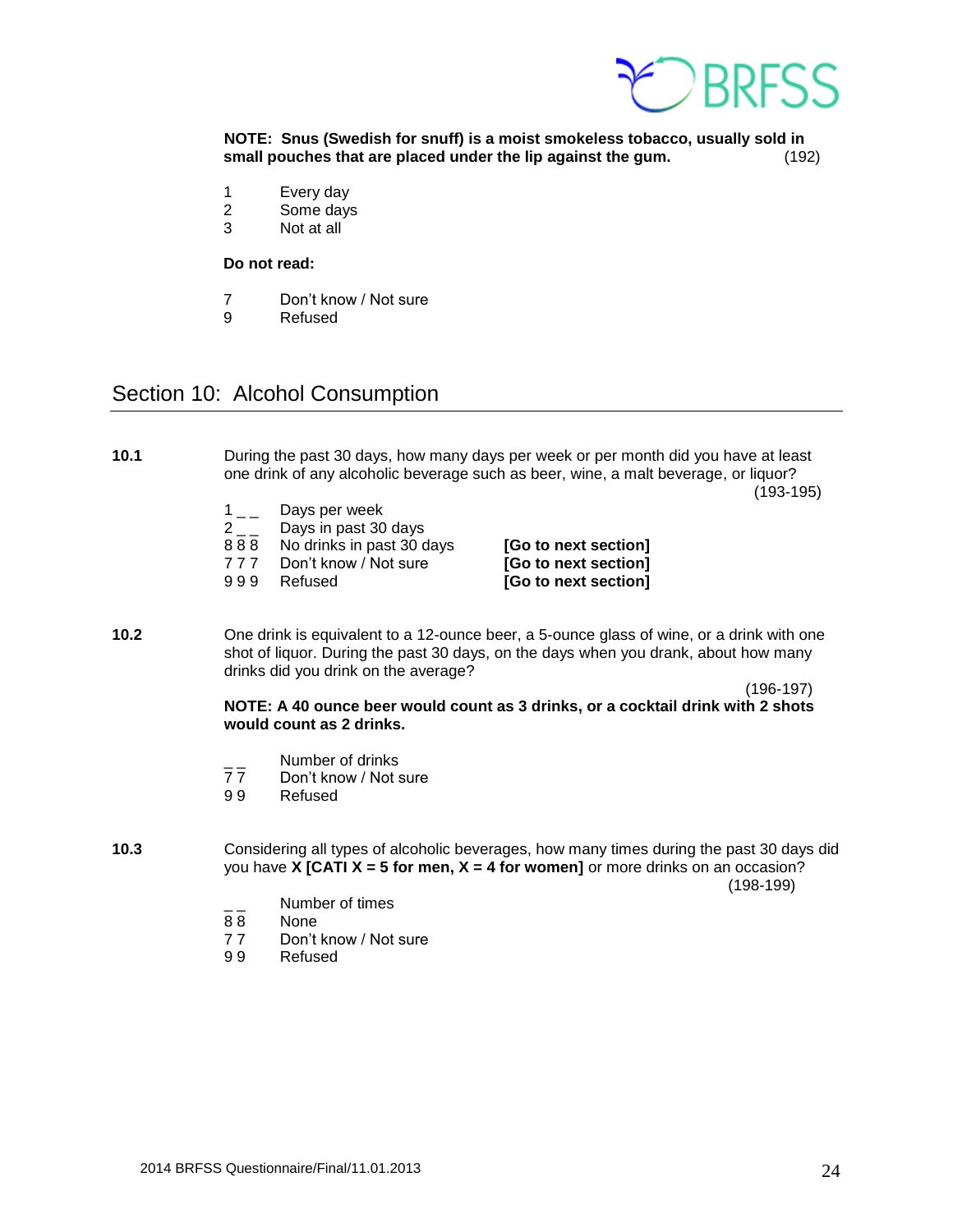

**10.4** During the past 30 days, what is the largest number of drinks you had on any occasion? (200-201)

- Number of drinks
- 7 7 Don't know / Not sure
- 9 9 Refused

# <span id="page-24-0"></span>Section 11: Immunization

Now I will ask you questions about the flu vaccine. There are two ways to get the flu vaccine, one is a shot in the arm and the other is a spray, mist, or drop in the nose called FluMist™.

**11.1** During the past 12 months, have you had either a flu shot or a flu vaccine that was sprayed in your nose?

(202)

### **READ IF NECESSARY:**

A new flu shot came out in 2011 that injects vaccine into the skin with a very small needle. It is called Fluzone Intradermal vaccine. This is also considered a flu shot.

|     | Yes                   |               |
|-----|-----------------------|---------------|
| - 2 | N٥                    | [Go to Q11.3] |
|     | Don't know / Not sure | [Go to Q11.3] |
| 9   | Refused               | [Go to Q11.3] |

**11.2** During what month and year did you receive your most recent flu shot injected into your arm or flu vaccine that was sprayed in your nose?

(203-208)

| $\overline{\phantom{a}}$ | Month / Year          |
|--------------------------|-----------------------|
| 77/7777                  | Don't know / Not sure |
| 99/9999                  | Refused               |

**11.3** A pneumonia shot or pneumococcal vaccine is usually given only once or twice in a person's lifetime and is different from the flu shot. Have you ever had a pneumonia shot? (209)

- 1 Yes
- 2 No<br>7 Dor
- Don't know / Not sure
- 9 Refused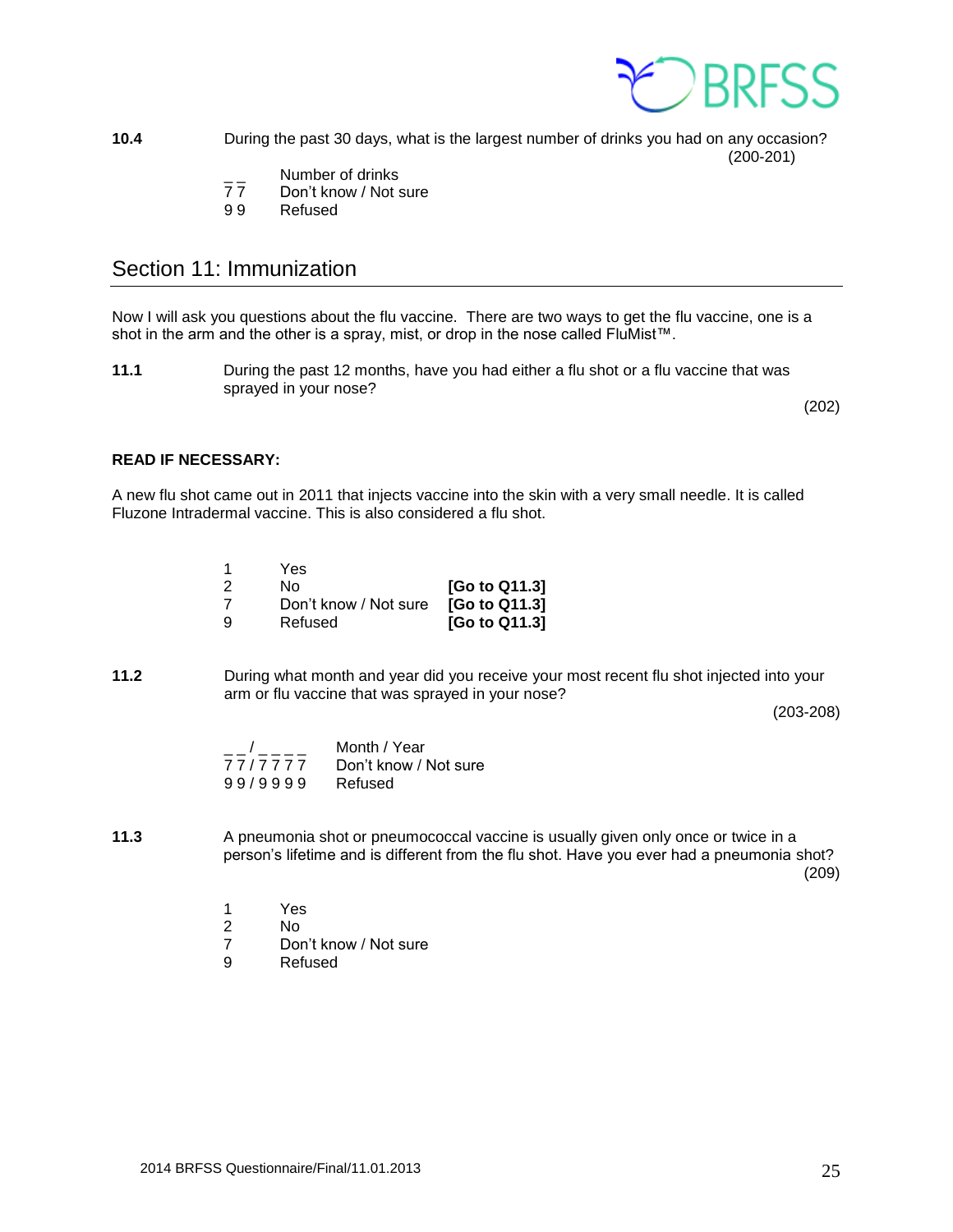

#### **CATI NOTE: If respondent is < 49 years of age, go to next section.**

The next question is about the Shingles vaccine.

**11.4** Have you ever had the shingles or zoster vaccine?

(210)

- 1 Yes
- 2 No
	- 7 Don't know / Not sure
	- 9 Refused

INTERVIEWER NOTE (Read if necessary): Shingles is caused by the chicken pox virus. It is an outbreak of rash or blisters on the skin that may be associated with severe pain. A vaccine for shingles has been available since May 2006; it is called Zostavax<sup>®</sup>, the zoster vaccine, or the shingles vaccine.

# Section 12: Falls

#### **CATI NOTE: If respondent is 45 years or older continue, otherwise go to next section.**

Next, I will ask about recent falls. By a fall, we mean when a person unintentionally comes to rest on the ground or another lower level.

**12.1** In the past 12 months, how many times have you fallen?

(211-212)

|    | Number of times       | $[76 = 76$ or more]  |
|----|-----------------------|----------------------|
| 88 | None                  | [Go to next section] |
| 77 | Don't know / Not sure | [Go to next section] |
| 99 | Refused               | [Go to next section] |

#### **12.2 [Fill in "Did this fall (from Q12.1) cause an injury?"]. If only one fall from Q12.1 and response is "Yes" (caused an injury); code 01. If response is "No," code 88.**

How many of these falls caused an injury? By an injury, we mean the fall caused you to limit your regular activities for at least a day or to go see a doctor.

(213-214)

|    | Number of falls | $[76 = 76$ or more] |
|----|-----------------|---------------------|
| 88 | None            |                     |

- 7 7 Don't know / Not sure
- 9 9 Refused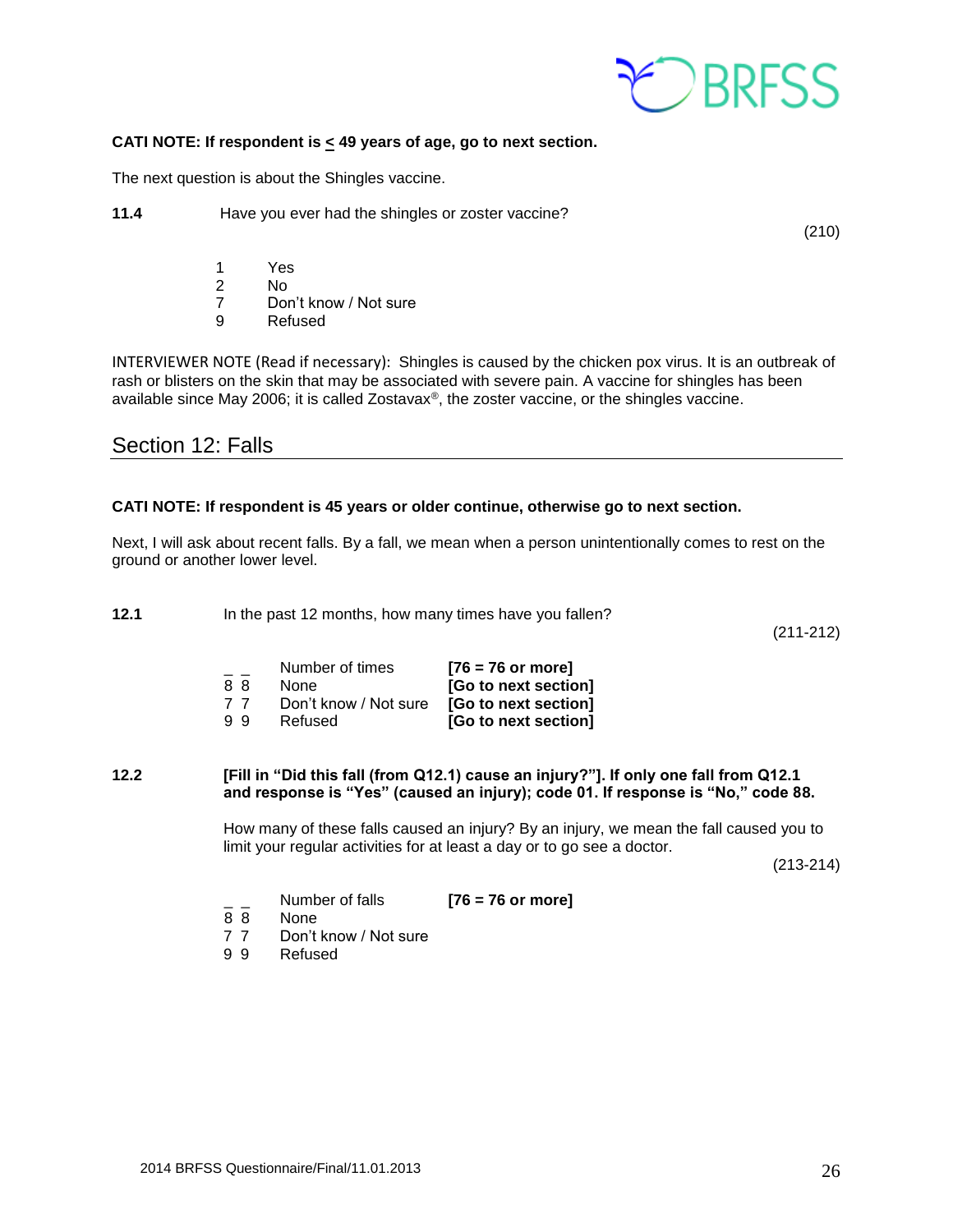

# <span id="page-26-0"></span>Section 13: Seatbelt Use

**13.1** How often do you use seat belts when you drive or ride in a car? Would you say—

(215)

#### **Please read:**

- 1 Always<br>2 Nearly a
- Nearly always
- 3 Sometimes
- 4 Seldom<br>5 Never
- **Never**

## **Do not read:**

- 7 Don't know / Not sure
- 8 Never drive or ride in a car
- 9 Refused

### **CATI note: If Q13.1 = 8 (Never drive or ride in a car), go to Section 15; otherwise continue.**

# <span id="page-26-1"></span>Section 14: Drinking and Driving

#### **CATI note: If Q10.1 = 888 (No drinks in the past 30 days); go to next section.**

The next question is about drinking and driving.

**14.1** During the past 30 days, how many times have you driven when you've had perhaps too much to drink?

(216-217)

- $\frac{1}{8}$   $\frac{1}{8}$  Number of times
- None
- 7 7 Don't know / Not sure
- 9 9 Refused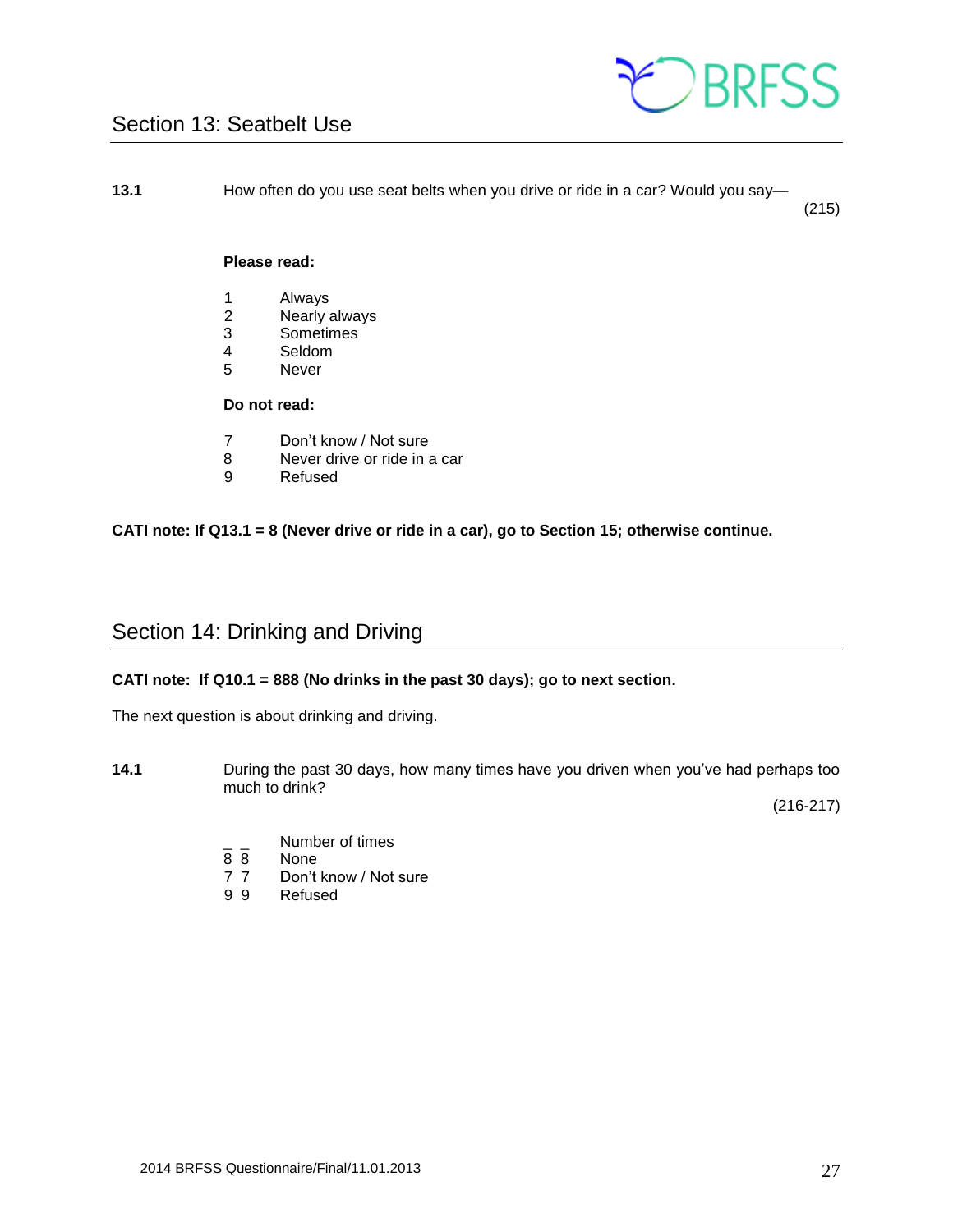

<span id="page-27-0"></span>Section 15: Breast and Cervical Cancer Screening

#### **CATI note: If respondent is male, go to the next section.**

The next questions are about breast and cervical cancer.

**15.1** A mammogram is an x-ray of each breast to look for breast cancer. Have you ever had a mammogram?

(218)

1 Yes No **[Go to Q15.3]** Don't know / Not sure **[Go to Q15.3]** Refused **[Go to Q15.3]**

**15.2** How long has it been since you had your last mammogram?

(219)

#### **Read only if necessary:**

- 1 Within the past year (anytime less than 12 months ago)
- 2 Within the past 2 years (1 year but less than 2 years ago)
- 3 Within the past 3 years (2 years but less than 3 years ago)
- 4 Within the past 5 years (3 years but less than 5 years ago)<br>5 5 or more vears ago
- 5 5 or more years ago

### **Do not read:**

- 7 Don't know / Not sure
- 9 Refused
- **15.3** A clinical breast exam is when a doctor, nurse, or other health professional feels the breasts for lumps. Have you ever had a clinical breast exam?

(220)

|    | Yes                   |               |
|----|-----------------------|---------------|
| -2 | N٥                    | [Go to Q15.5] |
|    | Don't know / Not sure | [Go to Q15.5] |
| -9 | Refused               | [Go to Q15.5] |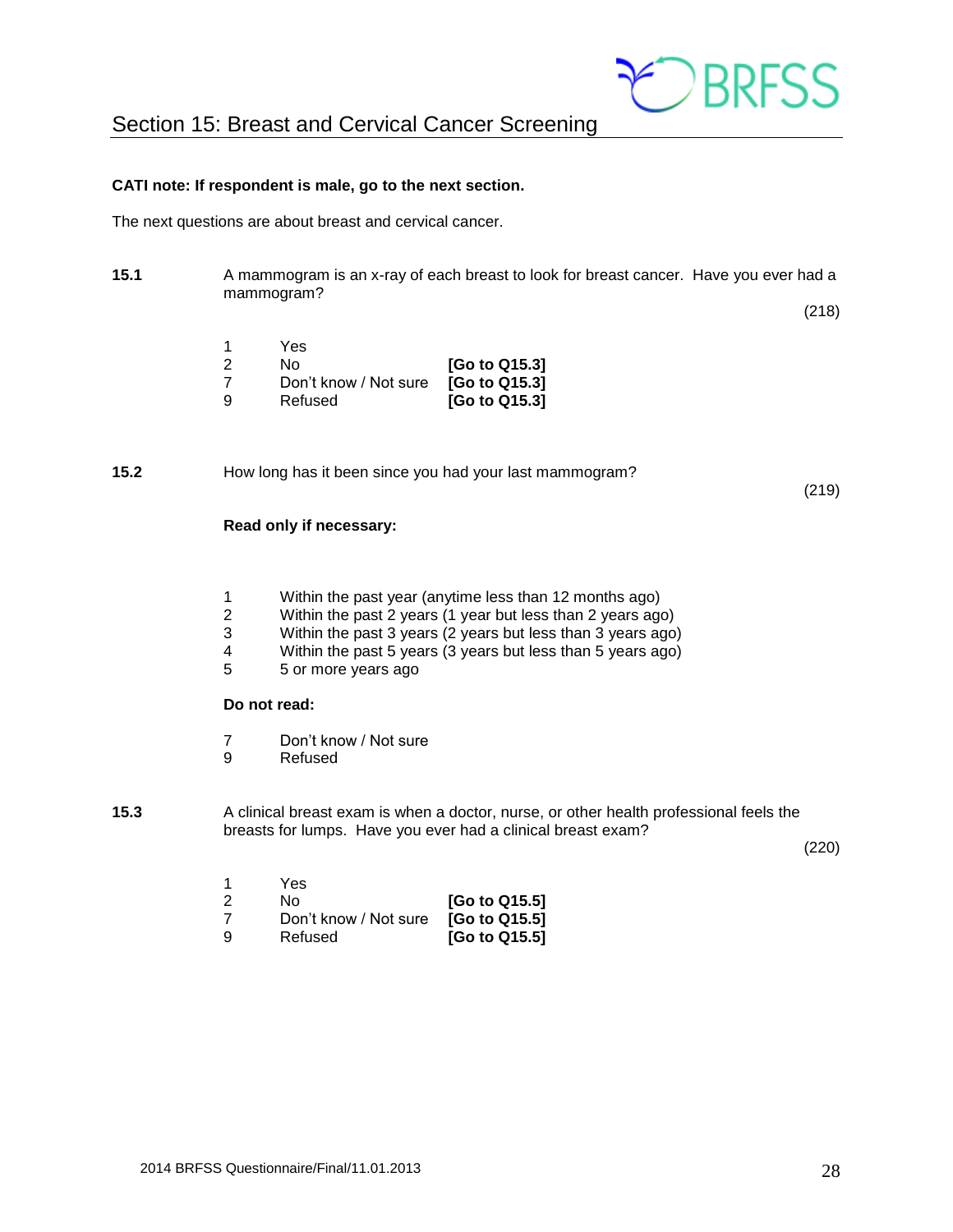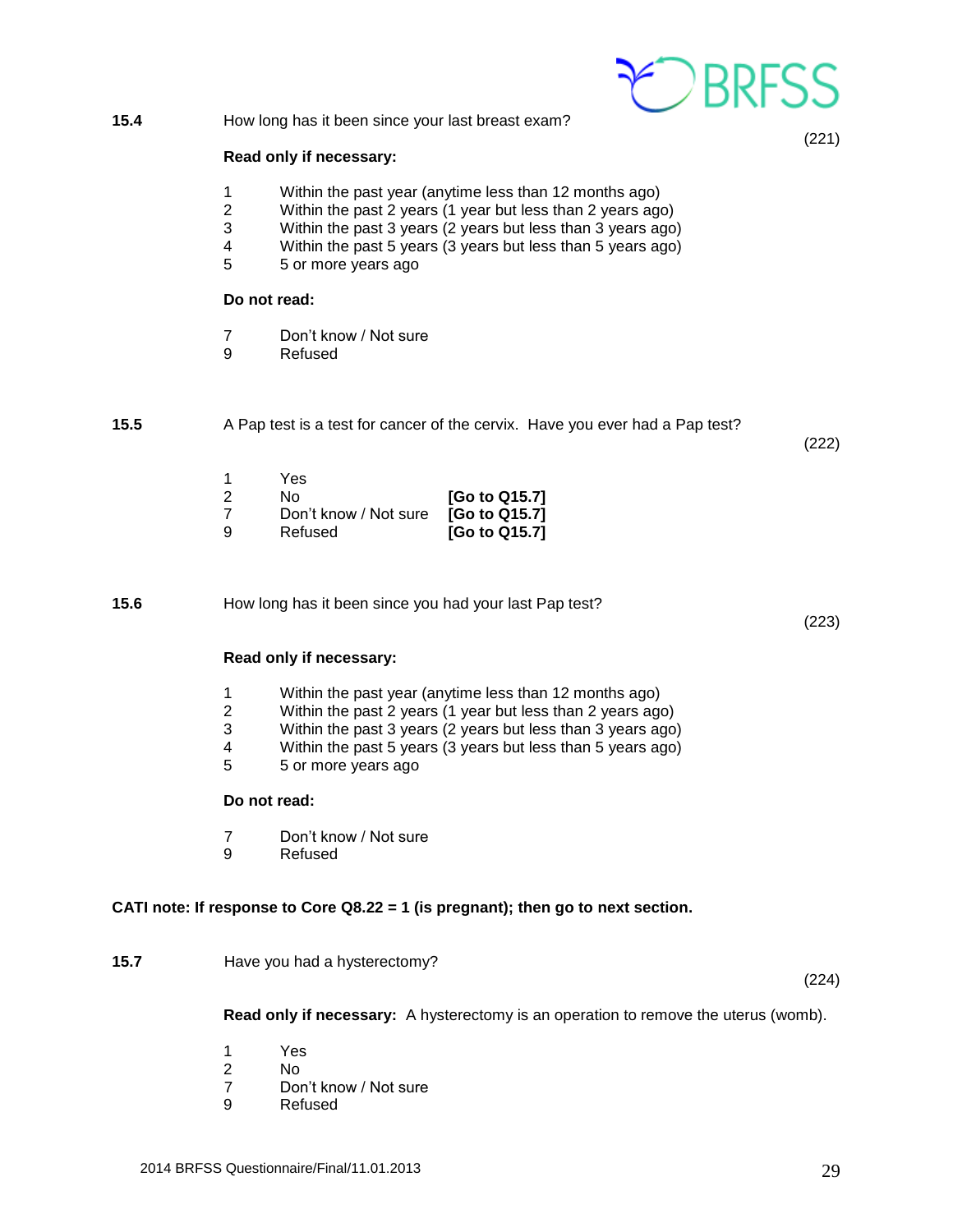

# <span id="page-29-0"></span>Section 16: Prostate Cancer Screening

#### **CATI note: If respondent is <39 years of age, or is female, go to next section.**

Now, I will ask you some questions about prostate cancer screening.

| 16.1 | A Prostate-Specific Antigen test, also called a PSA test, is a blood test used to check |
|------|-----------------------------------------------------------------------------------------|
|      | men for prostate cancer. Has a doctor, nurse, or other health professional EVER talked  |
|      | with you about the advantages of the PSA test?                                          |

(225) 1 Yes 2 No 7 Don't Know / Not sure 9 Refused **16.2** Has a doctor, nurse, or other health professional EVER talked with you about the disadvantages of the PSA test? (226) 1 Yes 2 No 7 Don't Know / Not sure<br>9 Refused **Refused 16.3** Has a doctor, nurse, or other health professional EVER recommended that you have a PSA test? (227) 1 Yes<br>2 No N<sub>o</sub> 7 Don't Know / Not sure 9 Refused **16.4.** Have you EVER HAD a PSA test? (228) 1 Yes 2 No **[Go to next section]** 7 Don't Know / Not sure **[Go to next section]** 9 Refused **[Go to next section] 16.5.** How long has it been since you had your last PSA test? (229) **Read only if necessary:** 1 Within the past year (anytime less than 12 months ago) 2 Within the past 2 years (1 year but less than 2 years) 3 Within the past 3 years (2 years but less than 3 years) 4 Within the past 5 years (3 years but less than 5 years) 5 5 or more years ago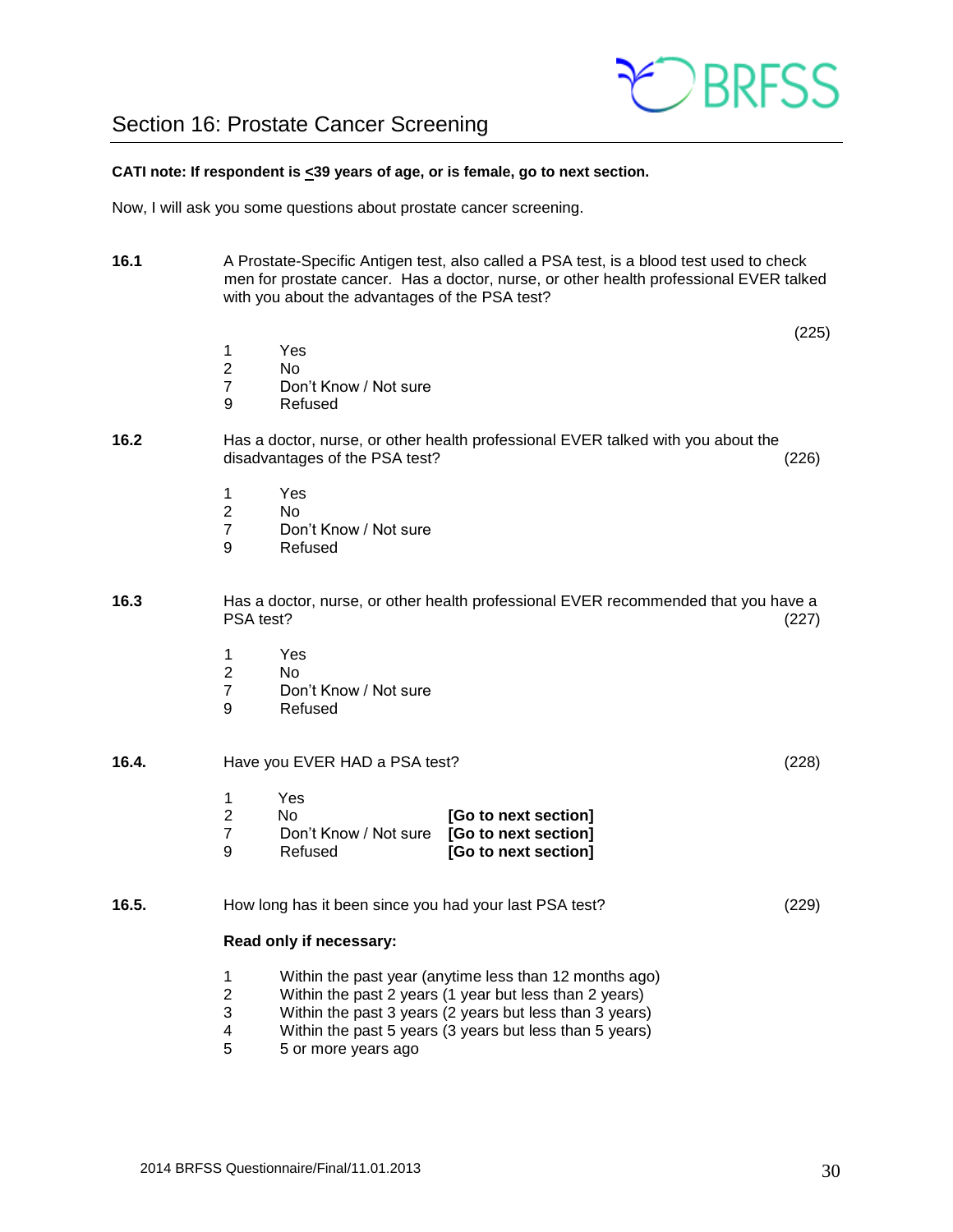

(230)

#### **Do not read:**

- 7 Don't know / Not sure
- 9 Refused
- **16.6.** What was the MAIN reason you had this PSA test was it …?

#### **Please read:**

- 1 Part of a routine exam<br>2 Because of a prostate
- Because of a prostate problem
- 3 Because of a family history of prostate cancer
- 4 Because you were told you had prostate cancer<br>5 Some other reason
- Some other reason

#### **Do not read:**

- 7 Don't know / Not sure<br>9 Refused
- **Refused**

# <span id="page-30-0"></span>Section 17: Colorectal Cancer Screening

#### **CATI note: If respondent is < 49 years of age, go to next section.**

The next questions are about colorectal cancer screening.

**17.1** A blood stool test is a test that may use a special kit at home to determine whether the stool contains blood. Have you ever had this test using a home kit?

(231)

| 1  | Yes.                  |               |
|----|-----------------------|---------------|
| -2 | N٥                    | [Go to Q17.3] |
| -7 | Don't know / Not sure | [Go to Q17.3] |
| 9  | Refused               | [Go to Q17.3] |

**17.2** How long has it been since you had your last blood stool test using a home kit?

(232)

#### **Read only if necessary:**

- 1 Within the past year (anytime less than 12 months ago)
- 2 Within the past 2 years (1 year but less than 2 years ago)
- 3 Within the past 3 years (2 years but less than 3 years ago)
- 4 Within the past 5 years (3 years but less than 5 years ago)
- 5 5 or more years ago

#### **Do not read:**

- 7 Don't know / Not sure
- 9 Refused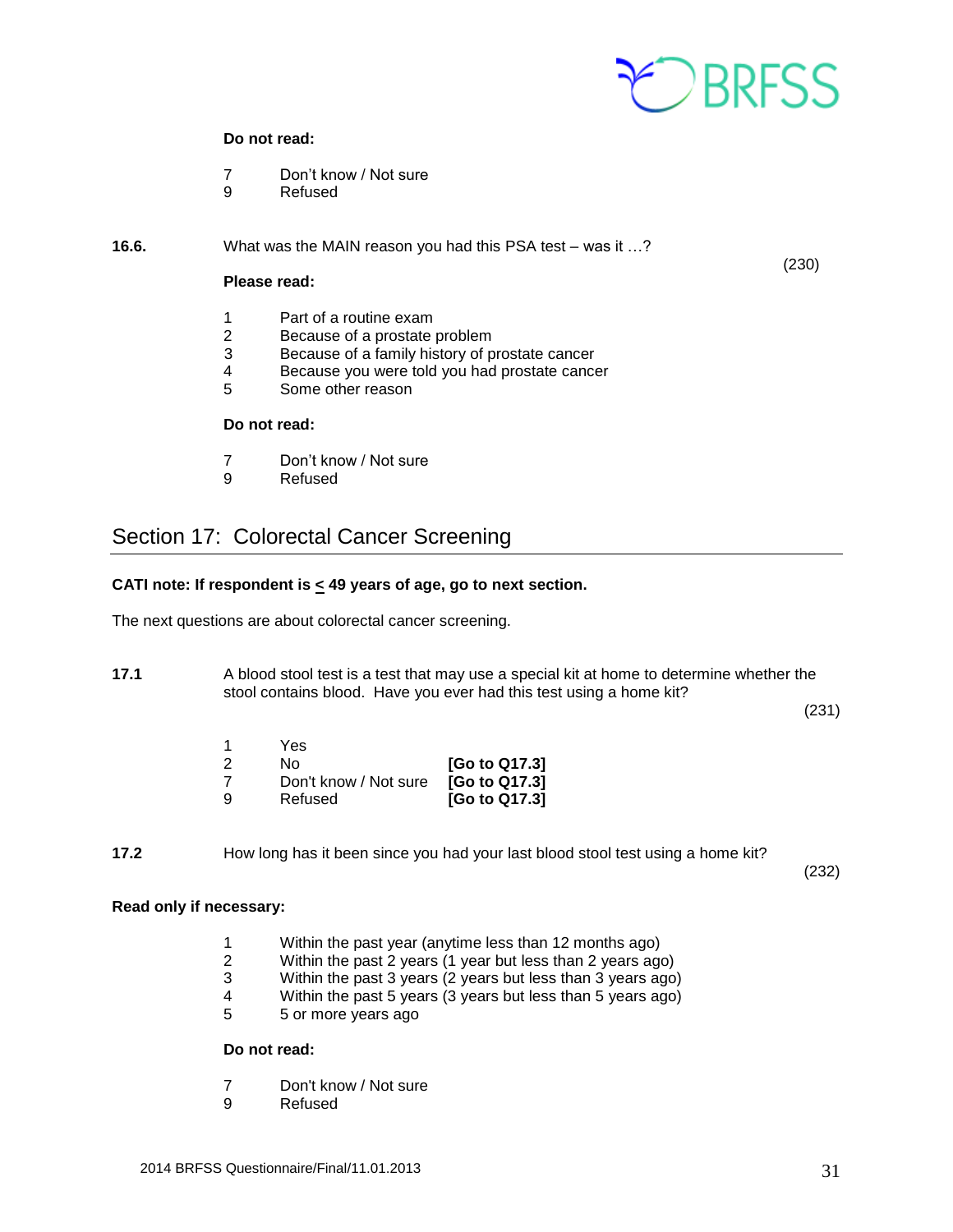

**17.3** Sigmoidoscopy and colonoscopy are exams in which a tube is inserted in the rectum to view the colon for signs of cancer or other health problems. Have you ever had either of these exams?

(233)

|     | r es                  |                      |
|-----|-----------------------|----------------------|
| - 2 | No.                   | [Go to next section] |
|     | Don't know / Not sure | [Go to next section] |
| - 9 | Refused               | [Go to next section] |

**17.4** For a SIGMOIDOSCOPY, a flexible tube is inserted into the rectum to look for problems. A COLONOSCOPY is similar, but uses a longer tube, and you are usually given medication through a needle in your arm to make you sleepy and told to have someone else drive you home after the test. Was your MOST RECENT exam a sigmoidoscopy or a colonoscopy?

(234)

- 1 Sigmoidoscopy
- 2 Colonoscopy

 $\sqrt{1 + 1}$ 

- 7 Don't know / Not sure<br>9 Refused
- **Refused**
- **17.5** How long has it been since you had your last sigmoidoscopy or colonoscopy?

(235)

#### **Read only if necessary:**

- 1 Within the past year (anytime less than 12 months ago)
- 2 Within the past 2 years (1 year but less than 2 years ago)
- 3 Within the past 3 years (2 years but less than 3 years ago)
- 4 Within the past 5 years (3 years but less than 5 years ago)
- 5 Within the past 10 years (5 years but less than 10 years ago)
- 6 10 or more years ago

#### **Do not read:**

- 7 Don't know / Not sure
- 9 Refused

# <span id="page-31-0"></span>Section 18: HIV/AIDS

The next few questions are about the national health problem of HIV, the virus that causes AIDS. Please remember that your answers are strictly confidential and that you don't have to answer every question if you do not want to. Although we will ask you about testing, we will not ask you about the results of any test you may have had.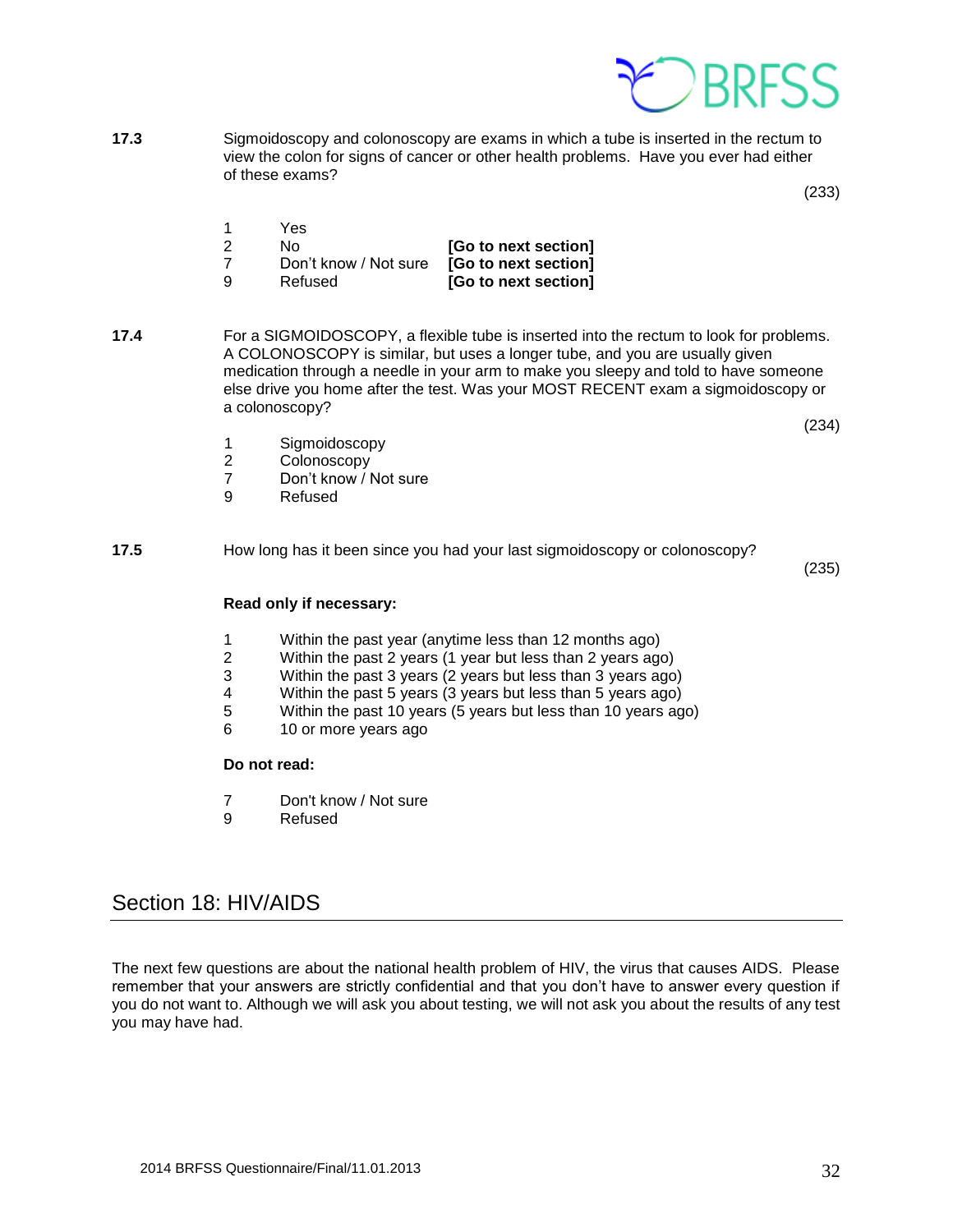

**18.1** Have you ever been tested for HIV? Do not count tests you may have had as part of a blood donation. Include testing fluid from your mouth.

(236)

- 1 Yes
- 2 No **[Go to optional module transition]**
- 7 Don't know / Not sure **[Go to optional module transition]**
- 9 Refused **[Go to optional module transition]**
- **18.2** Not including blood donations, in what month and year was your last HIV test?

(237-242)

**NOTE: If response is before January 1985, code "Don't know." CATI INSTRUCTION: If the respondent remembers the year but cannot remember the month, code the first two digits 77 and the last four digits for the year.** 

| $-1$    | Code month and year   |
|---------|-----------------------|
| 77/7777 | Don't know / Not sure |
| 99/9999 | Refused / Not sure    |

**18.3** Where did you have your last HIV test — at a private doctor or HMO office, at a counseling and testing site, at an emergency room, as an inpatient in a hospital, at a clinic, in a jail or prison, at a drug treatment facility, at home, or somewhere else?

(243-244)

- 0 1 Private doctor or HMO office<br>0 2 Counseling and testing site
- Counseling and testing site
- 0 9 Emergency room
- 0 3 Hospital inpatient
- 0 4 Clinic
- 0 5 Jail or prison (or other correctional facility)
- 0 6 Drug treatment facility
- 0 7 At home
- 08 Somewhere else
- 7 7 Don't know / Not sure
- 9 9 Refused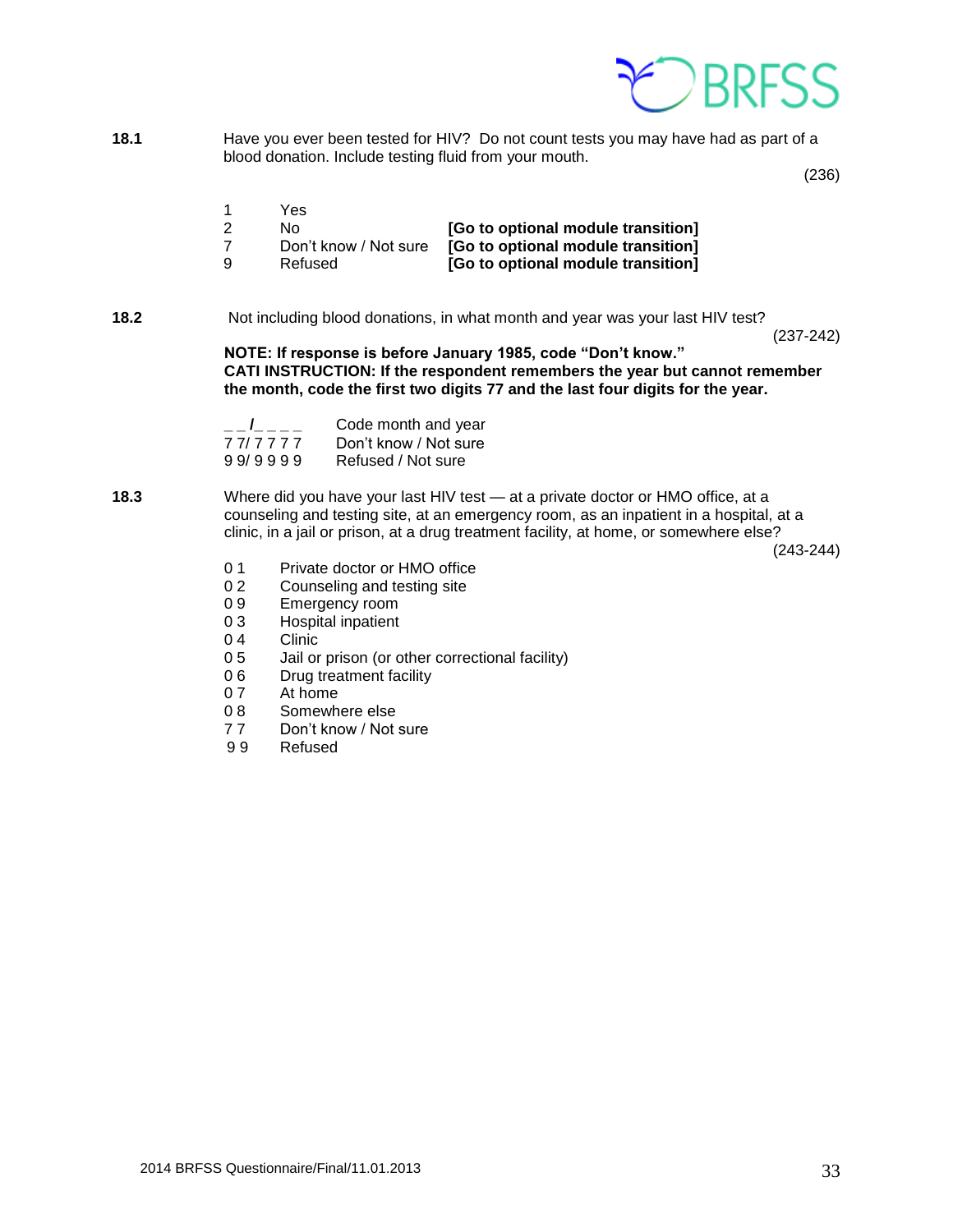

# Closing Statement or Transition to Modules and/or State-Added Questions

#### **Closing statement**

#### **Please read:**

That was my last question. Everyone's answers will be combined to help us provide information about the health practices of people in this state. Thank you very much for your time and cooperation.

#### **Or**

### **Transition to modules and/or state-added questions**

#### **Please read:**

Finally, I have just a few questions left about some other health topics.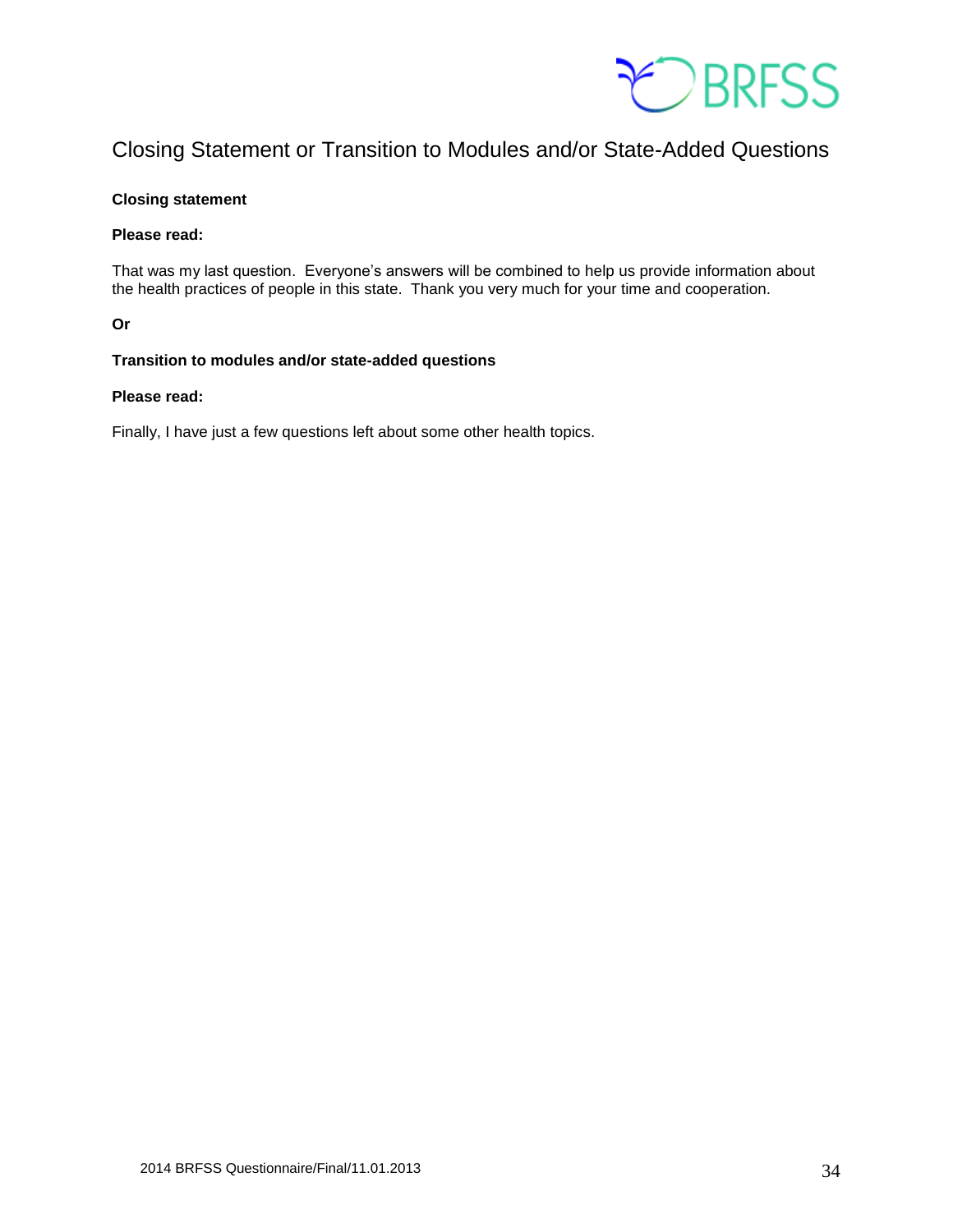

# <span id="page-34-0"></span>**Optional Modules**

# <span id="page-34-1"></span>Module 1: Pre-Diabetes

### **NOTE: Only asked of those not responding "Yes" (code = 1) to Core Q6.12 (Diabetes awareness question).**

**1.** Have you had a test for high blood sugar or diabetes within the past three years?

(255)

- 1 Yes
- 2 No
- 7 Don't know / Not sure
- 9 Refused

### **CATI note: If Core Q6.12 = 4 (No, pre-diabetes or borderline diabetes); answer Q2 "Yes" (code = 1).**

**2** Have you ever been told by a doctor or other health professional that you have pre-diabetes or borderline diabetes?

#### **If "Yes" and respondent is female, ask: "Was this only when you were pregnant?"**

(256)

- 1 Yes<br>2 Yes,
- Yes, during pregnancy
- 3 No
- Don't know / Not sure
- 9 Refused

# <span id="page-34-2"></span>Module 5: Alcohol Screening & Brief Intervention (ASBI)

#### **If Core Q3.4 = 1, or 2 (had a checkup within the past 2 years) continue, else go to next module.**

Healthcare providers may ask during routine checkups about behaviors like alcohol use, whether you drink or not. We want to know about their questions.

- 1 You told me earlier that your last routine checkup was [within the past year/within the past 2 years]. At that checkup, were you asked in person or on a form if you drink alcohol? (317)
	- 1 Yes
	- 2 No
	- 7 Don't know / Not sure
	- 9 Refused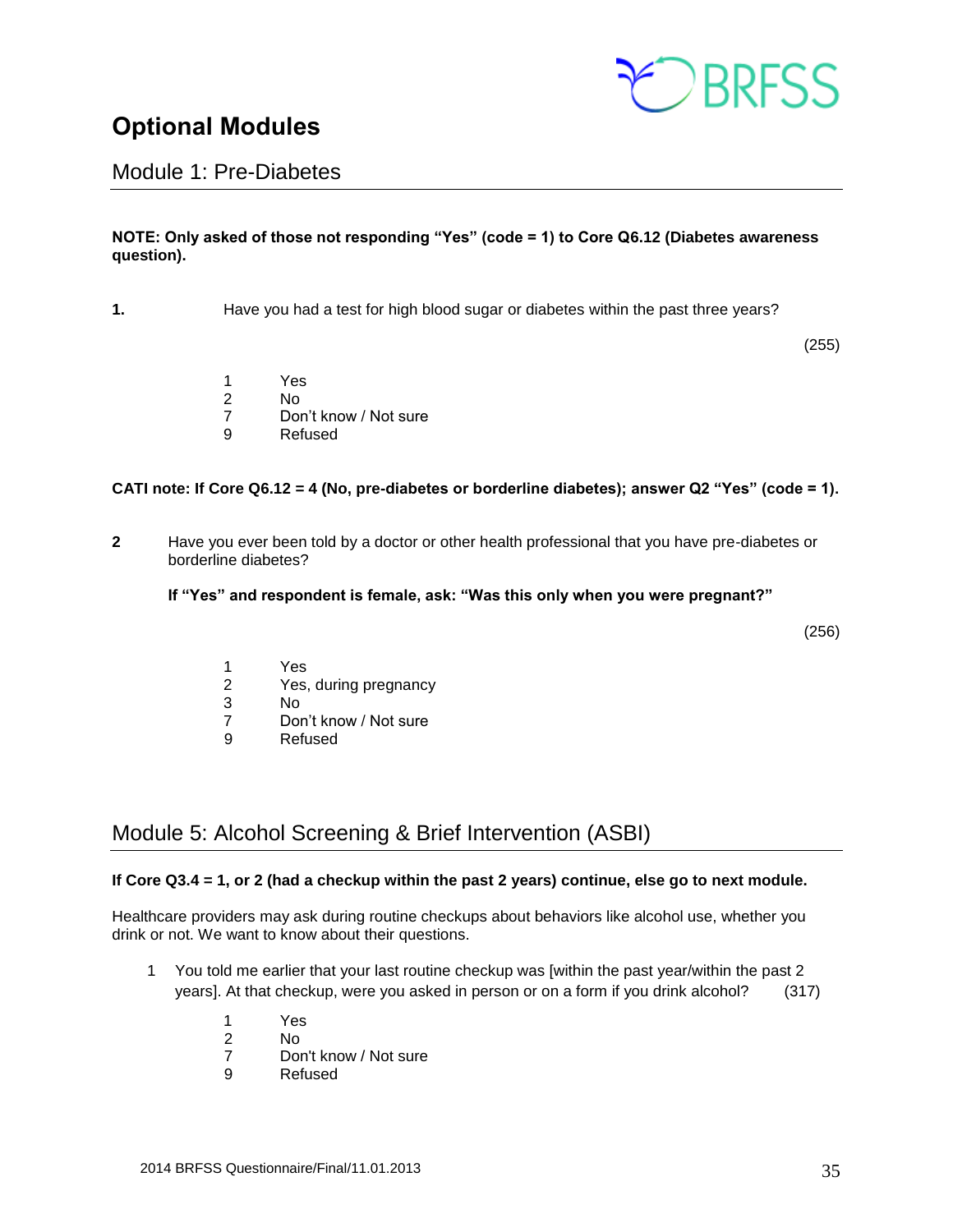

- 2. Did the health care provider ask you in person or on a form how much you drink? (318)
	- 1 Yes
	- 2 No
	- 6 Don't know / Not sure
	- 9 Refused
	- 3. Did the healthcare provider specifically ask whether you drank [5 FOR MEN /4 FOR WOMEN] or more alcoholic drinks on an occasion? (319)
		- 1 Yes
		- 2 No
		- 7 Don't know / Not sure
		- 9 Refused
	- 4. Were you offered advice about what level of drinking is harmful or risky for your health?
		- 1 Yes (320)
		- 2 No
		- 7 Don't know / Not sure
		- 9 Refused

#### **CATI: If question 1, 2, or 3 = 1 (Yes) continue, else go to next module.**

- 5. Healthcare providers may also advise patients to drink less for various reasons. At your last routine checkup, were you advised to reduce or quit your drinking? (321)
	- 1 Yes
	- 2 No
	- 7 Don't know / Not sure
	- 9 Refused

# <span id="page-35-0"></span>Module 16: Sexual Orientation and Gender Identity

**The next two questions are about sexual orientation and gender identity.**

**INTERVIEWER NOTE: We ask this question in order to better understand the health and health care needs of people with different sexual orientations.**

**INTERVIEWER NOTE: Please say the number before the text response. Respondent can answer with either the number or the text/word.** 

**1.** Do you consider yourself to be: (582)

**Please read:**

1 1 Straight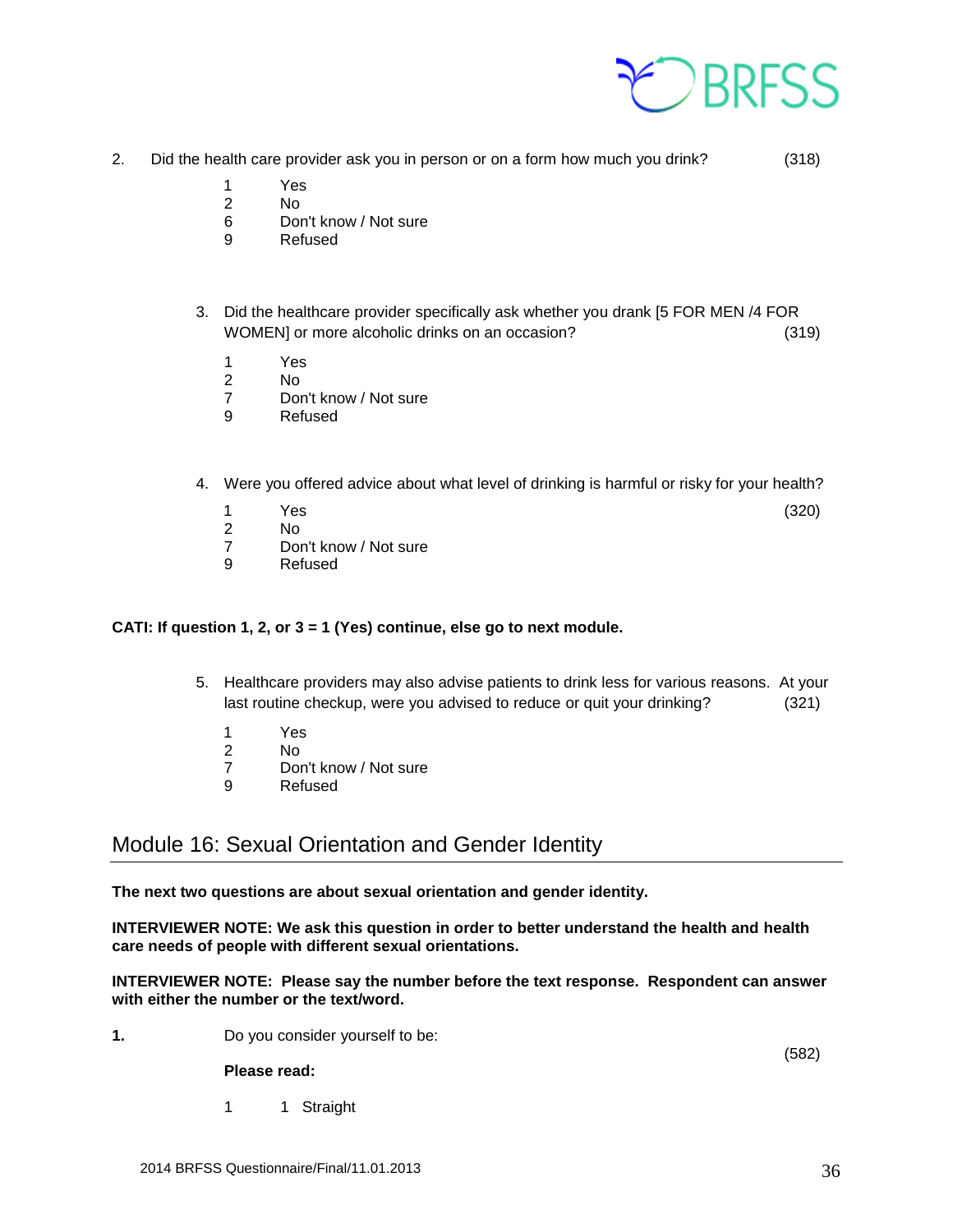

- 2 2 Lesbian or gay
- 3 3 Bisexual

#### **Do not read:**

- 4 Other
- 7 Don't know/Not sure
- 9 Refused

#### **2.** Do you consider yourself to be transgender? (583)

If yes, ask "Do you consider yourself to be male-to-female, female-to-male, or gender non-conforming?

- 1 Yes, Transgender, male-to-female
- 2 Yes, Transgender, female to male
- 3 Yes, Transgender, gender nonconforming
- 4 No
- 7 Don't know/not sure
- 9 Refused

#### **INTERVIEWER NOTE: If asked about definition of transgender:**

Some people describe themselves as transgender when they experience a different gender identity from their sex at birth. For example, a person born into a male body, but who feels female or lives as a woman would be transgendered. Some transgender people change their physical appearance so that it matches their internal gender identity. Some transgender people take hormones and some have surgery. A transgender person may be of any sexual orientation – straight, gay, lesbian, or bisexual.

#### **INTERVIEWER NOTE: If asked about definition of gender non-conforming**:

Some people think of themselves as gender **non-conforming** when they do not identify only as a man or only as a woman.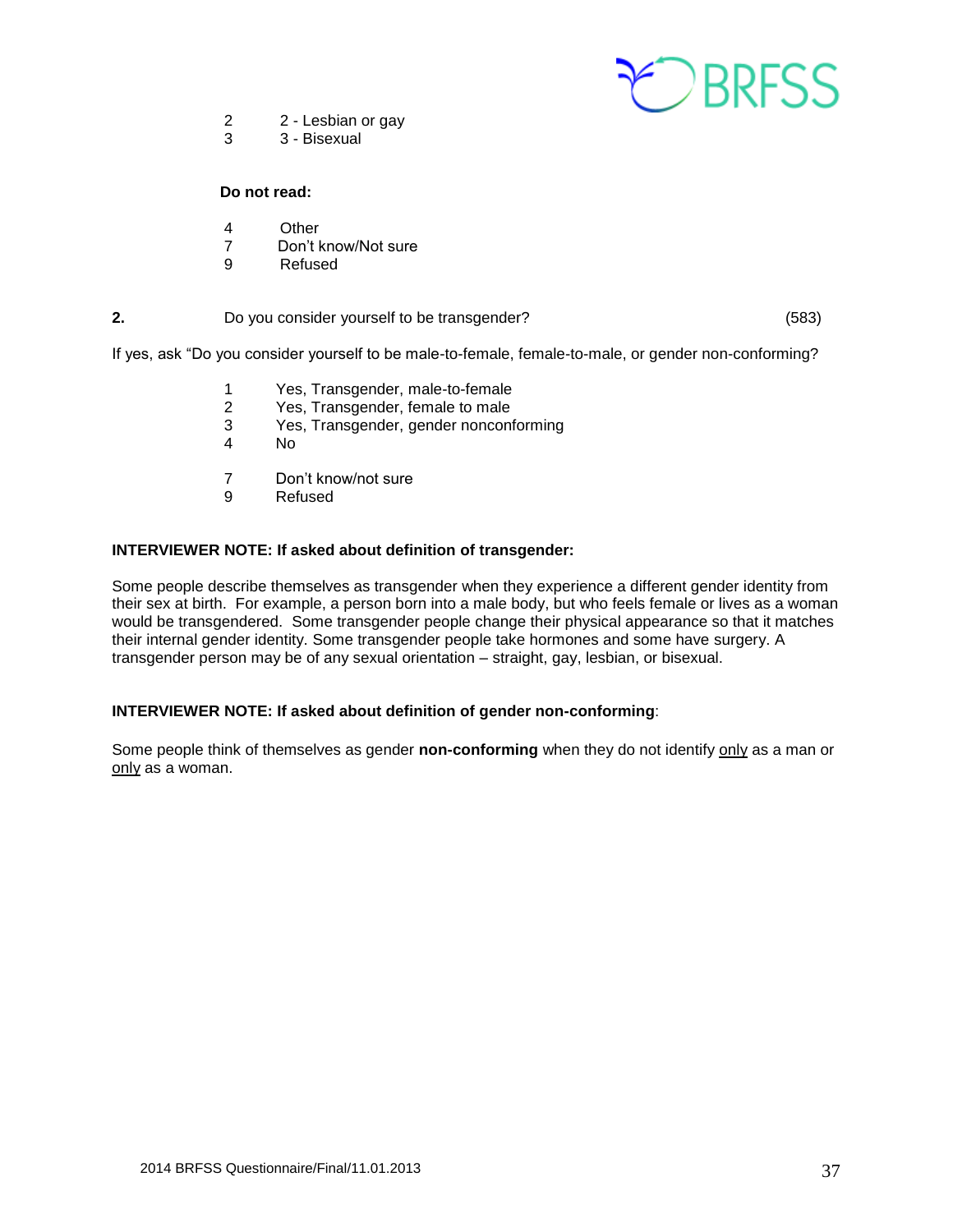### <span id="page-37-0"></span>**CATI note: If Core Q8.7 = 88, or 99 (No children under age 18 in the household, or Refused), go to next module.**

**If Core Q8.7 = 1, Interviewer please read:** "Previously, you indicated there was one child age 17 or younger in your household. I would like to ask you some questions about that child." **[Go to Q1]**

**If Core Q8.7 is >1 and Core Q8.7 does not equal 88 or 99, Interviewer please read:** "Previously, you indicated there were **[number]** children age 17 or younger in your household. Think about those **[number]** children in order of their birth, from oldest to youngest. The oldest child is the first child and the youngest child is the last. Please include children with the same birth date, including twins, in the order of their birth."

#### **CATI INSTRUCTION: RANDOMLY SELECT ONE OF THE CHILDREN. This is the "Xth" child. Please substitute "Xth" child's number in all questions below.**

#### **INTERVIEWER PLEASE READ:**

I have some additional questions about one specific child. The child I will be referring to is the "Xth" **[CATI: please fill in correct number]** child in your household. All following questions about children will be about the "Xth" **[CATI: please fill in]** child.

**1.** What is the birth month and year of the "**Xth**" child?

(584-589)

(590)

|              | Code month and year   |
|--------------|-----------------------|
| 7 7/ 7 7 7 7 | Don't know / Not sure |
| 99/9999      | Refused               |

**CATI INSTRUCTION: Calculate the child's age in months (CHLDAGE1=0 to 216) and also in years (CHLDAGE2=0 to 17) based on the interview date and the birth month and year using a value of 15 for the birth day. If the selected child is < 12 months old enter the calculated months in CHLDAGE1 and 0 in CHLDAGE2. If the child is > 12 months enter the calculated months in CHLDAGE1 and set CHLDAGE2=Truncate (CHLDAGE1/12).** 

**2.** Is the child a boy or a girl?

- 1 Boy
- 2 Girl
- 9 Refused

# **3.** Is the child Hispanic, Latino/a, or Spanish origin? (591-594)

**If yes, ask: Are they…**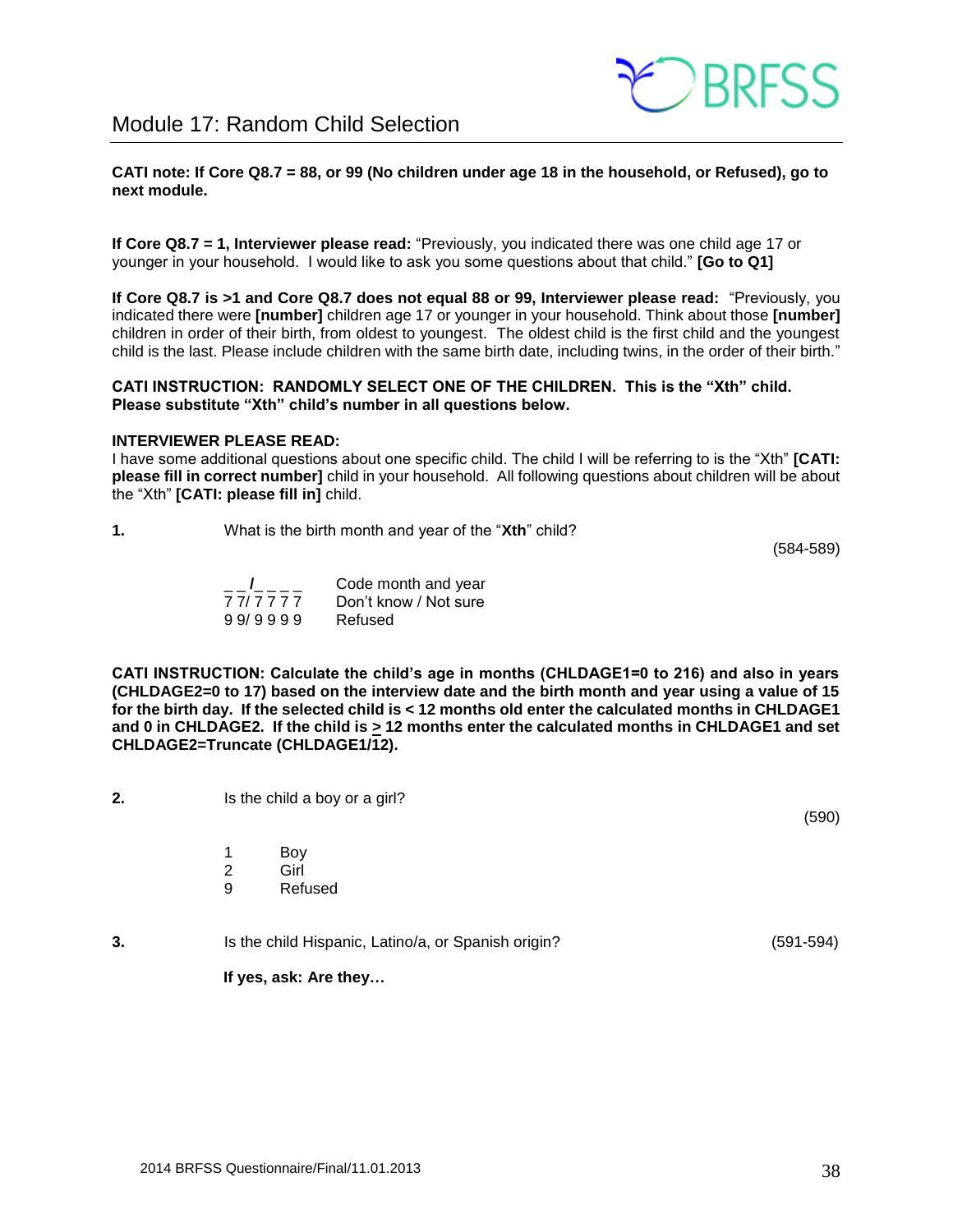

#### **Interviewer Note:** *One or more categories may be selected.*

- Mexican, Mexican American, Chicano/a
- Puerto Rican
- Cuban
- Another Hispanic, Latino/a, or Spanish origin(Tina's note: record specific answer)

#### **Do not read:**

- No
- 7 Don't know / Not sure<br>9 Refused
- **Refused**

**4.** Which one or more of the following would you say is the race of the child?

(595-622)

**(Select all that apply)**

**Interviewer Note: If 40 (Asian) or 50 (Pacific Islander) is selected read and code subcategories underneath major heading.**

- **White**
- **Black or African American**
- **American Indian or Alaska Native**
- **Asian**
	- Asian Indian
	- Chinese
	- Filipino
	- Japanese
	- Korean
	- Vietnamese
	- Other Asian(Tina's note: record specific answer)

#### **Pacific Islander**

- Native Hawaiian
- Guamanian or Chamorro
- Samoan
- Other Pacific Islander(Tina's note: record specific answer)

### **Do not read:**

- Other(Tina's note: record specific answer)
- No additional choices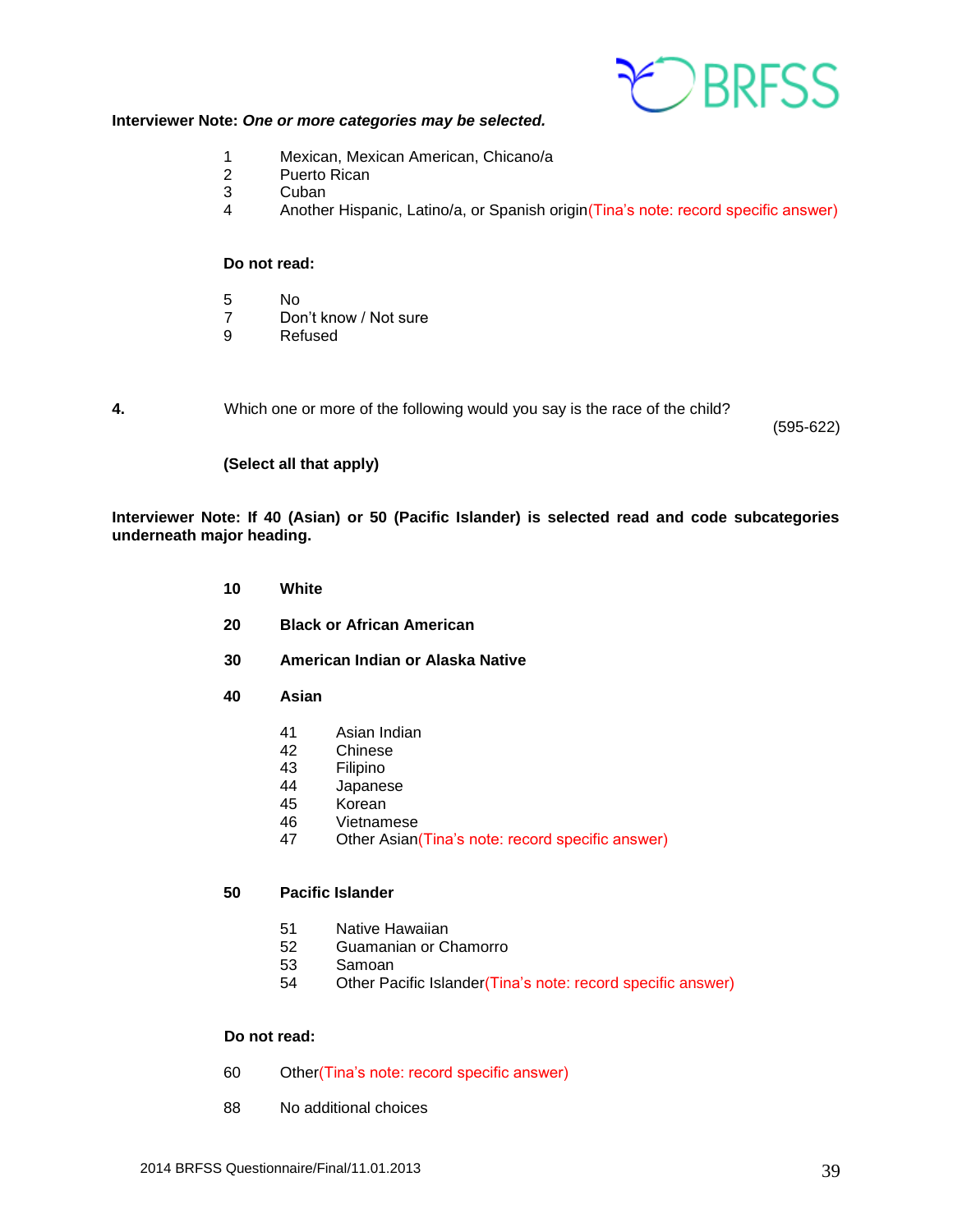

- Don't know / Not sure
- Refused

#### **5.** Which one of these groups would you say best represents the child's race?

(623-624)

**Interviewer Note: If 40 (Asian) or 50 (Pacific Islander) is selected read and code subcategories underneath major heading.**

- **White**
- **Black or African American**
- **American Indian or Alaska Native**
- **Asian**
	- Asian Indian
	- Chinese
	- Filipino
	- Japanese
	- Korean
	- Vietnamese
	- Other Asian(Tina's note: record specific answer)

### **Pacific Islander**

- Native Hawaiian
- Guamanian or Chamorro
- Samoan
- Other Pacific Islander(Tina's note: record specific answer)

#### **Do not read:**

- Other(Tina's note: record specific answer)
- No additional choices
- Don't know / Not sure
- Refused

**6.** How are you related to the child?

(625)

### **Please read:**

- Parent (include biologic, step, or adoptive parent)
- Grandparent
- Foster parent or guardian
- Sibling (include biologic, step, and adoptive sibling)
- Other relative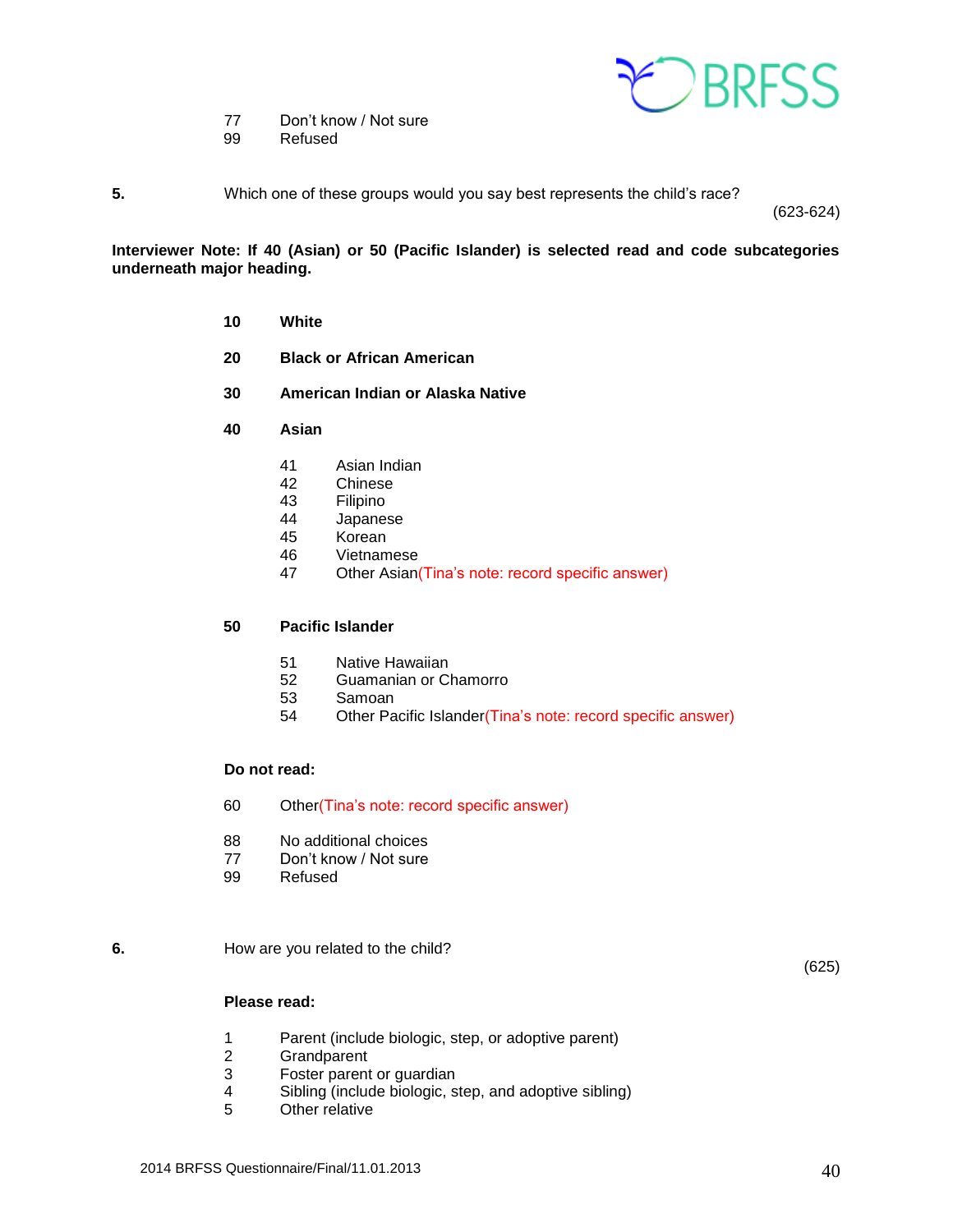

6 Not related in any way

#### **Do not read:**

- 7 Don't know / Not sure
- 9 Refused

| SAQ.6<br>About how much does the child weigh without shoes? | $(xxx$ -yyy $)$ |
|-------------------------------------------------------------|-----------------|
|-------------------------------------------------------------|-----------------|

**Note**: If respondent answers in metrics, put "**9**" in column **129**. **[Round fractions up]**

> $L_{--}$  Weight *(pounds/kilograms)* Don't know / Not sure 9 9 9 9 Refused

- **SAQ. 7** About how tall is the child without shoes? (xxx-yyy)
- **Note**: If respondent answers in metrics, put "**9**" in column **133**. **[Round fractions down]**

 $\frac{1}{2}$   $\frac{1}{2}$   $\frac{1}{2}$   $\frac{1}{2}$   $\frac{1}{2}$   $\frac{1}{2}$   $\frac{1}{2}$   $\frac{1}{2}$   $\frac{1}{2}$   $\frac{1}{2}$   $\frac{1}{2}$   $\frac{1}{2}$   $\frac{1}{2}$   $\frac{1}{2}$   $\frac{1}{2}$   $\frac{1}{2}$   $\frac{1}{2}$   $\frac{1}{2}$   $\frac{1}{2}$   $\frac{1}{2}$   $\frac{1}{2}$   $\frac{1}{2}$  *(ft* / *inches/meters/centimeters)* 7 7 7 7 Don't know / Not sure 9 9 9 9 Refused

# <span id="page-40-0"></span>Module 18: Childhood Asthma Prevalence

### **CATI note: If response to Core Q8.7 = 88 (None) or 99 (Refused), go to next module.**

The next two questions are about the "Xth" **[CATI: please fill in correct number]** child.

**1.** Has a doctor, nurse or other health professional EVER said that the child has asthma?

(626)

(627)

| 1   | Yes                   |                     |
|-----|-----------------------|---------------------|
| - 2 | No.                   | [Go to next module] |
|     | Don't know / Not sure | [Go to next module] |
| 9   | Refused               | [Go to next module] |

#### **2.** Does the child still have asthma?

- 1 Yes
- 2 No
- 7 Don't know / Not sure<br>9 Refused
- **Refused**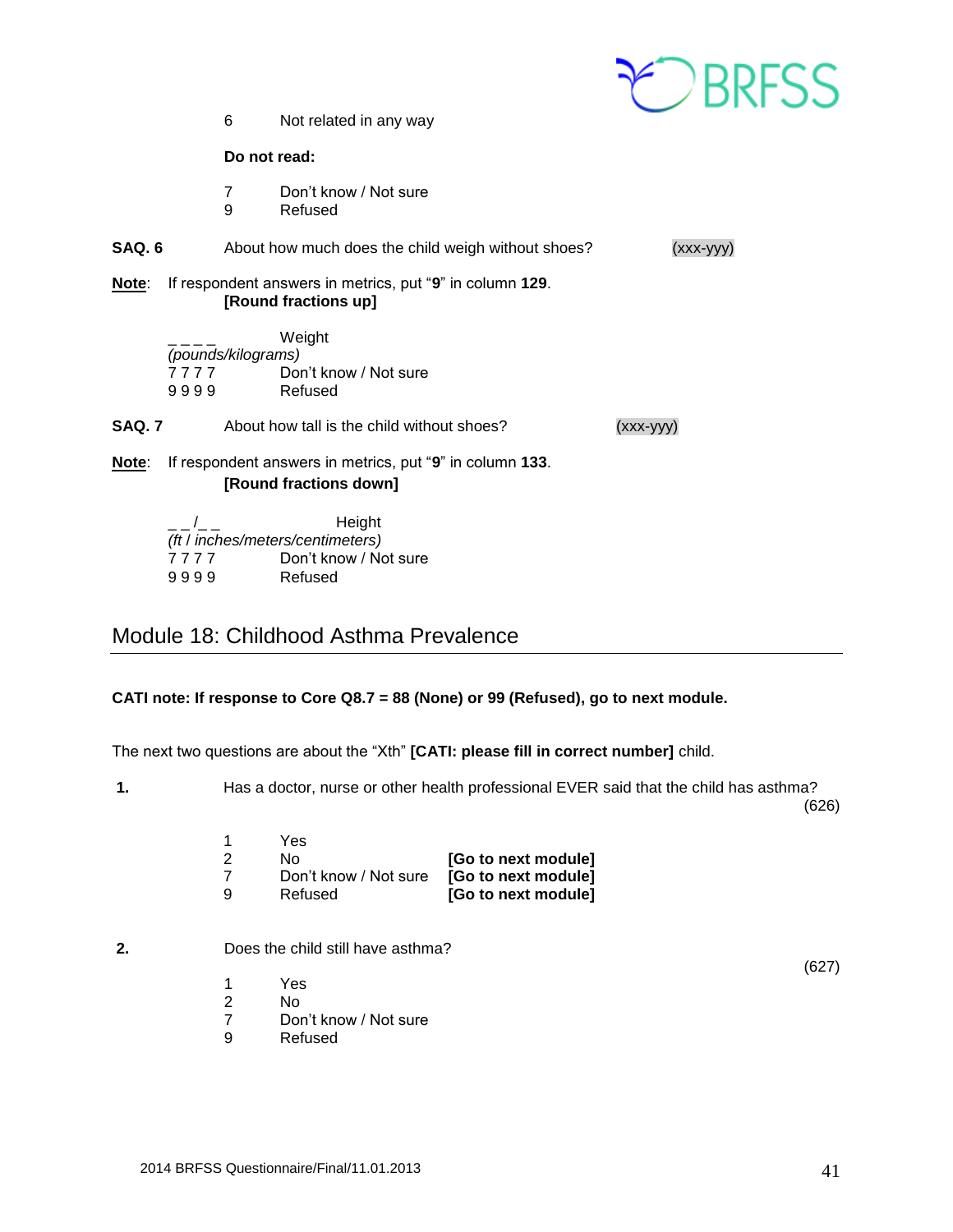## STATE-ADDED QUESTIONS



#### **TOBACCO**

First question A, **ask everyone**. Preface: Now, I am going to ask questions about electronic cigarettes, vapor cigarettes or e-cigarettes.

#### A. Have you ever used an e-cigarette, electronic cigarettes or vapor cigarettes ?

1. YES ->  $GO$  to  $B$ 

2. NO -> GO TO secondhand smoke

3. Have not heard of them -> GO TO secondhand smoke

#### **DO NOT READ** 7. DON'T KNOW/NOT SURE  $\rightarrow$  GO TO secondhand smoke

9. REFUSED -> GO TO secondhand smoke

Note to Interviewer:

If respondent is unsure or do not know what electronic cigarettes or e-cigarettes are, then READ: Electronic cigarettes, vapor cigarettes or e-cigarettes as they are often called, are battery-operated devices that simulate smoking a cigarette, but do not involve the burning of tobacco of tobacco. The heated vapor produced by e-cigarette often contains nicotine.

B. What are the reasons for using e-cigarettes? (select all that applies)

R1. Used to quit smoking cigarettes or other tobacco products

R2. Switched to e-cigarette to replace cigarette or other tobacco products

R3. Used to cut down on cigarette consumption or other tobacco products

R4. Use in places where cigarette smoking or other tobacco use is not allowed

R5. Use in addition to cigarette or other tobacco products

R6. Use to not disturb other people with cigarette smoke

R7. Other (specify, reserve space for the specific answer)

**DO NOT READ** 77. DON'T KNOW/NOT SURE 99. REFUSED

C. Were any of the e-cigarettes that you used flavored to taste like menthol, mint, clove, spice, candy, fruit, chocolate, or other sweets?

1. YES

2. NO

**DO NOT READ** 7. DON'T KNOW/NOT SURE 9. REFUSED

D. Do you now use e-cigarettes every day, some days, or not at all?

1. EVERY DAY

2. SOME DAYS

3. NOT AT ALL

#### **DO NOT READ** 7. DON'T KNOW/NOT SURE 9. REFUSED

#### SECOND HAND SMOKE

#### **Ask everyone**.

**SAQ. 1** On how many of the past 7 days, did anyone smoke in your home while you were there?

- \_ Number of days (**1-7** days)
- **55** I was not home in the past 7 days
- **88** None

**Do not read**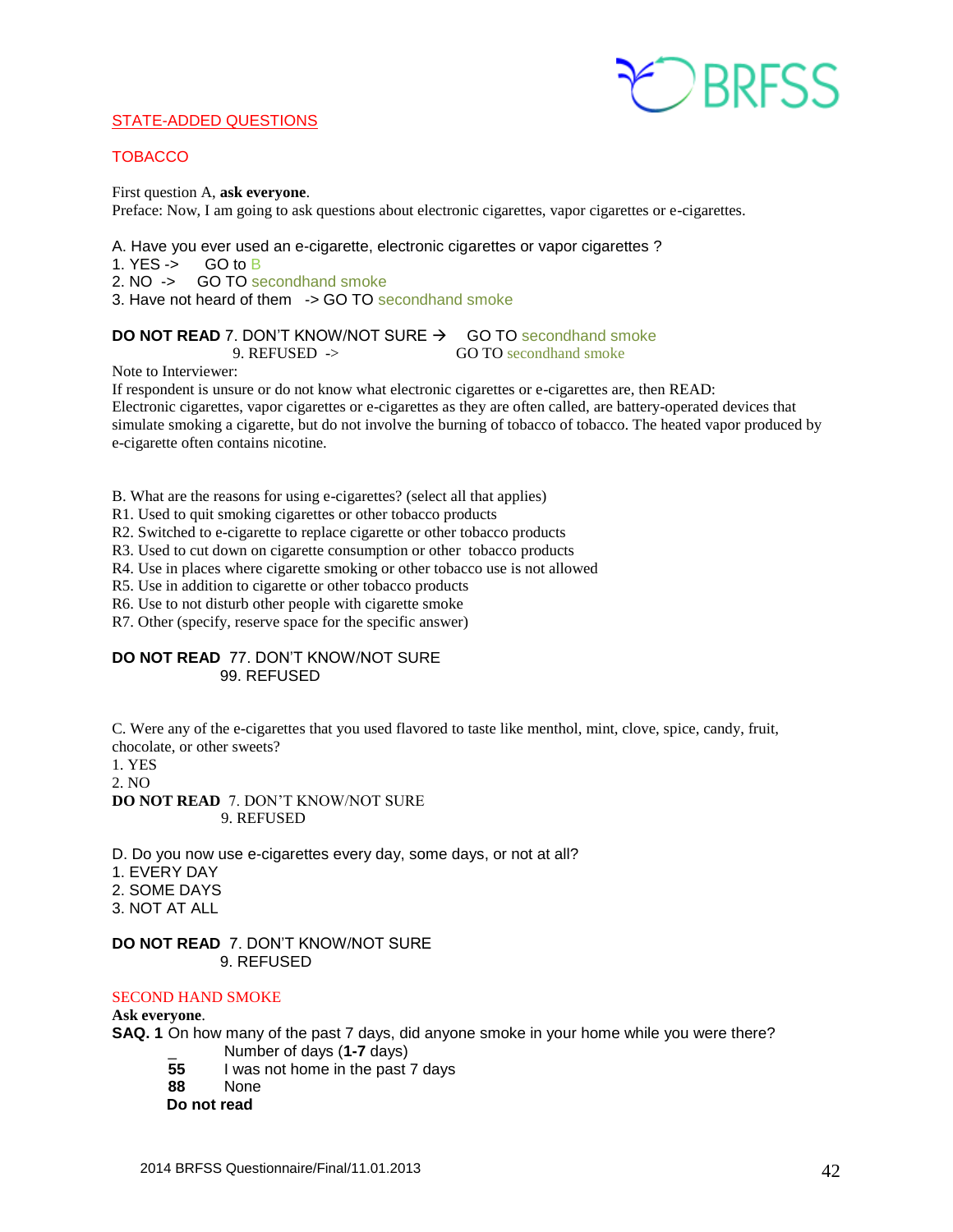

- **77** Don't know
- **99** Refused

**SAQ. 2** Which statement best describes the rules about smoking inside your home? Do not include decks, lanais, garages, or porches.

- 1 Smoking allowed anywhere in home
- 2 Smoking is allowed in some places/time in home
- 3 Smoking is not allowed in home

#### **Do not read**

- **7** Don't know
- **9** Refused
- **SAQ. 3** In the past 7 days, have you been in a car with someone who was smoking?
	- **1** Yes
	- **2** No

**Do not read** 

- **7** Don't know
- **9** Refused

**SAQ. 4** Which statement best describes the rules about smoking in your family car or cars?

- 1 Smoking allowed in cars
- 2 Smoking is allowed in sometimes or some in cars
- 3 Smoking is not allowed in cars

#### **Do not read**

- **7** Don't know
- 8 we do not have cars
- **9** Refused

#### HEALTH COVERAGE

**HIPRAISE1** What is the primary source of your health care coverage? Is it... (282)

#### **Please Read**

- 01 A plan purchased through an employer or union **[includes plans purchased through another person's employer)**
- 02 A plan that you or another family member buys on your own
- 03 Medicare
- 04 Medicaid or other state program *such as MedQuest*
- 05 TRICARE (formerly CHAMPUS), VA, or Military
- 06 Alaska Native, Indian Health Service, Tribal Health Services Or
- 07 Some other source (specify and save answer to a variable)
- 08 None (no coverage)

#### **Do not read:**

- 77 Don't know/Not sure
- 99 Refused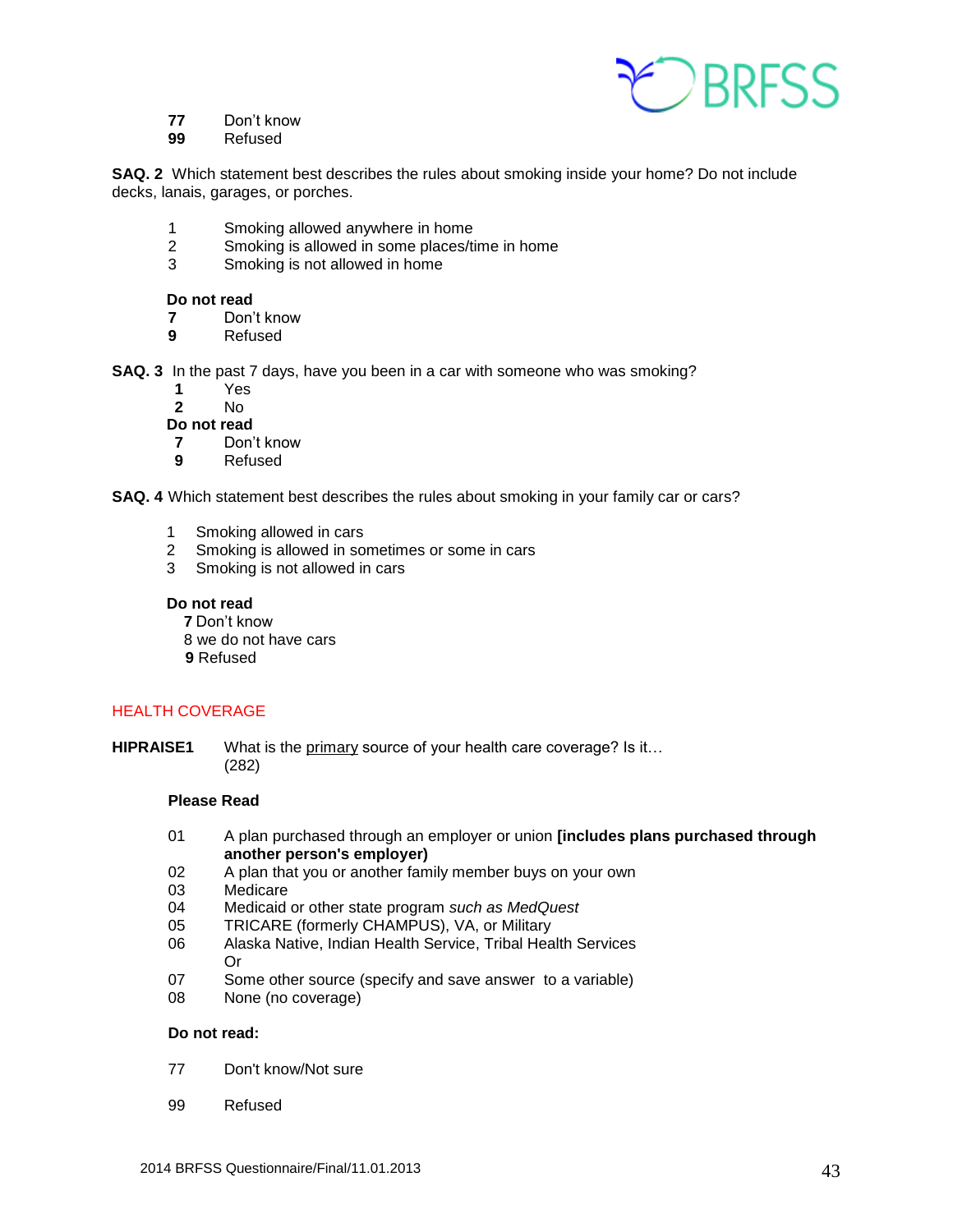

**INTERVIEWER NOTE: If the respondent indicates that they purchased health insurance through the Health Insurance Marketplace (Hawaii Health Connector), ask if it was a private health insurance plan purchased on their own or by a family member (private) or if they received Medicaid or MedQuest (state plan)? If purchased on their own (or by a family member), select 02, if Medicaid or MedQuest select 04.**

**TINA1** In the PAST 12 MONTHS was there any time when you did NOT have ANY health insurance or coverage?

(309)

- 1 Yes
- 2 No<br>7 Dou
- Don't know/Not sure
- 9 Refused

**TINA2** About how long has it been since you last had health care coverage?

(310)

- 1 6 months or less<br>2 More than 6 mon
- More than 6 months, but not more than 1 year ago
- 3 More than 1 year, but not more than 3 years ago
- 4 More than 3 years<br>5 Never
- **Never**
- 7 Don't know/Not sure
- 9 Refused

#### **NUTRITION**

### **Ask everyone**

#### **Menu labeling questions**

The next question is about eating out at fast food and chain restaurants.

1. When calorie information is available in the restaurant, how often does this information help you decide what to order?

### **Please read:**

- 01 Always
- 02 Most of the time
- 03 About half the time
- 04 Sometimes
- 05 Never

## **Do not read:**

- 06 Never noticed or never looked for calorie information
- 08 Usually cannot find calorie information
- 55 Do not eat at fast food or chain restaurants
- **77 Don't know / Not sure**
- **99 Refused**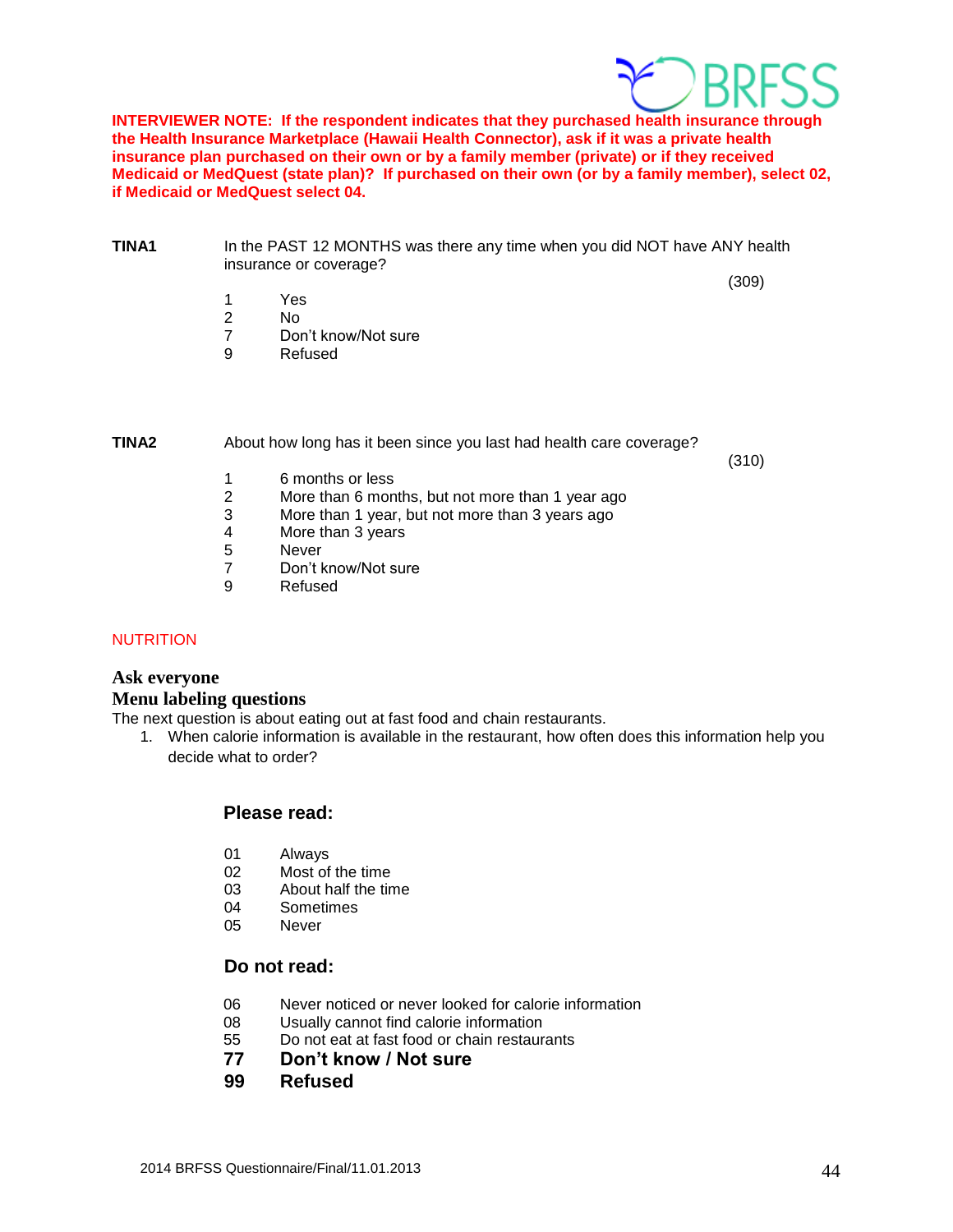

2. During the last 7 days, how many times did you drink sugar-free or diet drinks? Include diet soda.

1= I did not drink sugar-free or diet drinks during the past 7  $2=1$  to 3 times during the past 7 days  $3=4$  to 6 times during the past 7 days  $4=1$  time per day 5=2 times per day 6=3 times per day 7=4 or more times per day 8=DK/CAN'T RECALL

#### **Interviewer note: Please remind respondents to include regular soda that they mixed with alcohol.**

3. During the past 7 days, how many times did you drink a can, bottle or glass of a carbonated drink or soda (regular soda, not diet soda)?

- 1= I did not drink soda with sugar or regular soda during the past 7 days
- $2= 1$  to 3 times during the past 7 days
- $3=4$  to 6 during the past 7 days
- $4=1$  time per day
- $5=2$  times per day
- 6= 3 times per day
- $7=4$  or more times per day
- 8= DK/ CAN'T RECALL

4. During the past 7 days, how many times did you drink a can, bottle, pouch or glass of a juice drink? ( include artificial fruit juice such as Tang, Kool-aid cranberry juice cocktail, and lemonade or fruit juice with sugar) Include fruit drinks you made at home and added sugar to.

 $1=$  I did not drink juice drinks with sugar during the past 7 days

 $2= 1$  to 3 times during the past 7 days

- $3=4$  to 6 during the past 7 days
- $4=1$  time per day
- $5=2$  times per day
- 6= 3 times per day

 $7=4$  or more times per day

8= DK/ CAN'T RECALL

5. During the past 7 days, how many times did you drink a cup, can, bottle or glass of tea or coffee with sugar?

1= I did not drink tea or coffee with sugar during the past 7 days

- $2= 1$  to 3 times during the past 7 days
- $3=4$  to 6 during the past 7 days
- $4=1$  time per day
- 5= 2 times per day
- 6= 3 times per day
- 7= 4 or more times per day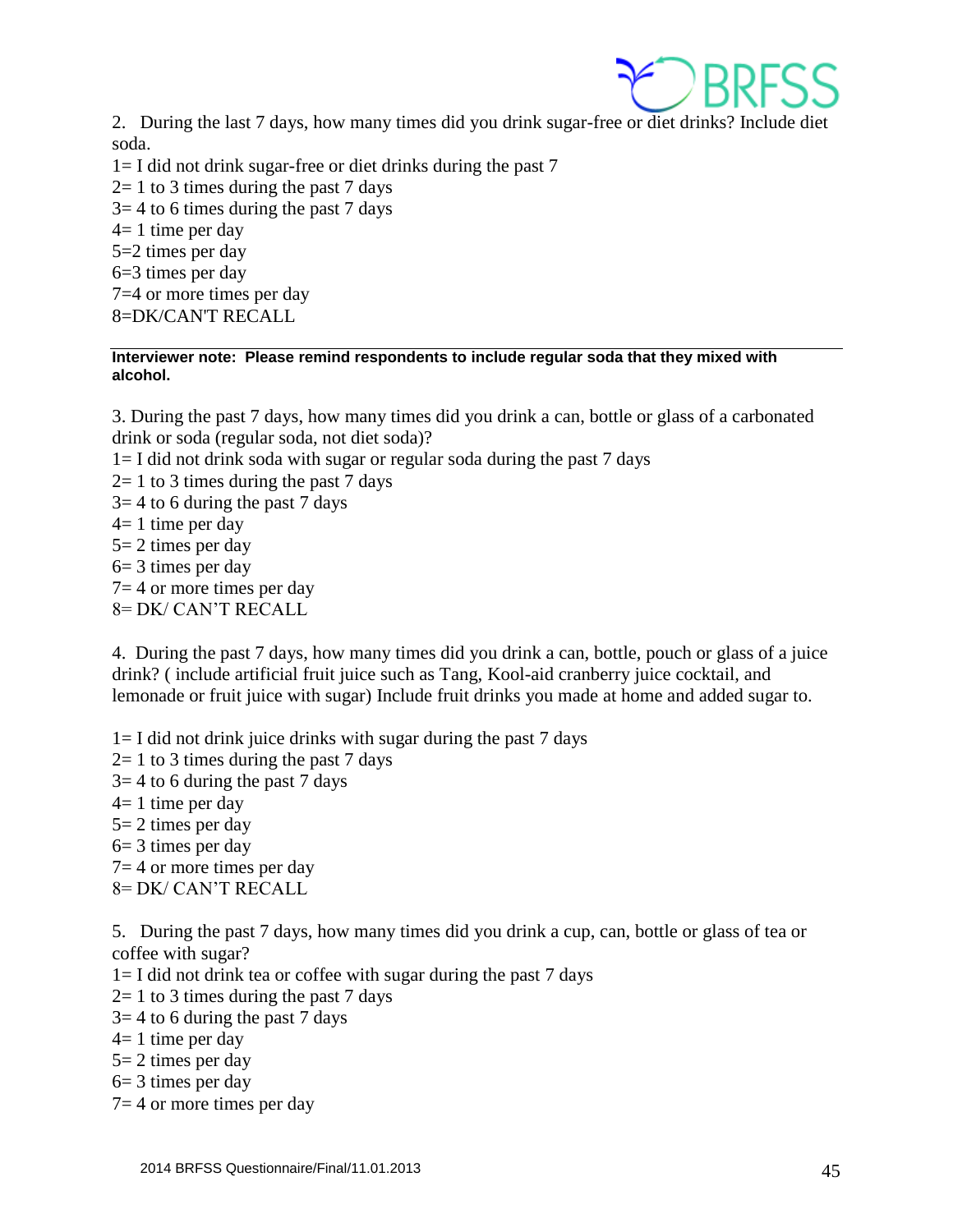

8= DK/ CAN'T RECALL

6. During the past 7 days, how many times did you drink a can, bottle or glass of energy or sports drink? (For example : Gatorade, Powerade, All Sport) 1= I did not drink energy or sports drink during the past 7 days  $2= 1$  to 3 times during the past 7 days  $3=4$  to 6 during the past 7 days  $4=1$  time per day  $5=2$  times per day 6= 3 times per day  $7=4$  or more times per day 8= DK/ CAN'T RECALL

### **OSTEOPOROSIS**

Ask question 7 for adults age 40 or older

7. Have you ever been told by a doctor, nurse, or other health professional that you have osteoporosis?

Osteoporosis (os-tee-oh-por-o-sis) is a condition where bones become brittle and break (fracture) more easily. It is not the same condition as osteoarthritis, a joint disease.

**Interviewer Notes**: Don't include osteopenia, or low bone mass but if respondent mentioned it, please record the answer.

1 Yes 2 No

DO NOT READ

5 Mentioned osteopenia

- 7 Don't know / Not sure
- 9 Refused

# **Asthma Call-Back Permission Script**

We would like to call you again within the next 2 weeks to talk in more detail about (your/your child's) experiences with asthma. The information will be used to help develop and improve the asthma programs in <**STATE**>. The information you gave us today and any you give us in the future will be kept confidential. If you agree to this, we will keep your first name or initials and phone number on file, separate from the answers collected today. Even if you agree now, you or others may refuse to participate in the future. Would it be okay if we called you back to ask additional asthma-related questions at a later time?

(630)

1 Yes 2 No